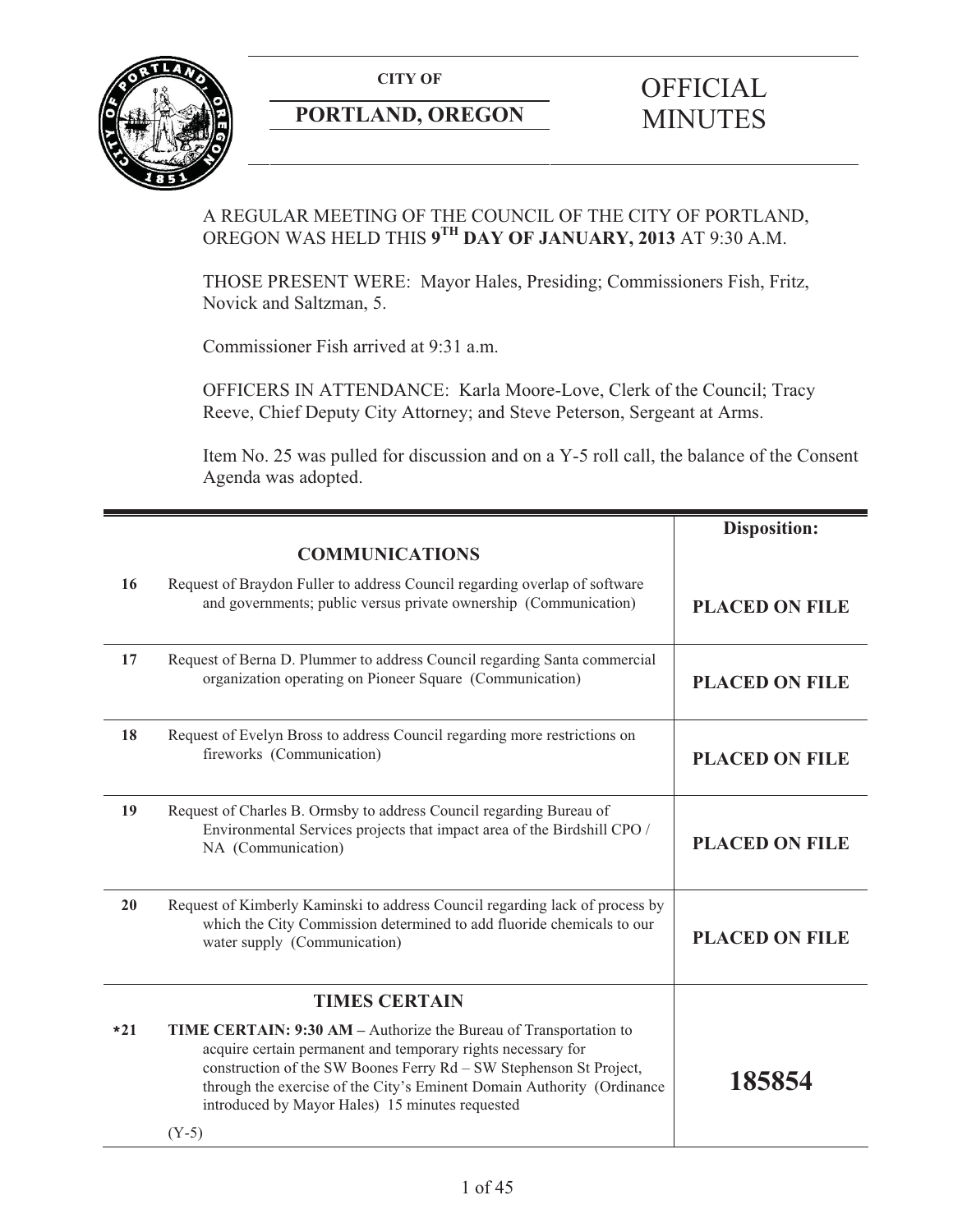|       | <b>CONSENT AGENDA - NO DISCUSSION</b>                                                                                                                                                                                                                                       |                                                                                    |
|-------|-----------------------------------------------------------------------------------------------------------------------------------------------------------------------------------------------------------------------------------------------------------------------------|------------------------------------------------------------------------------------|
|       | <b>Mayor Charlie Hales</b>                                                                                                                                                                                                                                                  |                                                                                    |
|       | <b>Bureau of Planning &amp; Sustainability</b>                                                                                                                                                                                                                              |                                                                                    |
| $*22$ | Adopt a Waste Reduction Program and accept and authorize an<br>Intergovernmental Agreement with Metro to receive Metro Waste<br>Reduction Challenge Funds of \$272,505 and \$282,500 for the Recycle at<br>Work Program in FY 12-13 (Ordinance)                             | 185848                                                                             |
|       | $(Y-5)$                                                                                                                                                                                                                                                                     |                                                                                    |
| $*23$ | Authorize the Bureau of Planning and Sustainability to apply for grant funding<br>of up to \$250,000 from Oregon Community Foundation's Penstemon<br>Fund to make renewable energy accessible to a broader segment of<br>Portland's community (Ordinance)                   | 185849                                                                             |
|       | $(Y-5)$                                                                                                                                                                                                                                                                     |                                                                                    |
|       | <b>Office of Management and Finance</b>                                                                                                                                                                                                                                     |                                                                                    |
| 24    | Authorize a price agreement with Trashco Services, Inc. to provide recycling,<br>composting and garbage hauling services for a not-to-exceed yearly value<br>of \$600,000 and a 5-year contractual total not to exceed \$3,000,000<br>(Procurement Report - RFP No. 114864) | <b>ACCEPTED</b><br><b>PREPARE</b><br><b>CONTRACT</b>                               |
|       | $(Y-5)$                                                                                                                                                                                                                                                                     |                                                                                    |
|       | <b>Commissioner Amanda Fritz</b><br><b>Position No. 1</b>                                                                                                                                                                                                                   |                                                                                    |
|       | <b>Bureau of Emergency Communications</b>                                                                                                                                                                                                                                   |                                                                                    |
| $*25$ | Extend contract with Online Business Systems to provide 24/7 maintenance<br>support to the Enterprise Service Bus and increase the not-to-exceed<br>value by \$250,000 (Ordinance; amend Contract No. 41158)                                                                | <b>REFERRED TO</b><br><b>COMMISSIONER OF</b><br><b>PUBLIC UTILITIES</b>            |
|       | <b>Office of Neighborhood Involvement</b>                                                                                                                                                                                                                                   |                                                                                    |
| 26    | Authorize grant agreement of \$13,000 for East Portland Neighbors, Inc to<br>administer the newsletter production of East Portland Neighborhood<br>Association News (Ordinance)                                                                                             | <b>PASSED TO</b><br><b>SECOND READING</b><br><b>JANUARY 16, 2013</b><br>AT 9:30 AM |
|       | <b>Commissioner Nick Fish</b><br><b>Position No. 2</b>                                                                                                                                                                                                                      |                                                                                    |
|       | <b>Portland Housing Bureau</b>                                                                                                                                                                                                                                              |                                                                                    |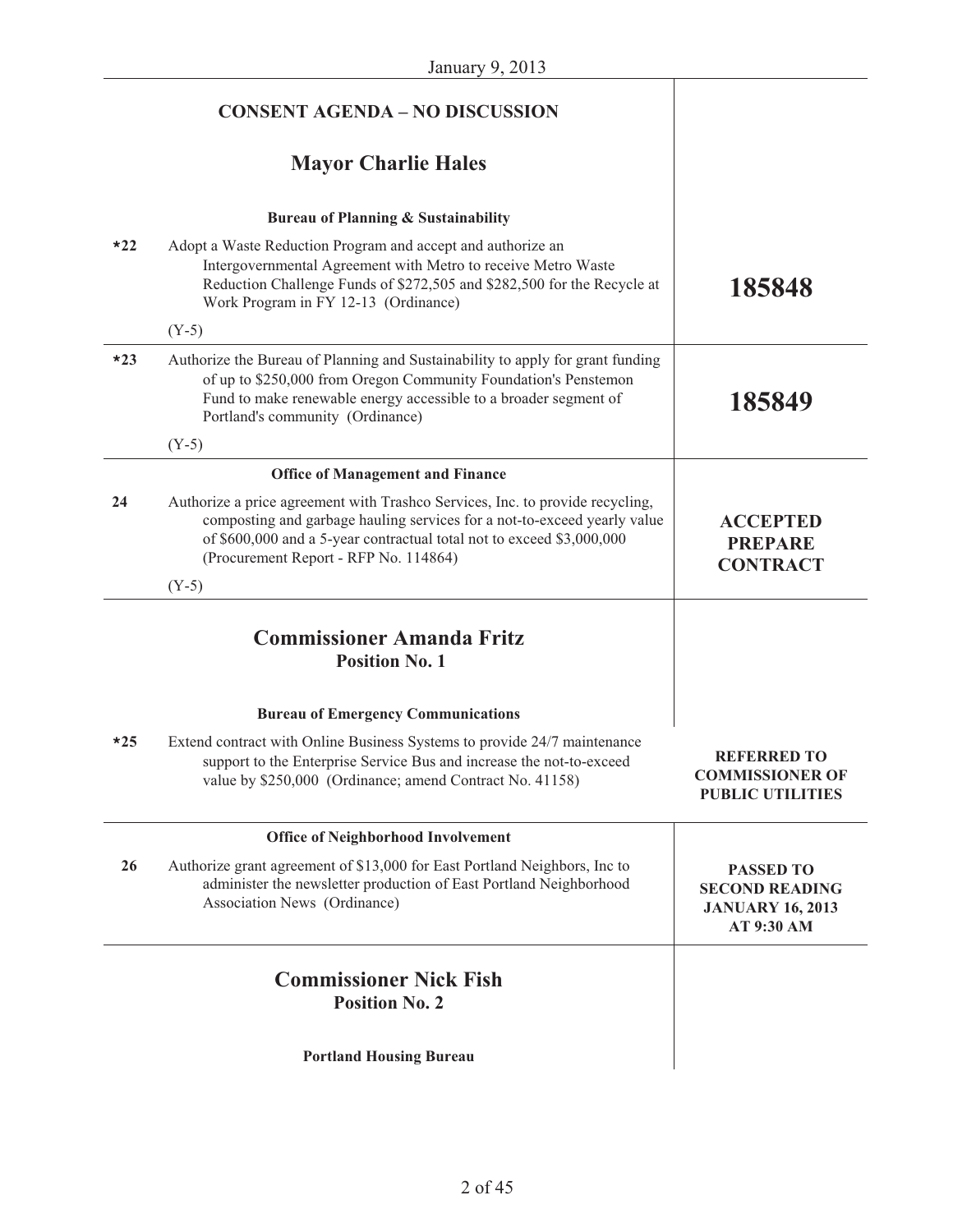| $*27$ | $J$ unuur $\gamma$ , $201J$<br>Authorize application to U.S. Department of Housing and Urban Development<br>for administration of the regional Homeless Management Information<br>System, the OTIS supportive housing program, a Continuum of Care<br>Planning grant, and submission of the Consolidated Continuum of Care<br>application on behalf of the Portland/Gresham/Multnomah County<br>Continuum of Care (Ordinance)<br>$(Y-5)$ | 185850 |
|-------|------------------------------------------------------------------------------------------------------------------------------------------------------------------------------------------------------------------------------------------------------------------------------------------------------------------------------------------------------------------------------------------------------------------------------------------|--------|
|       | <b>Portland Parks &amp; Recreation</b>                                                                                                                                                                                                                                                                                                                                                                                                   |        |
| $*28$ | Authorize grant application to the Institute of Museum and Library Services in<br>the amount of \$102,632 to support collections management at Hoyt<br>Arboretum (Ordinance)                                                                                                                                                                                                                                                             | 185851 |
|       | $(Y-5)$                                                                                                                                                                                                                                                                                                                                                                                                                                  |        |
|       | <b>Commissioner Dan Saltzman</b><br><b>Position No. 3</b>                                                                                                                                                                                                                                                                                                                                                                                |        |
|       | <b>Bureau of Environmental Services</b>                                                                                                                                                                                                                                                                                                                                                                                                  |        |
| $*29$ | Amend Intergovernmental Agreement with TriMet and the Oregon Department<br>of Transportation for stormwater retrofits at the Barbur Boulevard Transit<br>Center (Ordinance; amend Contract No. 30001999)<br>$(Y-5)$                                                                                                                                                                                                                      | 185852 |
|       | <b>Commissioner Steve Novick</b><br><b>Position No. 4</b>                                                                                                                                                                                                                                                                                                                                                                                |        |
|       | <b>Portland Fire &amp; Rescue</b>                                                                                                                                                                                                                                                                                                                                                                                                        |        |
| $*30$ | Accept donation of 3G Modems from Legacy Health (Ordinance)                                                                                                                                                                                                                                                                                                                                                                              | 185853 |
|       | $(Y-5)$                                                                                                                                                                                                                                                                                                                                                                                                                                  |        |

At 10:42 a.m., Council recessed.

**LAVONNE GRIFFIN-VALADE**  Auditor of the City of Portland

Call

By Karla Moore-Love Clerk of the Council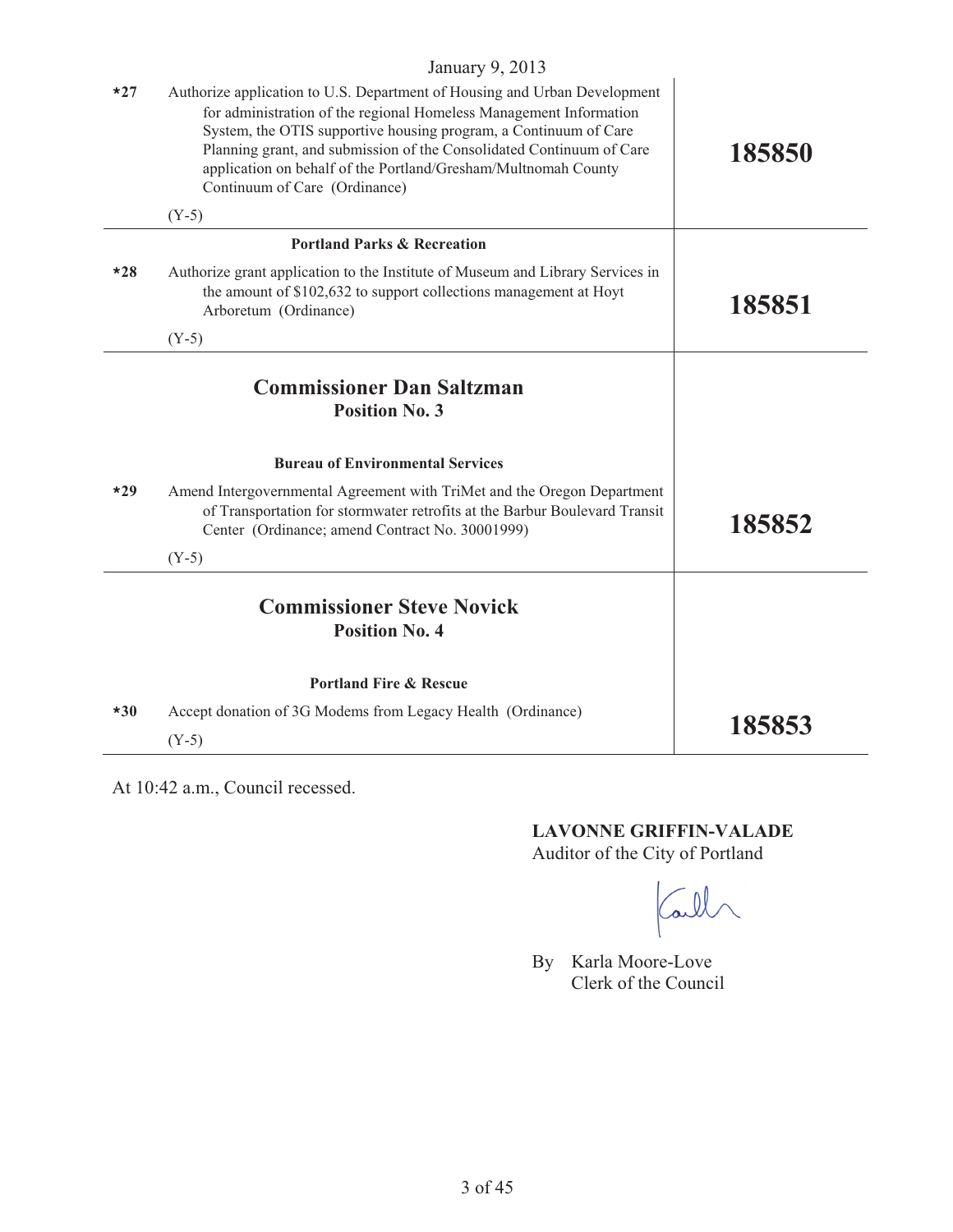# **WEDNESDAY, 2:00 PM, JANUARY 9, 2013**

# **DUE TO LACK OF AN AGENDA THERE WAS NO MEETING**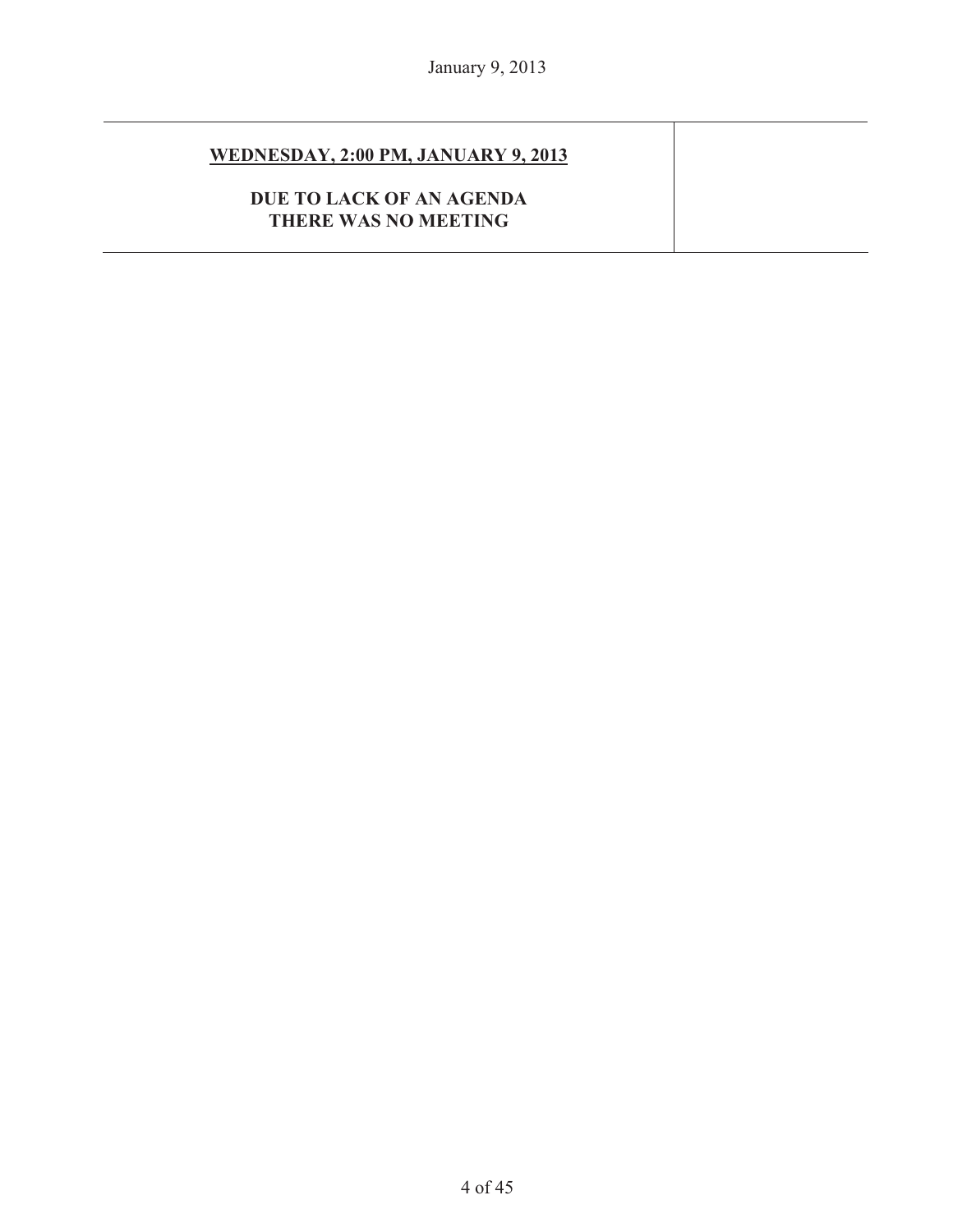# A RECESSED MEETING OF THE COUNCIL OF THE CITY OF PORTLAND, OREGON WAS HELD THIS **10TH DAY OF JANUARY, 2013** AT 2:00 P.M.

THOSE PRESENT WERE: Mayor Hales, Presiding; Commissioners Fish, Fritz, Novick and Saltzman, 5.

OFFICERS IN ATTENDANCE: Susan Parsons, Acting Clerk of the Council; Kathryn Beaumont, Chief Deputy City Attorney; and Steve Peterson, Sergeant at Arms.

The meeting recessed at 3:43 p.m. and reconvened at 3:48 p.m.

|                                                                                                                                                                                                                                                                             | <b>Disposition:</b> |
|-----------------------------------------------------------------------------------------------------------------------------------------------------------------------------------------------------------------------------------------------------------------------------|---------------------|
| <b>TIME CERTAIN: 2:00 PM</b> – Accept the minimum parking requirements for<br>multifamily buildings memo referencing three pieces of research related<br>to parking for multifamily buildings (Previous Agenda 1522; Report<br>introduced by Mayor Hales) 2 hours requested | <b>ACCEPTED</b>     |
| <b>Motion to accept report:</b> Moved by Fritz and seconded by Fish.                                                                                                                                                                                                        |                     |
| $(Y-5)$                                                                                                                                                                                                                                                                     |                     |

At 4:08 p.m., Council adjourned.

# **LAVONNE GRIFFIN-VALADE**

Auditor of the City of Portland

By Susan Parsons Acting Clerk of the Council

For a discussion of agenda items, please consult the following Closed Caption File.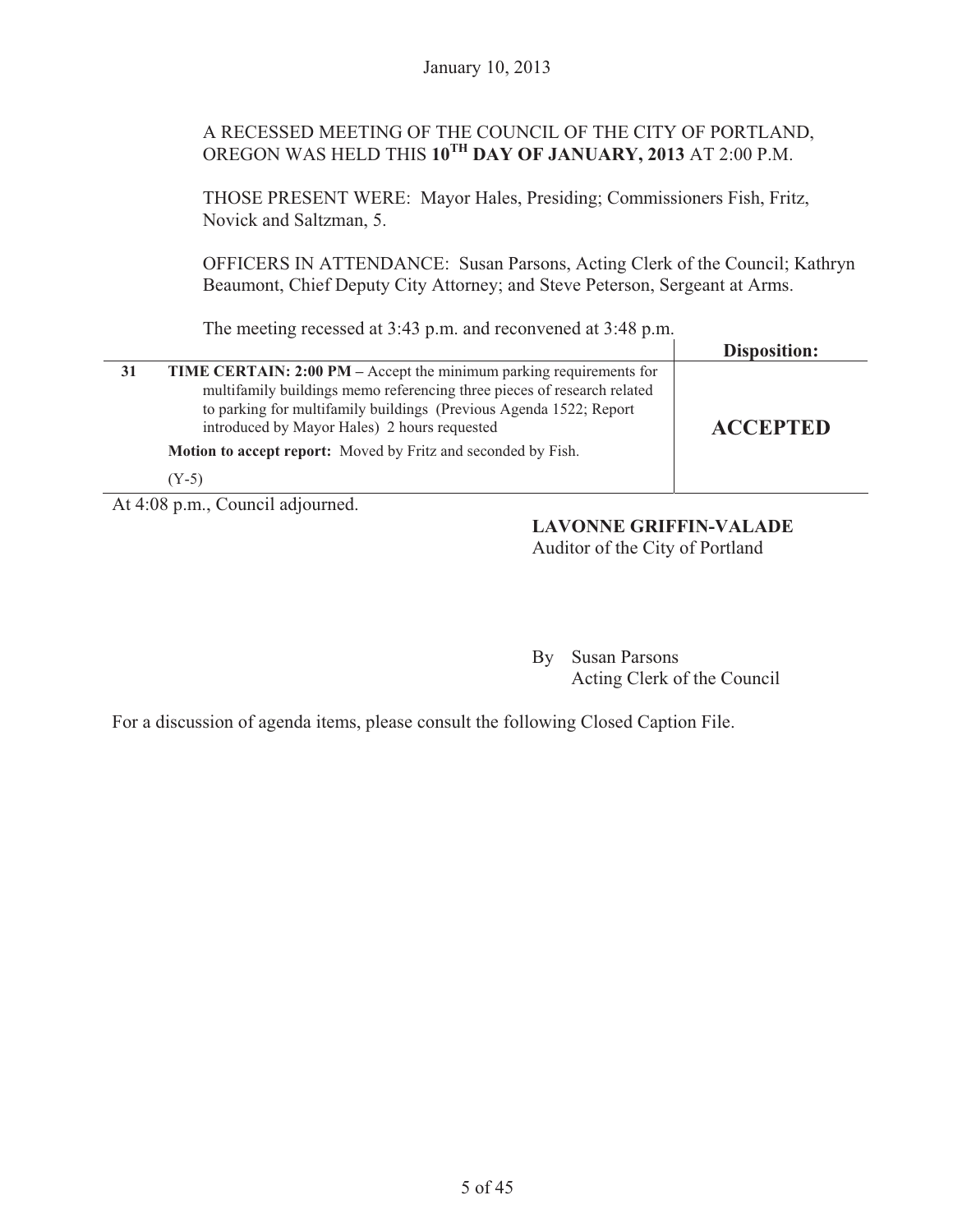# **Closed Caption File of Portland City Council Meeting**

This file was produced through the closed captioning process for the televised City Council broadcast and should not be considered a verbatim transcript. Key: **\*\*\*\*\*** means unidentified speaker.

# **JANUARY 9, 2013 9:30 AM**

**Hales:** Council will come to order, karla, please call the roll.

**Fritz:** Here. **Saltzman:** Here. **Novick**: Here.

**Hales:** Here. We have some communications items, so let's read those first, please, karla, no. 16. **Item 16.** 

**Hales:** Good morning, mr. Fuller, as may know it's three-minute period, state your name for the record and if you are representing an organization, let us know.

**\*\*\*\*\*:** Thank you.

#### **Hales:** Thanks.

**Braydon Fuller:** Hello, my name is braydon fuller, aka braydon.com. I am here as a representative of post software.org to talk about the intersection between software and government. The internet, video of these communications, to which there are two possible futures for our society. In one direction, we, the society, are respecting personal compute computing privacy and

civil liberties, and of equal economic opportunity. All kinds of our competing devices would cooperate, compete, and innovate. From apple to lonovo, laptops and desktops, and televisions and mobile devices, phones, tablets, super computers, and more. This society would support video formats such as web-m, w-e-b-m. And ogg, o-g-g. They have patent licenses, granted to the public. According to this communication from city hall, as video, would be as public and civil as our laws. In the other direction, we, as a society of secret laws of software, to which the owners of the software of our devices fight to control, rule, and divide us. When this communication here in city hall is recorded, and goes out to the internet, it would lead to conflicts between people, based upon their technology, that leaves many without the means to access critical information to function in society. There is support for video and the mp4, and format, and the h.264 kodak. And the secret flash plugin. With the multi-decade, interactive process, of developing software, much like revising our laws. This society would become dominated and monopolized by computational idea patents indefinitely. Thank you for your time.

**Hales:** Thanks very much. No. 17.

# **Item 17.**

**Hales:** She's not here, we'll have to move on then. Read the next one. She has had to reschedule. **Item 18.** 

**Moore:** She has had to reschedule.

#### **Hales:** Ok.

**Item 19.**

**Hales:** Are you here?

**Moore:** He was having transportation problems this morning.

**Hales:** All right. No. 20.

# **Item 20.**

**Hales:** Good morning, miss kaminski, same procedure, you have three minutes unless you are representing an organization, give us your name and let us know if you are representing an organization.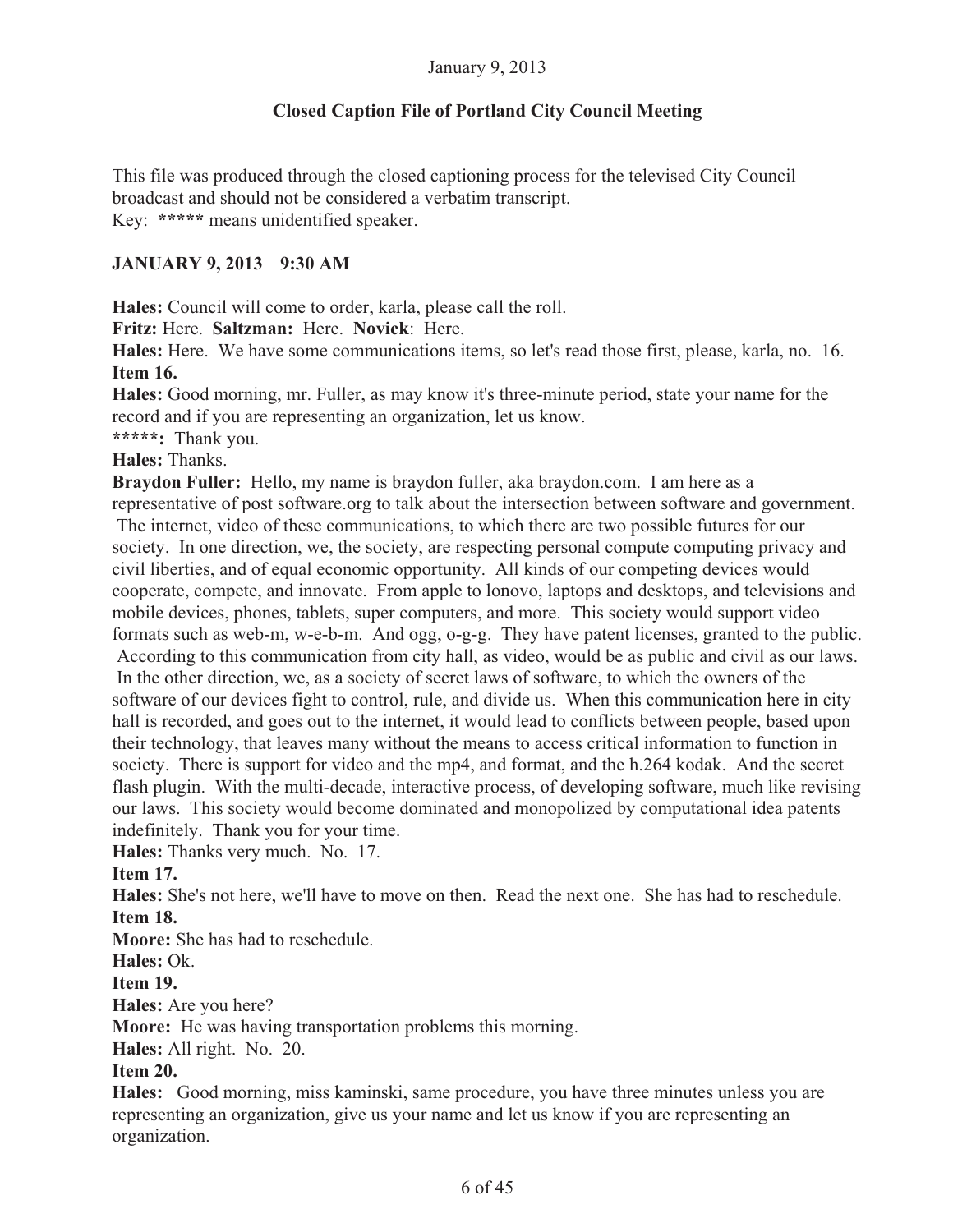**Kimberly Kaminski:** I am kimberly kaminski, and I am here as a concerned citizen. But, in the interest of full disclosure, I am the director of clean water Portland. And the executive director of Oregon citizens for safe drinking water. I want to begin by welcoming our new mayor, mr. Hales, and our new commissioner, mr. Novick, and with regards to the rest of the commission, thank you for hearing my testimony this morning. As know you know I am opposed to the addition of fluoride chemicals in the water. But, i'm not here to talk about the issue of fluoridation, but here to talk about the lack of public process by which the decision was made by this city council with the last, city panel with mr. Leonard and, and mayor adams. One needs to question why this decision was made, and what i'm here too to say today, is that, as city council members, we expect accountability, and we expect transparency in the decision-making process. This was decision that was made behind closed doors, and it is made without public process. It was made by interest groups, and we were not informed of what was happening behind closed doors. The decision was made by mr. Fish and mr. Adams and mr. Leonard before any public hearings took place. The decision was made before any notice to the public or opportunity for the public to be heard on the issue. I want to commend commissioner fritz and Saltzman for standing up about the process that needs to take place as a panel of citizens of council members representing the citizens of Portland to not go behind closed doors to make decisions that affect hundreds of thousands of people. We expect transparency, and accountability, and i'm here today to welcome you to the council, and I am also here to say, that as a citizen of Portland, we expect you to be held to very high standards. We want accountability, we want transparency and I want to thank you for running for public office. It's not something to be taken lightly, and welcome to the city council.

**Hales:** Thank you very much. So, I think we're ready for the time certain item. And I don't - sorry? Oh, sorry, consent first, I will eventually remember all the rules. I think that there is one item that, that's been requested to pull from consent, is that correct?

**Moore:** Item 25. The commissioners asked that to be referred back.

**Hales:** No objection, we'll --

#### **Item 25.**

**Hales:** So you requested to pull this back to your office for further work, I believe. Any objection? That is ordered and the rest of the consent agenda is ready to be voted on, unless there are any further items to take off. Please call the roll.

**Fritz:** Aye. **Fish:** Aye. **Saltzman:** Aye. **Novick:** Aye.

**Hales:** Aye. Now I think that we have a time certain item, no. 21. **Item 21.** 

**Hales:** Good morning.

**\*\*\*\*\*:** Good morning, mayor and commissioners.

**Fritz:** You need to push the button on the microphone.

**Elizabeth Mahon:** Ok. Good morning, mayor and commissioners. I am elizabeth mahon with the bureau of transportation. I am the project manager for the southwest stephenson and boones ferry road project. With me here today is michelle dellinger, p-bot traffic engineer, and martin maloney, p-bot right-of-way agent working on the project. I would like to briefly talk about the purpose today's ordinance, and provide background information on the project. Before calling up four stakeholders that have come here today to testify on the project. Following that, we would be glad to address any questions or concerns that you may have. Ok. So, the reason for filing today will serve to demonstrate that there is a public need for the project, and will authorize p-bot staff to acquire certain permanent and temporary property rights for two parcels adjacent to the intersection in order to construct the necessary safety improvements. This ordinance, excuse me, also stipulates that p-bot will follow the right-of-way acquisition proceeds outlined in chapter 35 of the Oregon revised statutes. So the intent of the project is to address safety issues at this intersection such as inadequate stopping and site distances. We want to make it safer for drivers turning onto southwest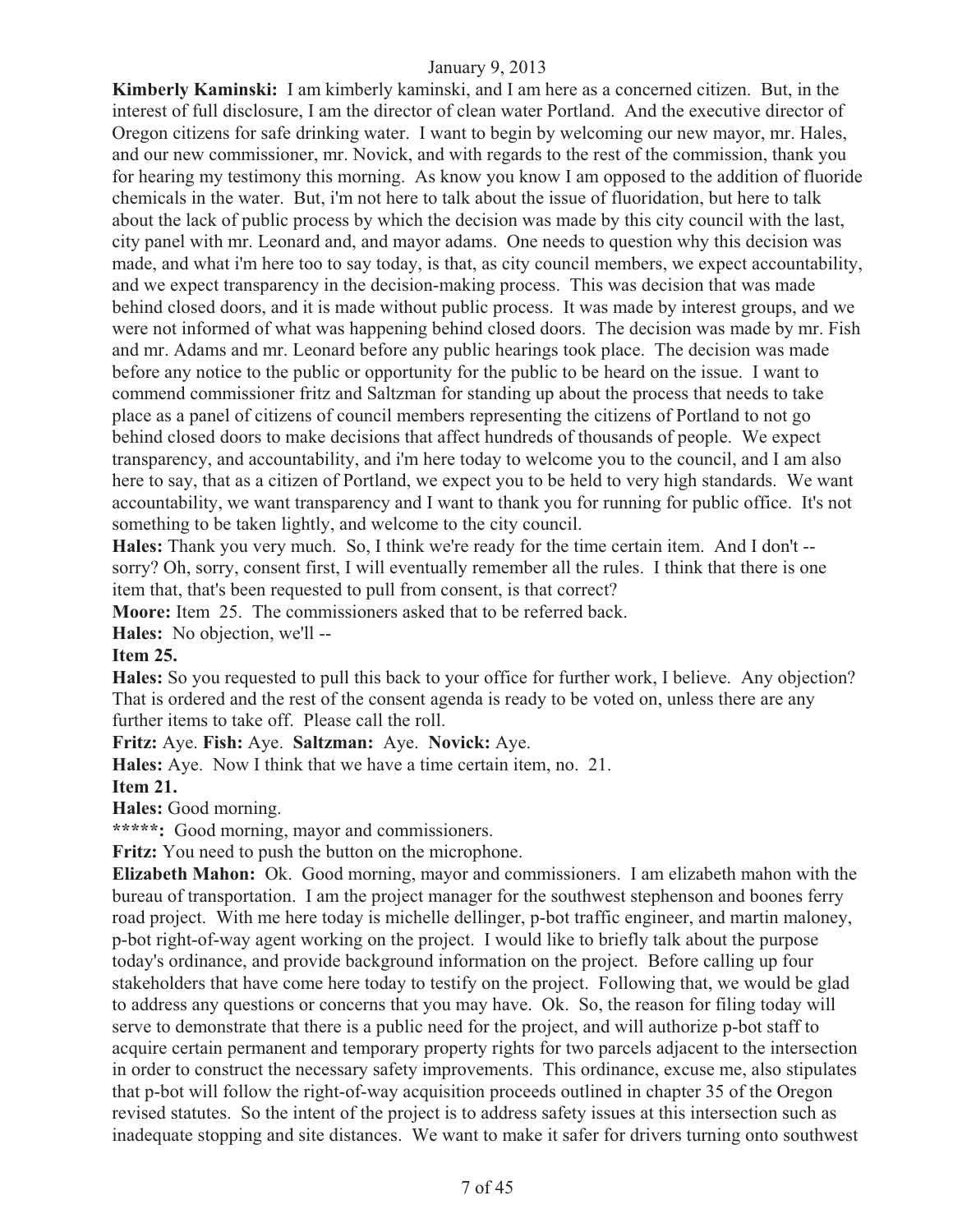boones ferry, and for pedestrians wishing to cross boones ferry at this location. The project was initiated by city council in 2006, and in response to concerns raised by the community regarding the intersection. At that time, city council directed p-bot to develop design alternatives and preliminary cost estimates for the project. P-bot did that, and in 2008, allocated funding for the project, and we were able to move forward at that time. We developed three alternatives and determined one was feasible to move forward with. Once we determined the feasible solution, we worked with the arnold creek neighborhood association, property owners, and stakeholders to address their concerns and refine the design where possible. In fall of 2001, we formed stakeholder advisory committee to help resolve any outstanding issues or concerns regarding the realignment. The advisory committee submitted their recommendation to the arnold creek neighborhood association last spring, and in may of 2012, the Arnold creek neighborhood association held a neighborhood-wide vote on the project. 99 community members attended that meeting, and 92 voted in support of the project. Six were against and one was undecided. And I briefly wanted to touch upon the design alternatives that we're considered, but determined to have fatal flaws. The first was a round about. P-bot determined that it would be difficult to construct, and was cost prohibited. Approximately a million over what we have allocated for the project. And it would involve six parcels, so we would need to take right-of-way from all six properties at the intersection. And it really only addresses speed at the intersection, itself. Not comprehensively along boones ferry. And it's also at the existing alignment so there still would be the site distance issues and cars coming around blind corner and potentially, running into vehicles slowed at the round-about. The other option was signaling the existing intersection, and p-bot had concerns about this alternative, as well. We feared that it would cause accidents. Rear-end collisions, because there would be the blind curve. It did not meet the state's signal warrants for an intersection. So, this is the proposed intersection realignment, and there have been several alliterations, and this is the alignment that resolves the site distance issues and minimizes the right-of-way take to the extent possible. Is just, just moving it as far south as needed to the crest of that curve, so drivers see oncoming vehicles. The one thing, this design does not do is address speeding on boones ferry, and this is concern of the neighborhood. Unfortunately, p-bot does not have the tools to do anything additional than what's been, been done to date, which is putting in permanent speed reader board in the northbound direction. We think this project we may be able to wire another speed reader board in the southbound direction to help conditions. But, other than that --

Fish: Is that a sign that says this is the speed that you are traveling?

**Mahon:** Yes, and it will flash when you are going over the posted speed, yes. Yeah. So, we might be able to do another one in the southbound direction, but other than that, boones ferry, is a district collector and emergency response route, transit route, and so we don't have the additional tools to do that, but we can make it safer for vehicles and drivers turning onto the street. The other thing, it's not perfect solution, it requires right-of-way acquisition. But, we feel it's, it will improve conditions out there today, and we can construct it within budget. So, next steps for the project, would be to start the right-of-way acquisition phase. And start the negotiations with the property owners. Then also move forward with the final design on the project. And then the plan would be to, to go to bid lake spring and start construction in the summer. So, that concludes my presentation at this time. I would like to call up the community members unless there are any questions at this point.

**Hales:** I can't quite tell from the drawing, is there a pedestrian crosswalk included? I see the ramps there.

**Mahon:** There are sidewalks and the ada accessible ramps, but no marked crosswalk at this time. Not -- we're not precluding. We could add it --

**Hales:** Design would allow that? Would allow flashing light if that was needed? **Mahon:** Correct and could be signaled in the future if it does meet warrants.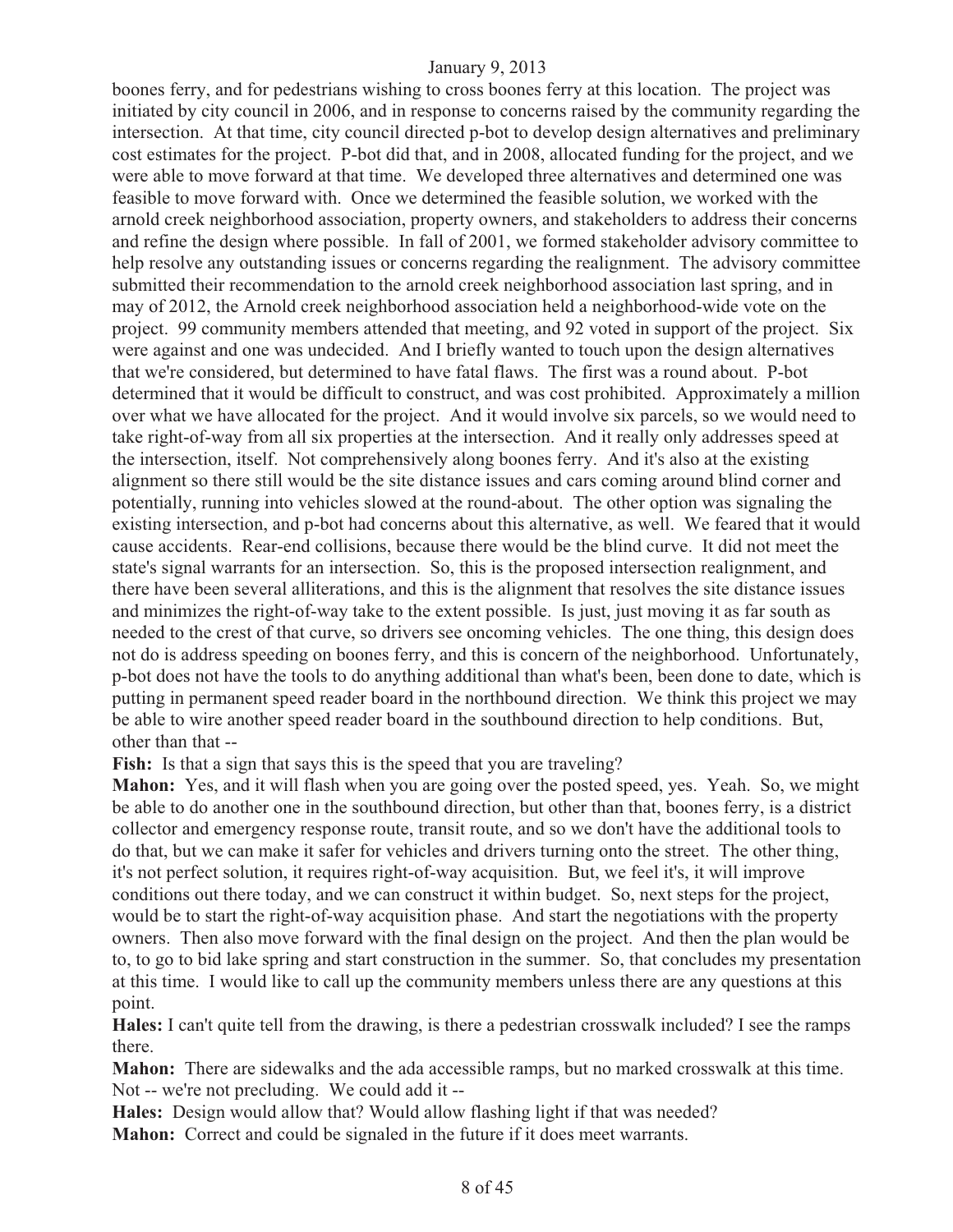**Hales:** Other questions? So.

**Saltzman:** So stephenson court would no longer enter into boones ferry?

**Mahon:** No, it would go into stephenson street, and it would be, would stop control, and then vehicles coming from stephenson court would turn onto Stephenson street.

**Saltzman:** And the property that is desired to be acquired is -- is it the south corner of, of --

**Mahon:** There is two right-of-ways --

**Saltzman:** Where is the right-of-way?

**Mahon:** The most significant one is, is on the south side, and that is owned by patrick and cynthia moore, and they are here to testify today. We are also taking a sliver of the property on the north, jean and michael walker, and that is for the alignment of stephenson court coming into stephenson street. So, that is about approximately 500 square feet for that north parcel for the shifting of the road.

**Hales:** Just the clip off the corner, and larger amount of property there.

**Mahon:** Correct.

**Hales:** The black dotted line is the property line, right?

**Mahon:** Yeah, it will be the new right-of-way line.

**Fritz:** And you are proposing to acquire the whole of that, including the east side corner that's going to be vegetative, that will be city property?

**Mahon:** I'm sorry? Which area, commissioner Fritz?

**Fritz:** The middle piece here that's not --

**Mahon:** Yes, that would be -- yeah. All the green is a new curb line so that will be city right-ofway, and we plan on landscaping and planting trees to provide a queue that vehicles no longer go through, and yeah, and then it will be landscaped, and may even, maybe even swale depending on bes' stormwater requirements. And we will, finalize the details during the next phase of design. **Fritz:** And tell me about how you value the cost of that property that will be acquired?

**Mahon:** Would you like to address that?

**Marty Maloney:** Yes, we have an appraiser complete our report to value the area, including the, the property damages to the property. Anything, basically, value the property rights, and from there, we'll, -- if this, if this, when the ordinance is complete, it will have the authority to offer on the properties, both the walkers and the moores.

**Fritz:** Do they get fair market value?

**Maloney:** Correct.

**Hales:** Any other questions?

**Fish:** We lost the screen here.

**Hales:** Unless we have questions for staff, let's have the community members up. Thank you very much.

**Mahon:** Thank you.

**Moore:** We have three people signed up. The first three come up.

**Hales:** Good morning and welcome. State your name for the record when you speak.

**Cynthia Moore:** I am cynthia moore. And I am a long-term resident of the arnold creek neighborhood. And over the 55 years, I have heard a lot of complaints from users stephenson about the intersection at boones ferry road, and those complaints, I believe, have come up to city council, or the city, many times. Over those 55 years, probably longer, and Multnomah county, before then.

 The complaints were always the same. You have limited line of sight. Traffic goes too fast. People don't respect their recommended speed limit of 25 miles per hour, and people are always asking, why cant they not slow down? Or excuse me, why can they not slow down there? And pedestrians really have to scurry across the road wherever they can. The neighborhood wants improvements to the intersection. The plan before city council today is designed to improve the stretch, a small stretch of roadway along the boones ferry road. To meet state standards. And the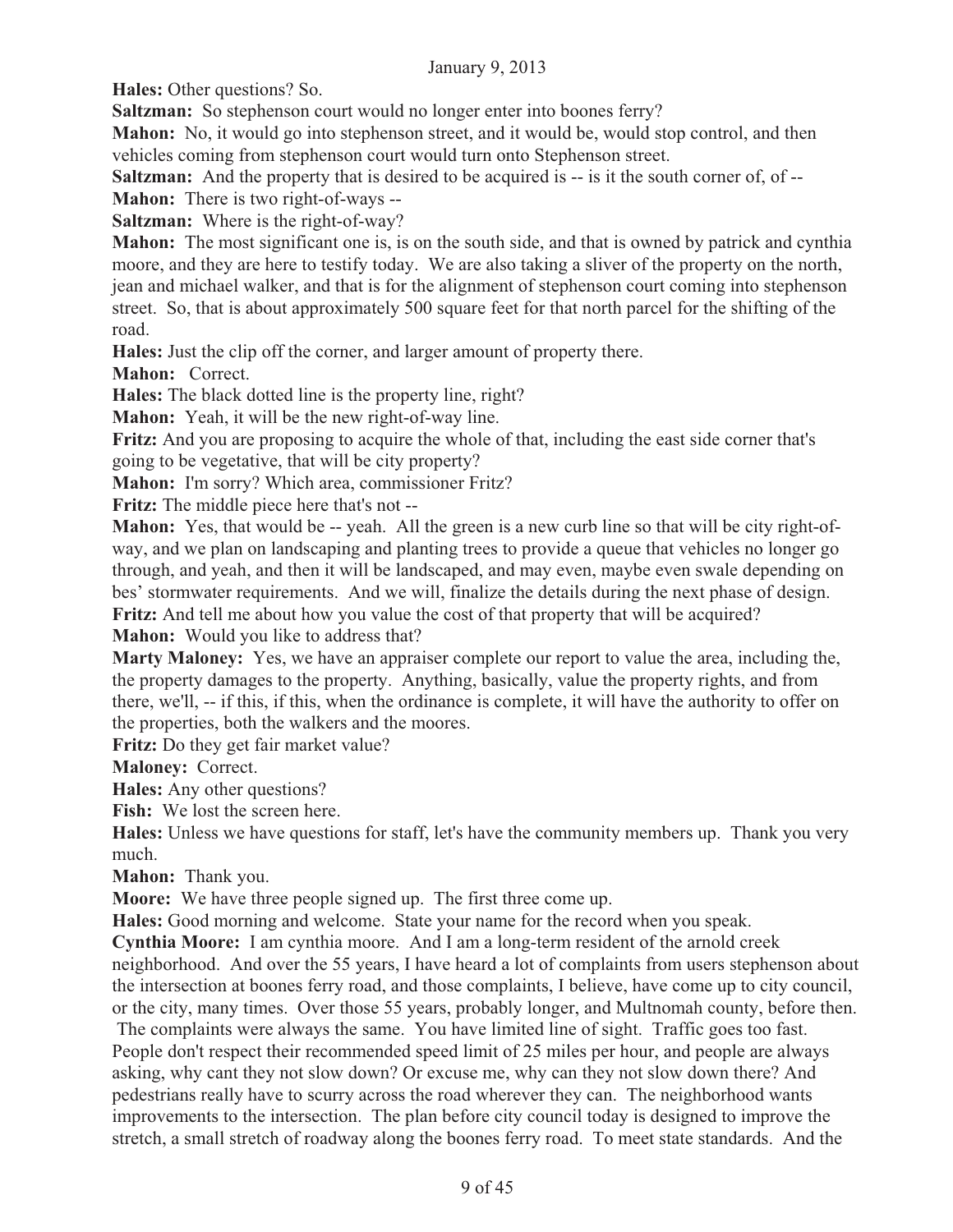idea of design, the, the design would keep the post-speed at 40 miles per hour, and create a, a, and create a stretch of roadway that will make it safe for drivers who travel at 49 miles per hour. The problem before city council today will improve the roadway for boones ferry commuters, who I believe are primarily non neighborhood and non Multnomah county residents. There will be some limited benefits to drivers on stephenson, and virtually, no benefits to pedestrians. The plan before city council today does add, a certain line of sight but it will not slow traffic down. I think that you may have heard testimony before from the punch and pray driver, and as scary as they sound when they describe their driving style, I don't think that they are going to gain any comfort by being able to stop and see the, the traffic buzzing by. Pedestrians will still need to scurry across the road wherever they can, as noted. There are no plans for crosswalks. And the underlying reason for the no crosswalks is that the topography of the intersection itself remains very challenging. And where they want to put in crosswalk, drivers can't see those, that crosswalk at all. So, pedestrians may gain a false sense of security that drivers would behave with the crosswalk, and with the signal, when they actually can't see it at all, and that's the underlying reason there is no crosswalks in the plan. In addition, I believe a plan introduces a new risk to that very dangerous intersection. Drivers coming south along boones ferry road currently just, it's large intersection, so they move right up into the, onto stephenson. In the new proposed plan they will need to slow down, and take a sharper curve. So, now, the new risk would be the potential for rear-end collisions with drivers coming up around the blind corner. And facing, slowing down traffic. You don't want them to move into traffic and go around because again, it limits the ability to see those oncoming drivers, so it remains very, very dangerous. The only way to improve the intersection is to slow traffic down, and I know that that's something that you hear from residents all over the city of Portland. But it's true. The intersection needs remediation by slowing traffic down. This plan does not address that at all. At best we can hope that the traffic speed will remain the same except increase slightly through the intersection itself. Worse case scenario is that traffic is going to increase at that intersection. I don't believe that the goal of what the neighborhood wanted to achieve has been met, and I want to know is this the best use of those public moneys? You have limited mitigation to the intersection by line of sight only. You have no real gain for pedestrians. They still have to scurry across the best that they can. And probably with increased speed of traffic. And you have improvements that benefit mostly non neighborhood and non Multnomah county commuters. So, I would like the city council to consider what is the best use of the funds. I'm asking the city council to vote no on this proposal, and I am asking the city council to return this plan back to the transportation bureau, and the design team, and ask them to find solution that will, indeed, meet the needs of the neighborhood and make this intersection safer for all users. Thank you for the opportunity to testify. **Fish:** Thank you for your testimony. I think this is the only matter for us so we have the luxury of going a little deeper. So, you asked us to send this back, and you've been very clear about what you think are the deficiencies but I would be remiss if I did not ask you to offer us some guidance about how you think that we could address the traffic calming.

**C. Moore:** That's something that nancy brought before, before the, because we're all members of the subcommittee, she asked the design team to consider and we really didn't get a good resolution. And one of the things that's happened in the past, is the, the -- the -- the trees, the bushes, they trim down significantly to the south of the intersection itself. And we have created -- there is a lot of trees, a berm, ways to reduce noise onto our property. We're suggesting that the -- that the vegetation be removed to increase that line of sight, and we have also, we also asked the city to consider putting in some kind of a remediation so it forces people to, to -- it reduces the size of the intersection, itself, but not necessarily to point that it will slow down and, and force drivers to, to stop before they turn, and the idea was that we can increase the line of sight. We can improve the intersection without necessarily improving, making substantial improvements to boones ferry on that short stretch of road that will increase, what I believe will increase the speed of traffic.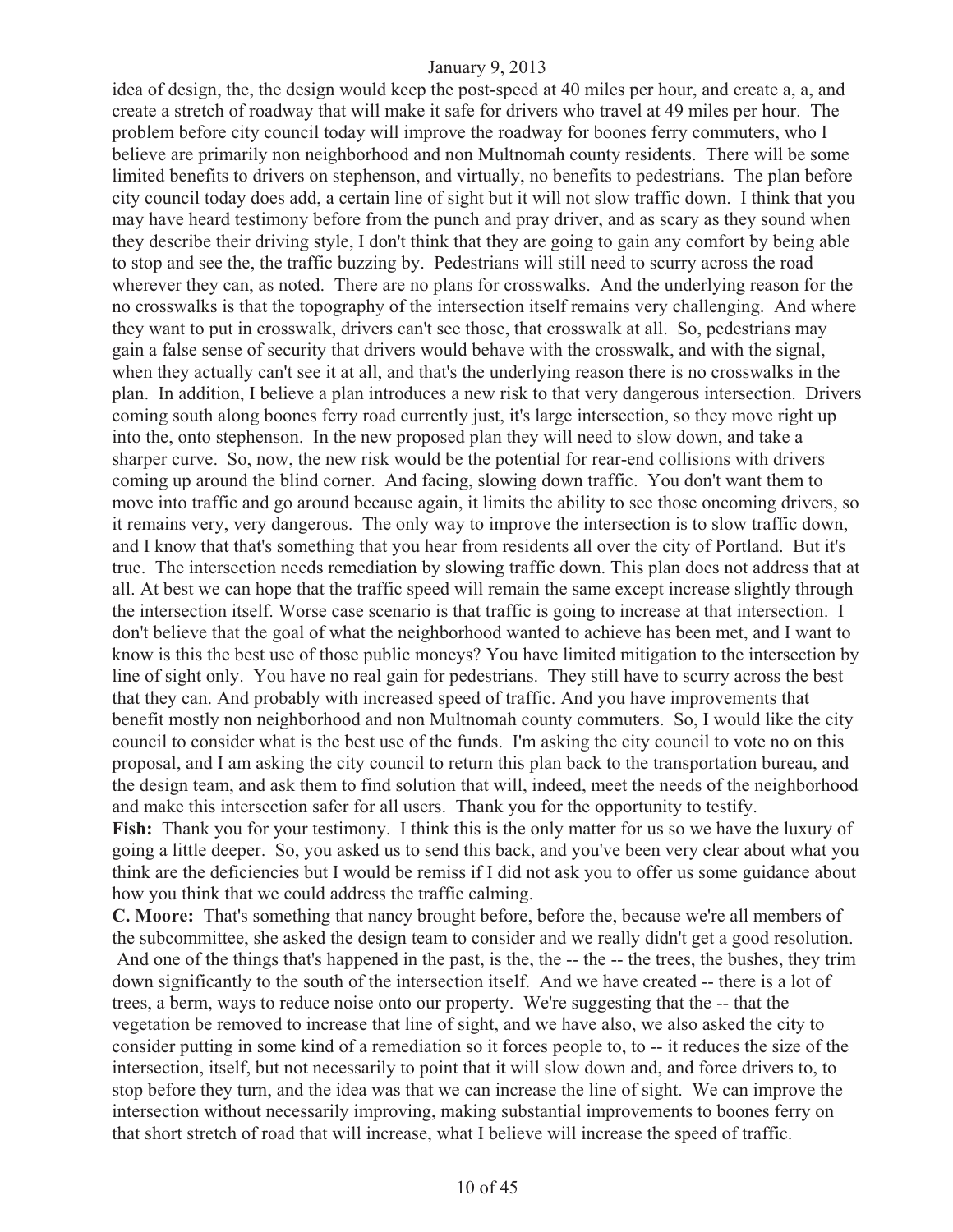**Fish:** Just one follow-up question, if the council were to adopt this approach as sort of a phase one, do you believe that, is it possible within there framework that we could come back at some point, gauge our experience with these changes, and potentially, make further changes?

**C. Moore:** By adopting this proposal, one of the things that I found interesting in the whole exchange over the past couple of years, is that one of the things that we have always wanted is a streetlight. The neighborhood is not large enough, the traffic does not warrant a streetlight, it's the goal not to add streetlights, so I don't know that, that will, necessarily -- I don't think that that's a real proposal. That's a real outcome for here. The -- we'll increase the, the line of sight, but not to the degree that it would add necessarily a lot of safety, if you added in a light, which is the problem today, too. We asked for -- one of the things that we were watching was what's happening on, jeez, I can't remember the name of the road, where they put in speed bumps, to ask if maybe that was a solution to put the bumps through, not only through stephenson but down and help those people at tryon creek that struggle so much. A bit to the south. And I guess that's not, not realistic for the traffic, for the road, itself, either because of the road it is. So, I don't know if there is remediation that's really -- I don't know if there is another plan. If we put this plan together that will add any more benefits.

**Fish:** Thank you very much.

**Hales:** Thanks, I will press you further on that same point. So, the design of this intersection is not your critic so much as other elements you think should have been included, if i'm paraphrasing you correctly? The architecture of how this intersection is being realigned, that's not the problem. You are suggesting other elements like the vegetation or the sight distance or the light to improve this situation by spending money differently rather than making these physical changes to the intersection? Did I get that correct?

**C. Moore:** To certain degree. One of the things that was interesting in the first meeting that we had with the city, or the second meeting of the city, was the -- Michele and Liz came back and said, that one of the things that they understood from the neighborhood was they want, they wanted roadway improvements. So they took away that information, and made improvements to boones ferry road. The intersection, itself, was sort of secondary. In the neighborhood's mind, that's a primary issue. Rather than secondary issue, so, I believe that the design, itself, was a design to improve boones ferry road, that stretch of boones ferry road, to meet state standards but not necessarily make it safer for stephenson drivers and pedestrians.

**Hales:** Ok, all right, great. Thank you. Please.

**Jean Walker:** I am jean walker.

**Hales:** Push the button there. That's right. I guess Karla does that. Or that one. Are you on? **Walker:** Thank you very much. I am jean walker. My husband and I are here today. We own the property which is lot no. 10. The small sliver that will be taken, which in our eyes is more than a small sliver. But, I have owned the property since 1988, and in the first year that I moved there, I made a lot of attempts to try to get this solution or to have some improvements on this intersection. I have witnessed many many accidents on this intersection along with a fatality accident a few years back. I have a lot of concern for the intersection, and plan as it states right now, the proposal that is currently the city has for us, is an extremely costly one. Which, to me, doesn't have any solution into the actual problem of safety. They are looking at about 1.5 million to reconstruct this intersection. Currently, there is sign at that curve, which is a dangerous curve, because you go up a hill and around the corner, north, and there is a sign that does say 25 miles per hour. As the reader board that they put up a while back, that helps people understand how fast they are going, we know that they are going an average of 35 to 47 miles per hour around that curve, and that's where people are having a hard time getting out from, onto boones ferry from the court or the street. Extremely, extremely dangerous situation due to speeding. The sign, the 25 miles per hour sign there is a yellow sign, so it's, it's -- suggested driving speed but people don't do it. It's just so ridiculously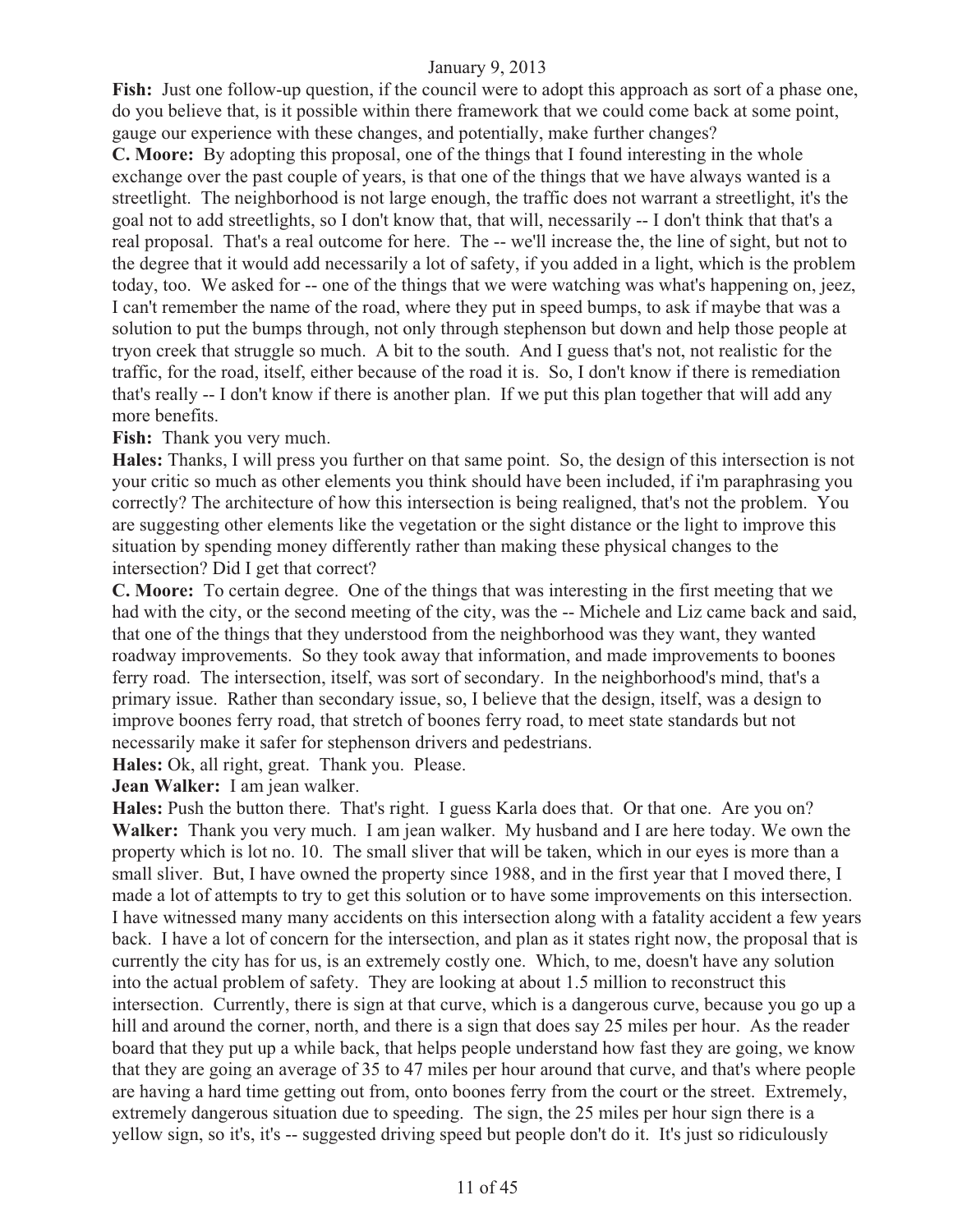dangerous. If you were to try to cross the street to take the bus, you are putting your life in your hands. And when they say punch and pray, the term that people use in the neighborhood, you literally are punching your, your car into that boones ferry area to get onto boones ferry. There is currently a flashing light at that intersection. We really do want to see a stoplight put at the existing intersection, with a prelight before that that warns people that there is a light coming up, but the city said that that's not what they want to do, even though it's been done other places. The stopping distance in the plan that they have proposed, to me, we have gone out there with our cars, slowed down, at the area where they propose to put the new intersection, cars were ready to ram me and, from behind. You have to stop almost to turn right onto stephenson street, on the, in the proposal that's, that's the existing proposal. So, there are new risks. The other thing, too, basically, on our property, we have -- we're zoned r10, so we have the ability to put two more houses on that. We do have concern about the acquisition about some of our property, and how that will work out with, with, you know, the taking of the land. Also, not shown on the map very easily, because it's not three dimensional, is on that sliver of property, on our corner, there is a berm, it's about ten feet high, along with full growth trees. Lots of plantings that people have put in to buffer the sound, and then noise pollution, and the dirt, the dust pollution. The current plan that they have is not going to address that situation, they want to put less growth. Trees that you can still see boones ferry on. It's a huge concern for noise. And we would like to see definitely the berm kept for, or a huge berm put in there. There is so many more aspects to this whole thing. Our neighbors across the street have stated that they are going to be moving, so the acquisition of their property on stephenson and boones ferry, the sliver that's not addressed right there, could be an option to make the line of sight better. Is from where the property was taken. In the past since i've been here for over 20 some years, 30 years now, it is known that in the springtime, when there is full growth on boones ferry, on the moore's property and the mackey's property, which is just north of ours on the corner, when the blackberries get trimmed down and trimmed back about ten feet, it is much easier to get out of that intersection. Like, it's like night and day, and my concern with the city is that they are not addressing the speeding issue. Which they have said, and i, "it's not a perfect solution so why are we spending \$1.5 million on something that's not going to reduce the speed, not going to make it safe, and not going to let pedestrians cross the road safely, and we know that in the future, they are going to have to have pedestrian crossing. They are going to have to have a stoplight, which is going to be a whole push for money in addition to what they have already proposed. So, with that, I hope that you take into consideration, issue it's a tricky intersection to understand. If you have questions, I would love to hear what they are because we know that this is probably your first time understanding what this piece of property is like, and the intersection. So, I thank you for my time and your time.

**Hales:** Thank you very much. Questions?

**Saltzman:** I'll wait.

**Mike Walker:** Good morning, I am mike walker. Of course, jean walker's husband. I do believe that these ladies here have outlined it quite clearly for you. The issue is the speed. During the time that i've been there, my first letters to the city went out in 1995, and then I sent a videotape in 1999. I never got a reply for either one of them. I've been to countless accidents at this intersection. In fact, it made me first responder for Oregon, the state of Oregon, and I have a, medical pack, flares, I probably -- I can't tell you how many accidents there are at this intersection. And the problem flat out is speed. According to your paperwork there, and you will see there is the flashing light telling you the speed. My, all I have noticed is people trying to see how high that they can make that digit go. That is what they have been doing. And the thing is people come flying around this corner and you cannot tell, but this grade goes up and then all of sudden, there is a corner with a guardrail. And just the other night, somebody slammed into that. And I don't know if the last accident that, a week ago, they blocked off the road because somebody did it again. Flat out, the problem is speed.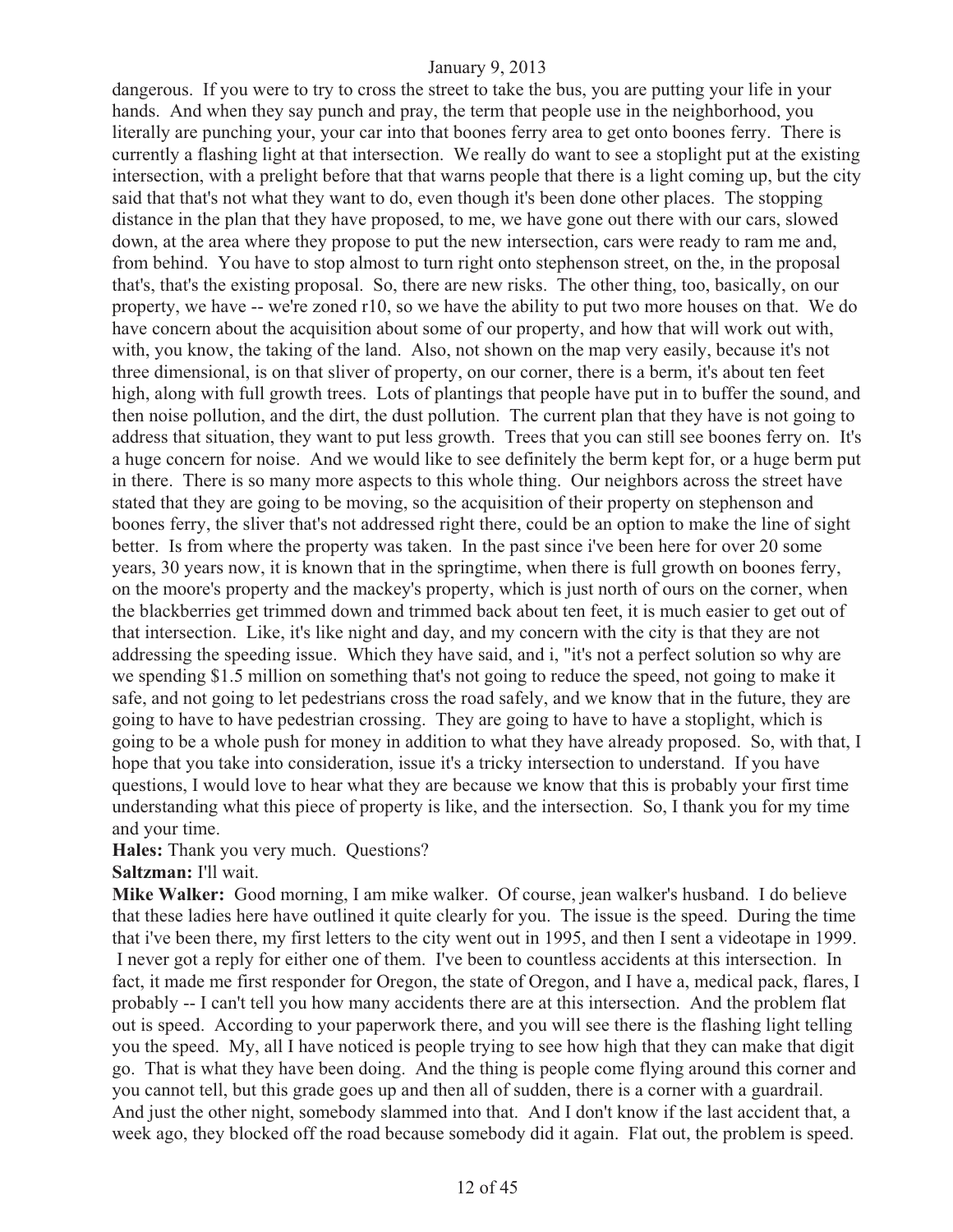During the night-time, even, there is tractor trailer trucks that come down that road, engine brakes going if they know that corner is there. I have heard heart-breaking, 2:00, 3:00 in the morning, you get kids that are flying through the roads because they are curvy, and once you get past the moore's property heading south, it's a flat outgo, and people gun it down that road. I have contacted the state about making it safety corridor. We have a deer problem there. We have a deer family in our yard. The state says that it's a city road. I contacted the city, the city says it's a state road. And nobody wants to take any further action as long as that goes. I think that spending \$1.5 million for all we can simply do for starters is just try some steps first. Cut down the vegetation on the corner of mackey's property. That will open up a line of sight that would be incredible. The moore's property to the south, cutting down whole area there will make another line of sight that is critical for allowing my wife and I to get out of, of stephenson court. And that's where, where we literally, if you do look at that piece of paper, stephenson court up here, we have to drive into the middle of the intersection and stop. And we are sitting ducks here in the middle of the intersection while people are flying around this corner, and if you notice how this road is here, during the summertime, the sunlight comes, as soon as people come around this corner they are blinded. And anybody who is stuck left in the middle of this intersection, fair game. And that's one of the biggest problems that we have to come out into the middle of the intersection, and wait for whoever going to come flying around the corner while, will fly in from down here, and it's, it's -- it's an issue of speed. Flat out. And that is the biggest safety concern that we have, and I really do compliment liz and her team working with us. I mean, it's a real toughy, and it's something that I think we need to take in step and try to come to better, much better solution. And I thank you for your time. Or any questions that you might have.

**Hales:** Any other questions?

**Saltzman:** I'm looking at a two dimensional thing. The existing intersection, the main, i'm looking at the existing intersection saying that seems like it has more of line of sight than the proposed intersection.

**M. Walker:** Correct. And not only that, but, what would be --

**Saltzman:** What would be wrong with the current intersection.

**M. Walker:** Well, a big problem that you have, that you don't have on yours, and I am not too sure, you don't get the curve. I don't know which, which -- they have given us several different pictures to look at, but you are not seeing this curve that's right around the corner here. If we open up the line of sight on either side, it will dramatically change the visibility along that line, and slowing it down. Somehow, it has to be slowed down. I don't believe --

**Saltzman:** Let's assume we're not going to do speed bumps.

**M. Walker:** No, speed bumps that's not the answer to that at all.

**Saltzman:** Improving the line of sight could make this intersection safe, in your opinion? **M. Walker:** Greatly improve it.

**Saltzman:** Do you have any thoughts on that, miss moore?

**M. Walker:** I address the curve?

**Saltzman:** We have the curve.

**C. Moore:** Increasing the line of sight will help the intersection a lot. One of the members of our team was from the southwest -- is a member of the transportation bureau, and his name is roger, and I am blanking out on his last name, totally. His proposal, or one of the proposals that he brought to us, was to cut down the vegetation on the mackey property, and cut down the vegetation, and the trees, which is, would be expensive for us to do at \$10,000 a tree or whatever. Cut that down, and cut down the berm, and put in some remediation so people don't swing so quickly onto stephenson. Just narrow the intersection, give it more definition, but not as defined as the, the future proposal is.

 And, and thought that that was a reasonable solution, and for the whole intersection. **Saltzman:** Ok, thank you.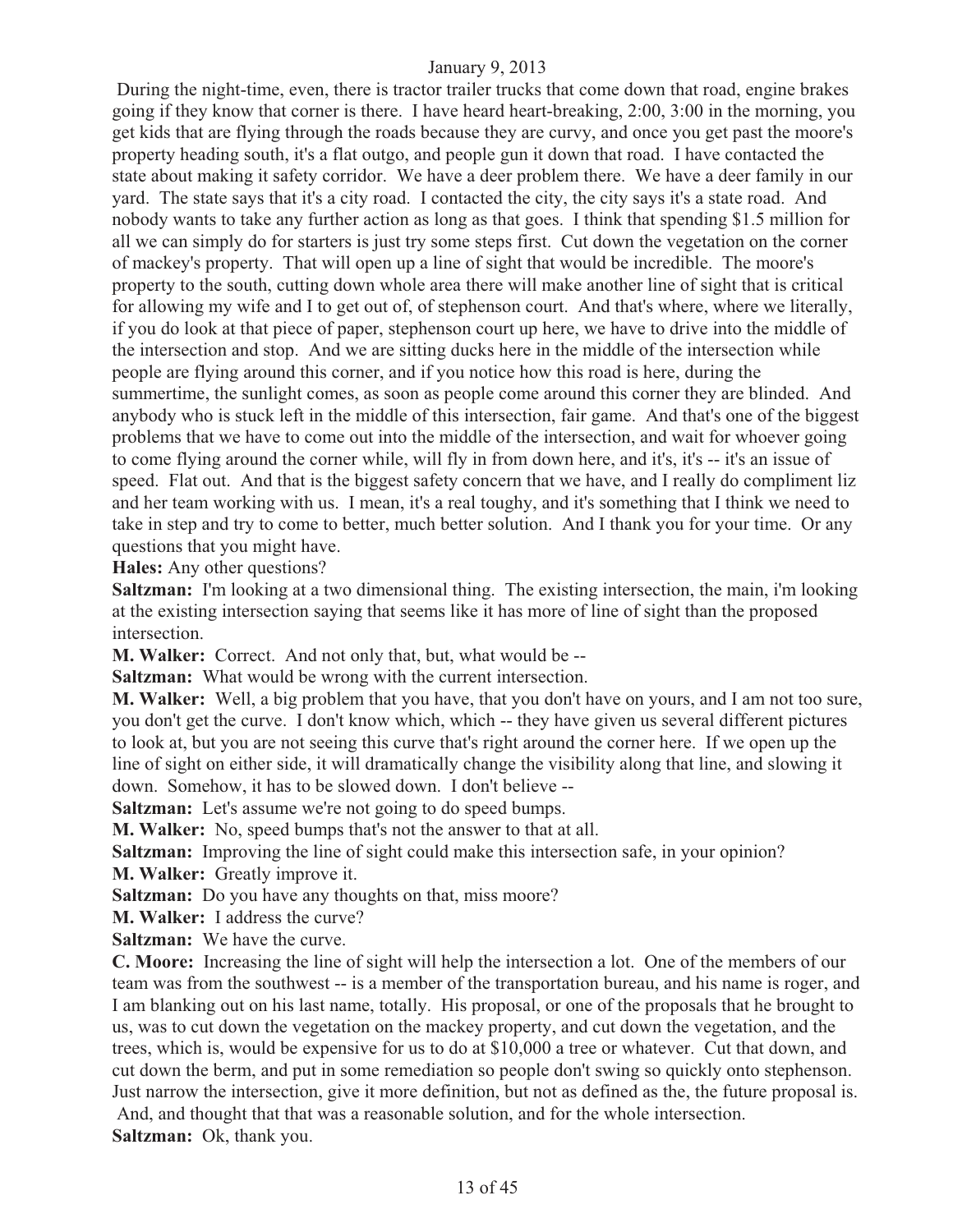**J. Walker:** The other solution put forth were to close off stephenson court and make it a oneway, so that when you are coming around this very tight curve, and it is -- you are going uphill to make all entry going in here, and up on stephenson road, so it's one way. Stephenson court is an actual court, which wraps around onto stephenson much further up here. So, having traffic flow go in the same direction, going either onto the court or onto stephenson, and then all the people on the court, which they are about 20 homes or so, would come off stephenson and get on safely this way. Through this sight, was a proposal that I had made, but there were issues with, we don't want to close out the street because of emergency, but if you make it oneway, you can still have emergency crews get in through, through the whole loop. I think that there is more, more discussions that needs to be had, but I think that speeding is definitely the, the whole issue, and like the city has said, this is not perfect solution. It's extremely costly, not quite a solution to the problem. It's a lot of money.

**Hales:** Thank you all. Thanks very much.

**\*\*\*\*\*:** Thank you for your time.

**Moore:** The last two who signed up or michael dexter and marianne fitzgerald.

**Hales:** Good morning.

**\*\*\*\*\*:** Good morning.

**Hales:** Are you on first?

**\*\*\*\*\*:** I can.

**Michael Dexter:** Michael dexter, arnold creek neighborhood association chair, and former transportation representative. And living near that intersection for 15 years, briefly I want to stand by the previous speaker about using open formats in government. I was pleased to hear that. We can discuss that separate. This is flawed intersection. It would never be permitted today, as it stands. It's a country road that is currently being pushed to serve as an you are alternative for west linn and lake oswego and tualatin traffic, based on the traffic studies. It's not our traffic. I hope that's clear. It's a shame that the city of Portland is paying for any improvement, but, that's the balance of it. It's legally a district collector, which is very key term, and it's a source of one bus, the entire neighborhood has one bus, one school in it, and they are very far are apart with no sidewalks, it's a challenging neighborhood, there is no question there. And I am in the property closest to the blind curve, and I have borne the worst of the challenges of this intersection, that means an average of one car every two years. Statistically, although I miss quite a few that happened late at night. There's been one fatality, and there has been fatality within a quarter mile. Of, to the north towards Portland. And there is no question, it's a challenge. Nonetheless, we chose to live there. They now have, have houses on side streets that go to district collectors as opposed to driveways into the worst brunt of the stream of traffic. And our unique neighborhood has its qualities and drawbacks. Now, it's a neglected corner of Portland. It's right on the border, so, as I mentioned, it's either lake oswego's problem, and lake oswego says no, it's Portland's problem, and the state says it's the city's problem, and that goes around, and above all in speeding, those speed limits are set in salem. Not, not by say the, through the input of our police officers who come to our meetings, and have to deal with those speeding issues first hand. I am very grateful that the city and p-bot have approached the neighborhood and engaged us and set up the committee. They did exhaust a lot of options, and we trust p-bot every day for every mile that we travel. Let's see. I have got a lot of points. And I see the clock ticking. I do believe that they have made their best effort with the challenging situation provided. This plan will narrow the road, which will provide traffic calming, as roger, the judge she's referring to, did point out. It does not, inn any way preclude having future -- may I continue? **Hales:** Yes.

**Dexter:** It will not preclude a change of signs for probably a few thousand to reduce the speed but that's a political decision, not a mechanical one. And it will not preclude future stop lights, as we discussed. It will -- there was recently a lot of talk about the brush and such. It is up to the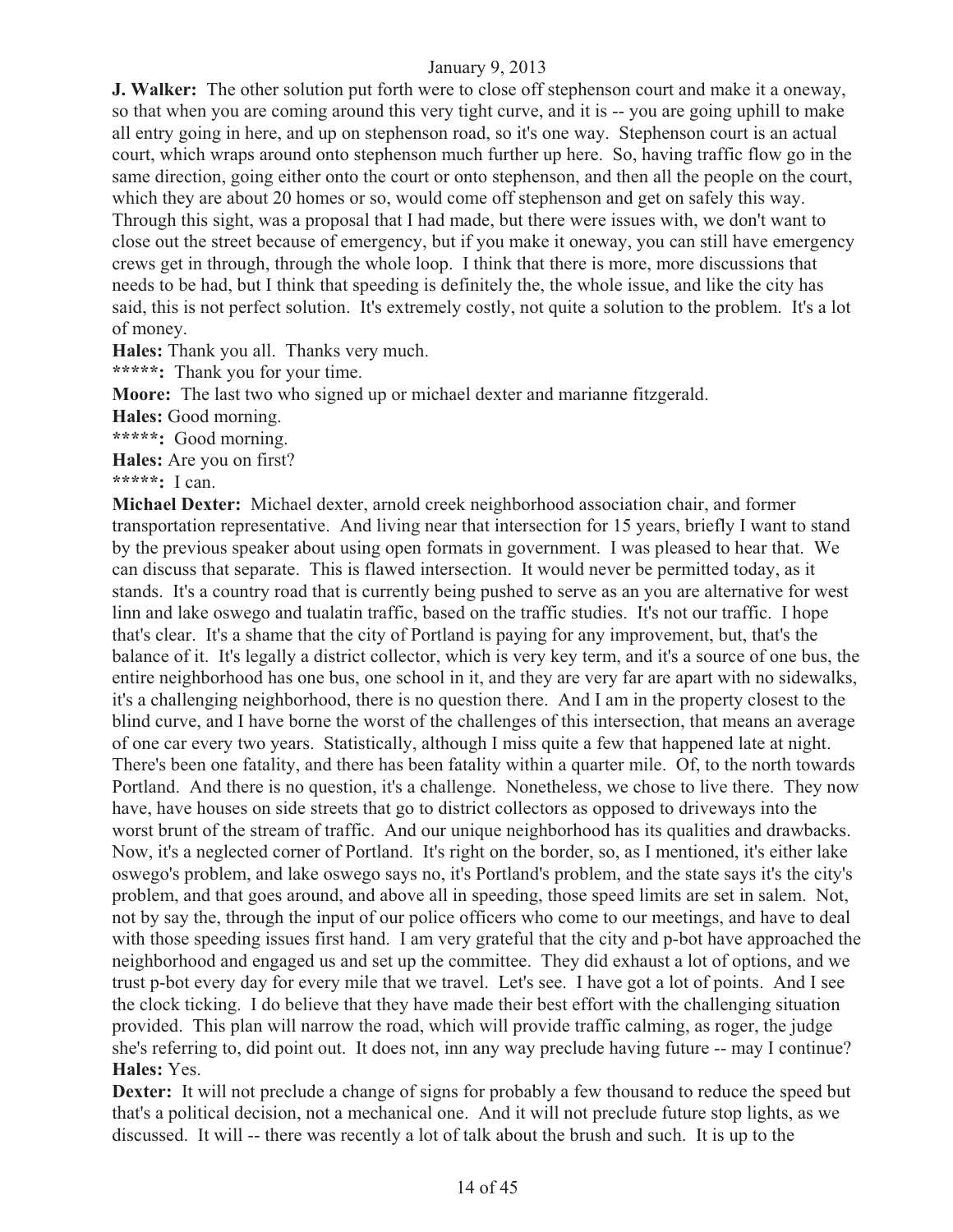neighborhoods to maintain their public right-of-way in front of their homes, and i've been, last summer, and winter clearing the brush directly across my property, where it is at ryan corner. So we all have to participate on the, you know, the state level and individual level. Those are my key points. I am happy to answer questions based on other points that have been brought up. But, I was not able to attend the meeting where the neighborhood association voted 92 had favor, six against and one abstention, but I do accept that vote. It's been a pleasure to work with the city, and I respect its engagement of the neighborhood. We don't see that very often as the neighbors have pointed out.

**Hales:** Thank you.

**Fritz:** The neighborhood association as a whole strongly supports this solution?

**Dexter:** According to that vote, yes. It does impact neighbors, and I absolutely respect that. I do want to fault the city and p-bot for approaching neighbors as if they are businesses, and showing up one morning and putting out stakes and saying, we are surveying for the project, like what do you mean? That upsets neighbors. It's their home. I hope you respect that. I must trust that the city and p-bot will fairly compensate the neighbors. If their property gets smaller. I hope the property taxes go down to reflect that. And I trust that, if this project does in any way increase speed, that p-bot will continue to be responsive and address those issues. This is an ongoing challenge. We would also like to see sidewalks and, and also like to see countless improvements that others take for granted.

**Hales:** Marianne, good morning.

**Marianne Fitzgerald:** I am marianne fitzgerald and I am the president of southwest neighborhoods coalition, but i'm not here representing swni, I am here representing roger. Roger overbeck could not be here today, and he really wanted to, and he shared with me an april 30th letter that the stakeholder advisory committee prepared, and I don't think that that was in your packet. But, I just wanted to say that, that from the southwest neighborhood's perspective, this is high priority intersection. You have already heard stories about all the accidents that happened at this intersection. And we were happy to receive some sdc funds a few years ago because of the infill in the neighborhood. Between the growth in lake oswego, the growth in traffic, and the infill within the community, it really warrants some improvements. And in the stakeholder advisory committee letter, it recognizes that this is not the perfect solution. But, it says, you know, it's a lot better than doing nothing. So, I just wanted to say that the proposal in that map you've been studying is consistent with the stakeholder advisory committee recommendations. I think it makes it easier to signalize the intersection of the future date rather than the current intersection because there is proposed new development on the, I guess the east side that, that -- the south side that would be also serviced by future signal when warrants are met. But I wanted to note, as you said, the strong support from the arnold creek neighborhood association. We want to move forward and construct it. These changes are needed to make it safer, and it may not be perfect, but, we think it will be better in terms of safety for motor vehicles, for pedestrians, and bicyclists, that live in and travel through our neighborhoods.

**Hales:** Maybe I should have asked this question of staff and will, but on our map, we show at least the right way for southwest 8th drive to the south. It does not look like it's improved. You mentioned --

**Fitzgerald:** Right. That's the one that I was referring to, yes.

**Hales:** So there is the potential of future development to the south. Is it too much to hope for that this would align the intersection that we would not have an offset like that, ultimately? **Dexter:** I can speak to that. The property that the new, shall we say, the new crossing, which would be more of t, is in the development stages for eight homes. And that developer is, has pledged money towards the project. 8th drive, is virtual and ends in the park, so it does not provide any substantial trail access or otherwise. And one point on the sharp corner there. Clearly, it will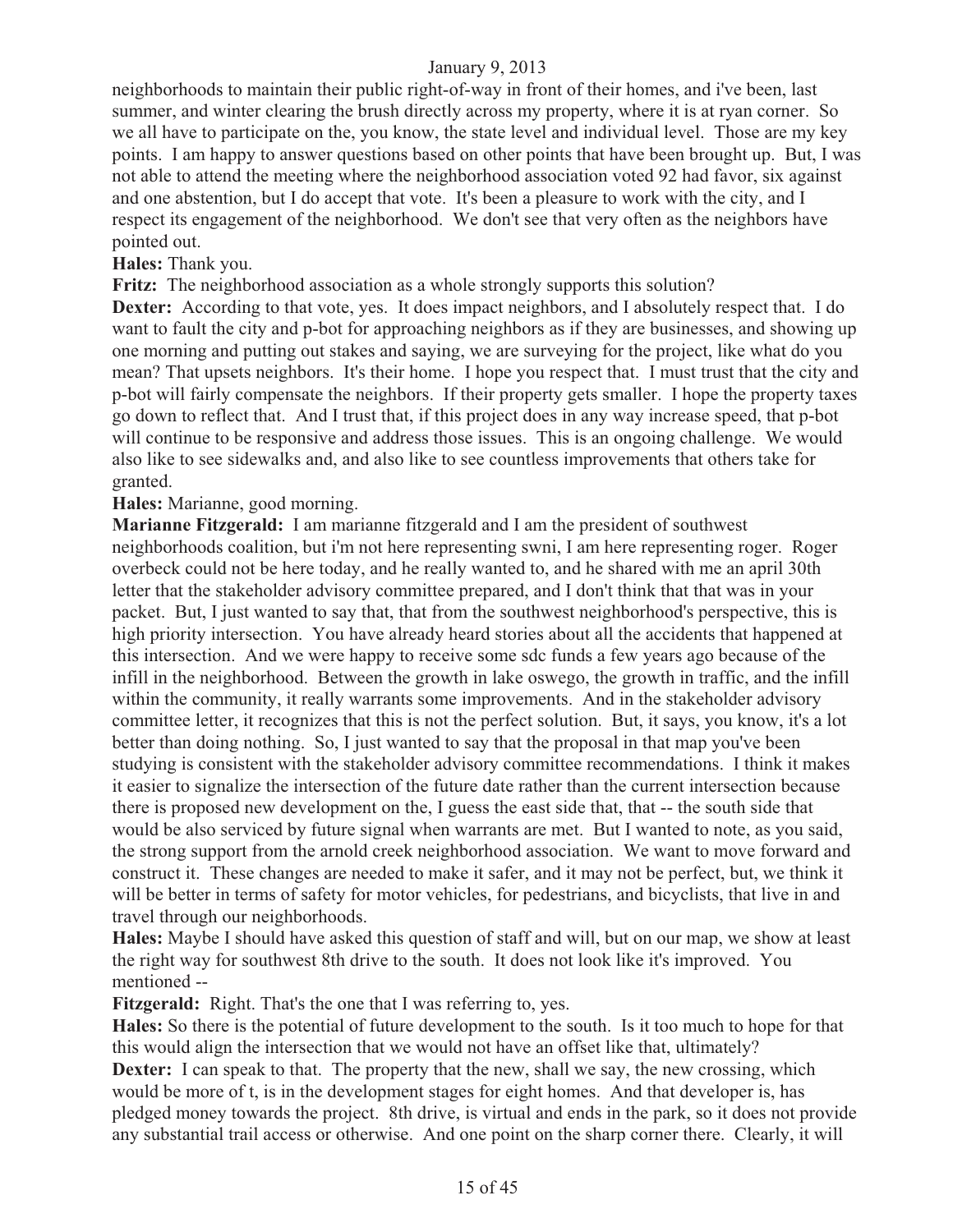be good to, to shave that whole corner off. If you drive it, you will see the boulders there, it is solid rock and that would be a monumental engineering project, and it was considered, no question. Pbot has been thrilled, and I respect them for that.

**Hales:** Any other questions. Ok. Thank you both very much. Any further questions for staff? Maybe you want to respond to couple things like this intersection design question that I just raised? And the vegetation issue, as well.

**Mahon:** Absolutely. I will respond to that. Just listening to the testimony, I think that, I realize one of the things that we did not highlight in our presentation was the topography out there. And the vertical curves. And then how that factors into what solutions are feasible for this site, and our ultimate location for the realignment, and michelle can talk about that further. That was one of the things that we discovered in our analysis was the sight line issues being tied to the curbs in the road.

**Michelle Dellinger:** There is, vertical curve, a hill, and located right where we're realigning the road. That's where we chose that, so what you could see on the map that we handed out are the horizontal curves and the sight lines are for those curves, but what you cannot see is where we placed the road was far enough east that we get close to the top of that curve so that you could see down, and it's not -- it's a 6% grade towards lake oswego, and it's a little flatter coming up through the intersection, but that's very near the crest of that critical curve, and that's why we chose that location.

**Mahon:** So even cutting into the bank, as michael mentioned, it would -- there would be challenges to that. It's a steep bank and in terms of the --

**Dellinger:** If we couldn't come this far east, we would be closer to like a 30 miles per hour design speed for the site distance, and by coming up to the curb, we can get closer to what people are traveling, like 50 miles per hour, sight distance. Not as much, we're at 40 miles per hour sight distance coming down from the north around that curve because cars cannot travel that was around that curve. Although they do, and that's why they go off the road on occasion.

**Mahon:** One of the other things we realized working on this project was the, the substandard pavement designs. When you are going northbound on boones ferry, you cannot see that crest, and that's why we most likely have number of the run-off the road accidents. People are speeding, and then they react. And so, this project will address that issue, as well. Shift the center line over. **Dellinger:** Do you want me to clarify that a little further?

# **Mahon:** Sure.

**Dellinger:** We were talking about bringing this up to state standards, it's not really state standard. What we found, the primary objective was to improve the sight lines for the vehicles turning to and from the intersection because of the crash history, with some rear end collisions, and some angle collisions with people turning out of stephenson and getting hit by someone on boones ferry. So, after we achieve the, the sight distance, we realize that the county, when they designed this road, it was only designed the horizontal curve, for 35 miles per hour. Or about 37 miles per hour and the speed limits 40. What we decided we could flatten out that curve just bit. I think we're shifting six feet, and that brings us up to a 45 miles per hour design speed, which will keep, help to keep people on the road, and help to prevent the run-off collisions. So, it was really a secondary. It was -- not that we were trying to make things faster, per se, but it was more of a secondary. We're out here, and we're taking property. We should try to improve the curve, if we can.

**Mahon:** And address as many safety issues as possible.

Fish: Could I ask, this is listed as an emergency, is there a reason why you ask us to adopt it now and not after second reading? Is there a timing issue?

**Mahon:** Well, we would like to go to construction this summer. And so, the goal is to be able to start negotiations as soon as possible and make the offer to the property owners, and stay on schedule so we can get it out to bid and go to construction as planned. That's the only real emergency, per se.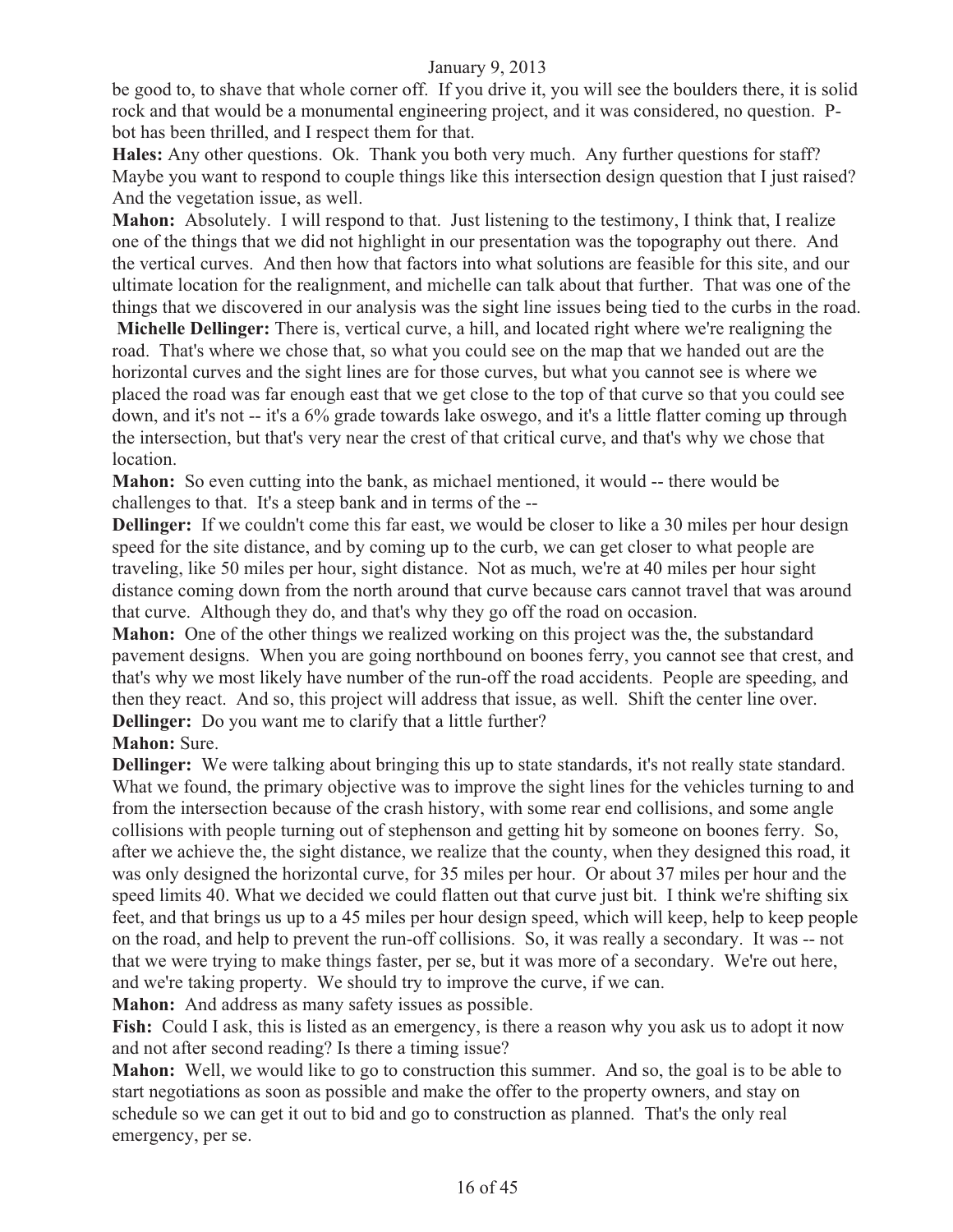**Fish:** One of the folks who testified, noted that they went it was fair price for the land. And I think that it's worth, if you could just give us a quick primer on how we get there. We negotiate but there is backstop process to make sure that people bet fair are value, if you could tell us what that is. **Maloney:** Yeah, definitely. Basically, when we have our, when we start negotiation processes, we, actually, have it completed by contract, and appraisers that fill in partial acquisition, and these folks will, actually, come through, we give them the, the proposed right-of-way acquisitions, and they come up with the values from that. These guys had a lot of experience working with different bureaus. Odot, us, Counties, everything. So, the guys that we have are very experienced in parcel acquisition. So, from this, they will assign value to the property. Then it's our duty to assign just compensation, and from there we offer it to the property owners. So, basically, there is also, you know, appraisers are not infallible, so there is also a process of going through and speaking to the property owners. If there is anything that we missed whatsoever, we will consider that, as well. Kind of the process.

**Hales:** Could you touch on the future intersection question, that is, if there is further development, if this is four-way instead of a three-way intersection, walk us through that?

**Dellinger:** Right. We, actually, have placed the top of the, of the vertical curve happens to line up with where that access point would be on the property to the south. You could see on your map it's adjacent from the new intersection. You could see the two property lines. It won't be as wide because it will be subdivision street. So it won't have three-lane section like the one we're building, but it will line up. We accommodated left turn lanes on boones ferry. Primarily, we wanted one for access northbound on stephenson street to prevent some of those rear end collisions, although we are providing sight distance now so that you would be able to see a vehicle waiting there. But, we're also able to have a left turn lane for the southbound into a future, or we have talked about doing a pedestrian refuge median there in the future.

**Hales:** Not a bad idea. So there is not sufficient traffic volume now to allow us to install a stoplight even if the funds were available?

**Dellinger:** There aren't sufficient volumes now. It does not mean the current one -- we looked at the analysis based on the metro growth model, the existing model, we're getting a new model very soon, that might show different growth rates. But, there are high growth rates for stephenson street, so we are looking at maybe in 2027, if the aggressive growth rates occurred, it could need it at that date.

**Hales:** Wow, ok. All right, further questions for staff?

**Novick:** I would like to hear direct response to what I think ms. Moore and the walkers were saying, what I heard the walkers saying is that they feel if you were moved, if removed vegetation and took some steps to reduce speeding, then that would have comparable or greater impact on safety. And so, I would like to hear your reaction to that. How do you think that your proposal compares to theirs, in terms of removing vegetation and improving sight lines and what do you think is really feasible and infeasible in terms of reducing speeding?

**Mahon:** Yeah. I think michelle can answer that question. Since the project started, and we heard this concern, we have asked the bureau of maintenance to go back and, and cut back the vegetation that's in the right-of-way. And that still hasn't resolved the safety issues, so I think what we need to do is then cut back vegetation on private property. Which we looked at was feasible, and michelle talked about that.

**Dellinger:** Yeah, that goes back to the vertical curve issue, so you can, you can fix the horizontal site distance by cutting back the vegetation. To the, I guess, going to the north where you have the quarry, and the speeds from that direction are not as high as the other direction. And so, the northbound direction is really the, the direction that, is I guess, we're concerned with because of the vertical curve. So, if we don't realign to be closer to the top of that curve, we cannot achieve anything more than a 30 miles per hour sight distance so any vehicle traveling faster than that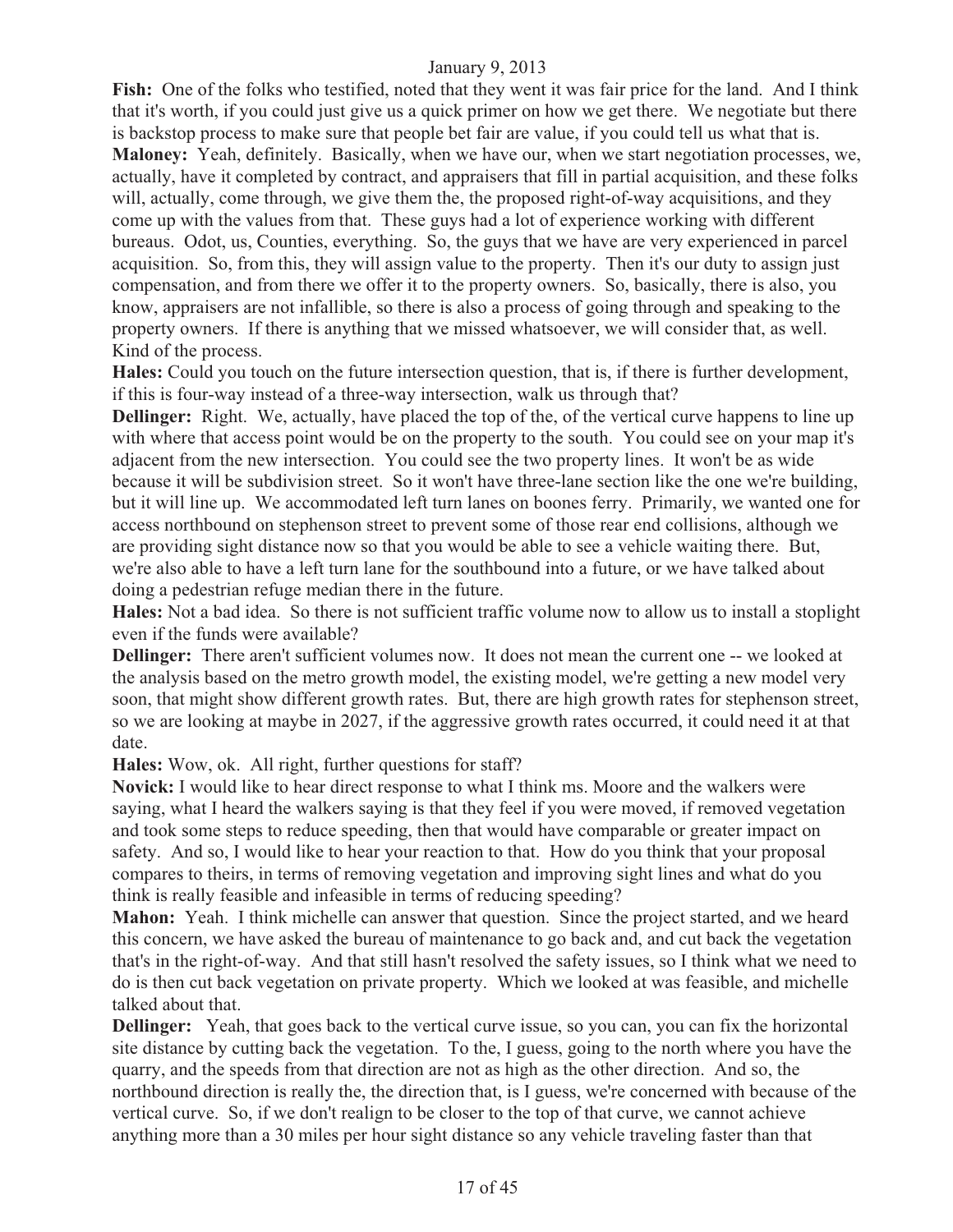would not be viewed in time for that vehicle to stop, for both vehicles to stop and not hit each other.

**Novick:** What's your response to the argument that the real problem is speeding and can't you figure out way to stop people from speeding?

**Dellinger:** Even if people were traveling 40 miles per hour, the existing intersection, like I mentioned, you would not have adequate sight distance for someone traveling at 40 miles per hour.

 As someone mentioned the state does control speed. There is our road, the state does control speed, and we can send them proposals to reduce the speed. But, the nature of the boones ferry and people are more, traveling about, over 45 miles per hour. 48 was the last count that we got. So, with that change to the character to boones ferry, the state would be unlikely to adopt lower speed limit than 40 because people are traveling much faster than that today. In the future, if we were to install, you know, sidewalks and make it feel more urban then, it would have to an more comprehensive project to get that speed limit lowered.

**Novick:** Is safety is your priority here, and you have looked at other options, and this is the best option that you think that we have in terms of improving safety?

**Dellinger:** Right, we think this improves the issues that were brought up originally through council during that subdivision review that people couldn't see to make turns out of the, of the stephenson street, court con fusing intersection. We think we addressed those sightline issues with this project. **Hales:** Further questions? If not, thanks very much. Karla, please call the roll.

**Fritz:** I have lived in this area for the last 21 years, and I think the discussions have been going on for the last 21 years about what to do with this intersection. I strongly support the current proposal. It's a good first step. I recognize the concerns of the neighbors, and more will need to be done. I think that people like me will look add to the traffic count because I will start using this intersection which I avoid like the plague at this point in time because of the issues raised, like the sight distance and lack of safety. So, there has been a lot of process to get to this point, and I appreciate the staff work and the neighbor's involvement, and particularly southwest neighborhoods. A lot of folks are coming in from all over this area of deep southwest to try to address this problem. Thank you very much. Aye.

**Fish:** First, with marianne here, this is our first time certain of the new year, and I am struck by the fact that I believe this is the first time in the history of the council that we have three commissioners all from southwest. And once upon time, that was not the case. So, I sense a power shift. We'll be hearing from north Portland soon. Second, I want to thank all the folks who took time to testify today and come out and educate us about your concerns. I live from the grant park neighborhood, and we have now achieved a perfect symmetry. Cars and bikes, no longer view a stop sign as anything but a flashing yellow. And it really is extraordinary, and it is a place, my neighborhood is a place near grant park with lots of children and families. And the way that people drive is just astonishing to me, and I have an, now a nine-year-old at home so I appreciate very much this question of safety. What tips the scales for me is that I hear people say that there's been a long process, a chance for a lot of people to be heard, strong support for the neighborhood association, and if this approach does not preclude us from making refinements as we go along. So on that basis I want to compliment our staff. It's not every time that city staff comes forward and the public says we trust what they are doing and we appreciate their process. That is our goal. So, congratulations, and I am pleased to vote aye.

**Saltzman:** I appreciate the work of the city staff and the neighbors for all their work. I think this will be on balance an improvement, whether 1.5 million of improvement, I guess things are expensive. But, this does seem like an intersection right now that has a lot of problems, and this seems to be something that, that has gained the consensus, the overwhelming consensus of the neighborhood so I will also support this, aye.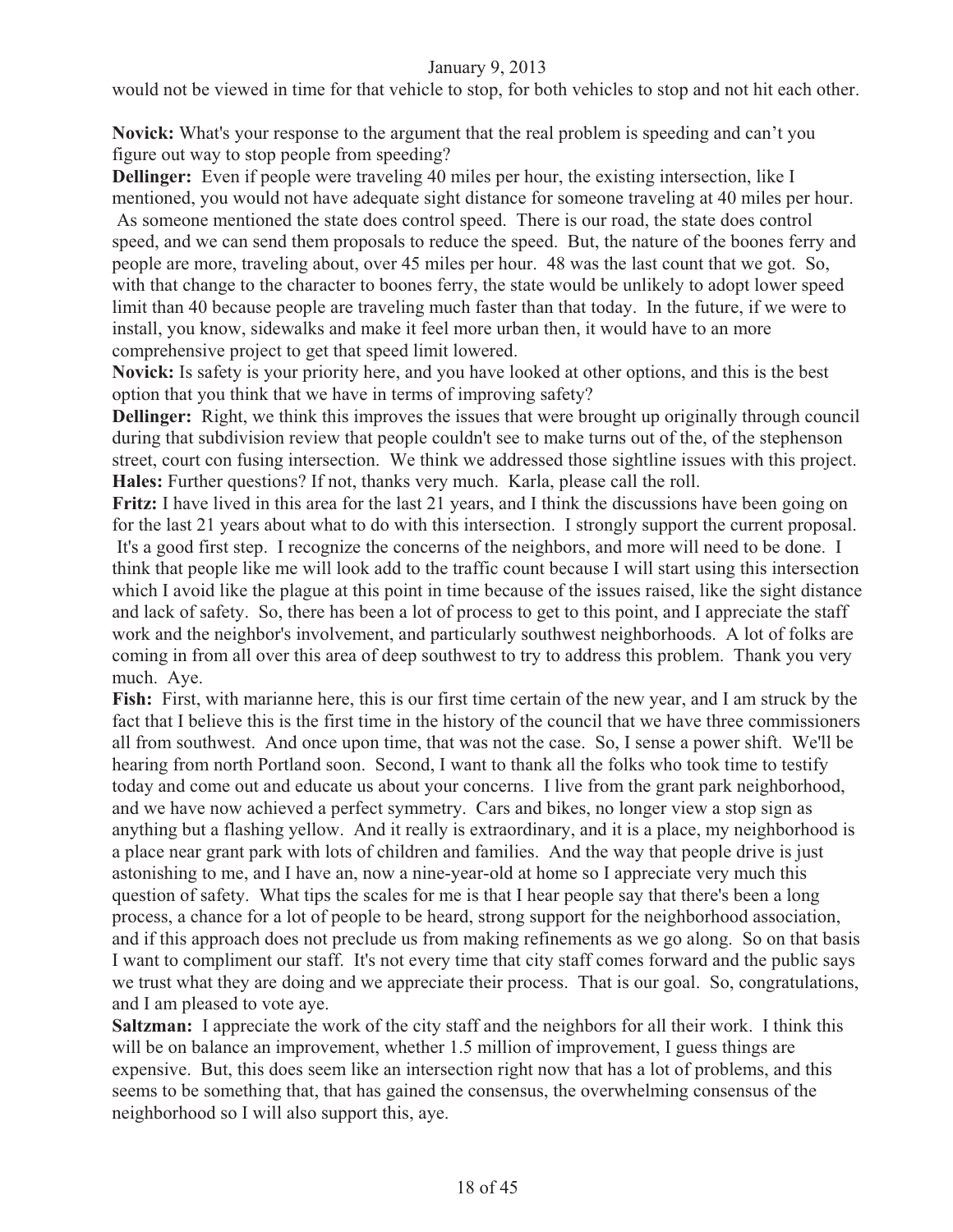**Novick:** First of all, I would like to thank the Moore's and walkers' for coming here. I appreciate that taking people's property, even with just compensation is one of the most serious decisions a government make. And I thank p-bot to being here and explaining their rational, and the issue here it seems is safety. And there are competing views on what is the most appropriate thing to do to assure public safety. And I am putting my trust in p-bot staff and the advisory groups that have looked at this. I realize these are hard issues. I appreciate everybody's hard work. I vote aye. **Hales:** There is a local oil change place that used to have slogan, you know, we're not going to change the world. We are just to change your oil, and that's to some extent the spirit of this, that is country road evolving, and we're trying to make it humane and urban and safer, over time, this won't be the last improvement that we have to make in this part of the city. In order to achieve any of those goals of people being able to walk safely, people being able to get to and from their home by car safely. And to have choices about how people travel around this part of the community. So, to me, it seems that, this step of getting the architecture of the intersection right or the least quite a bit better, is a responsible step, even if we have not achieved perfect consensus and even if there is still question marks about what we can do next. But, I do think that the process, has worked well so far. And I hope, expect, and assume the staff will work with everyone affected by this project, including the walkers and miss moore, and to make it success in the next stages as it has been so far. I vote aye. Thank you. [gavel pounded]

**Hales:** Thank you very much, this item is approved. And we have one remaining item, I believe, mr. Ormsby has arrived. So, we'll take his public comment. Thanks very much, staff. **\*\*\*\*\*:** Thank you.

#### **Item 19.**

**Hales:** Good morning, and welcome.

\*\*\*\*\*: Good morning, mayor, honorable council. Thank you for taking your new position, and I hope you will for the next two-year session and somebody else gets elected.

**Hales:** Please put your name into the record and if you are representing an organization let us know that, please.

**Charles B. Ormsby:** I am charles ormsby. And my nick name is skip. I live in clackamas county. At 170 southwest birds hill road, Portland, Oregon, 97219. I am representing, and I am chair of the birds hill cpona, and I am representing our neighborhood in regards to these issues that I gave you a rather lengthy packet. Primary concern, right now, is -- disappeared. There it is. I give you eight topics that are of concern, and at the top of the list is lack of a voting creek on the tryon creek plant advisory committee. The packet illustrates that our neighborhood abuts that facility on the north side of tryon creek. There are political considerations with the former administration in the city of lake oswego, which preclude my assignment to that committee. I suggest if you contact the newly sworn in mayor, ken studabaker, those considerations have changed. Furthermore, clackamas county also has changed, substantially in the last election. And I assume, presume commissioner john ludlow would also support my appointment to that committee immediately. It's unfortunate that, I was treated in the manner and our neighborhood has been treated in the manner it has been under the hoffman administration, but they are in the history books now. I will leave it at that. As part of that, things that have not occurred in the last year, is I request a map of the, of the second item was I requested a map of the tryon creek wastewater treatment plant service area. Be updated from the 1984 status to, you know, bring it up to speed to 2013, gis standards. Because there is issues there about, about planning for it, and the capacity of that plant, and notably in the stafford area, I think that would, a great concern to good many people in the lake oswego area. There also is a tech memo about decommissioning that plant circuit, I would like that one in pdf file format, and it should have been part of the, frankly materials for the tryon creek wastewater treatment plant citizens advisory committee. I have requested it, and I know it exist and is I know it can be done. And just make a phone call and get it done, thank you. And during the foothills planning process,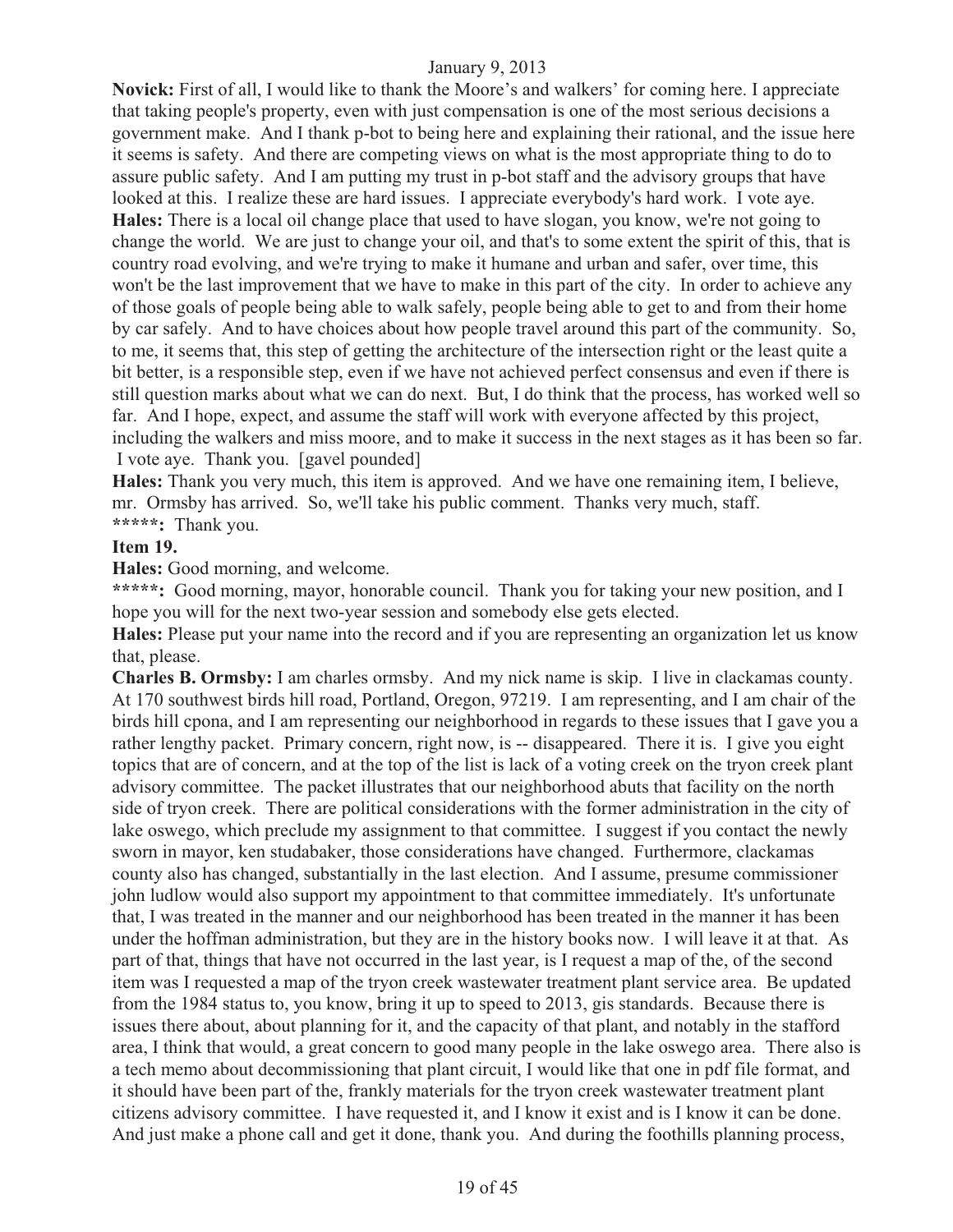we request a berm, I don't know the hydrology details of it. I've been running ragged for the last 12 months, literally, 20 hours week on my neighborhood stuff. And that sort of thing. And maintaining within, came to us, is the request for project initiative list. What's what happening in our area? You abut us, you do the planning for Multnomah county. And we would like to know what's going on. Item 6, ascertain the stability of the tunnel. This is one that's evolved from -- I have been aware of it for 10, 15 years, and really came home from the fukushima earthquake, in 2011, and I wish that, -- find out if that thing, can withstand an earthquake event. **Hales:** Thank you very much, appreciate you being here. I believe we have nothing else on the

calendar and that we are adjourned until tomorrow afternoon at 2:00 p.m. Thank you. [gavel pounded]

At 10:42 a.m., Council recessed.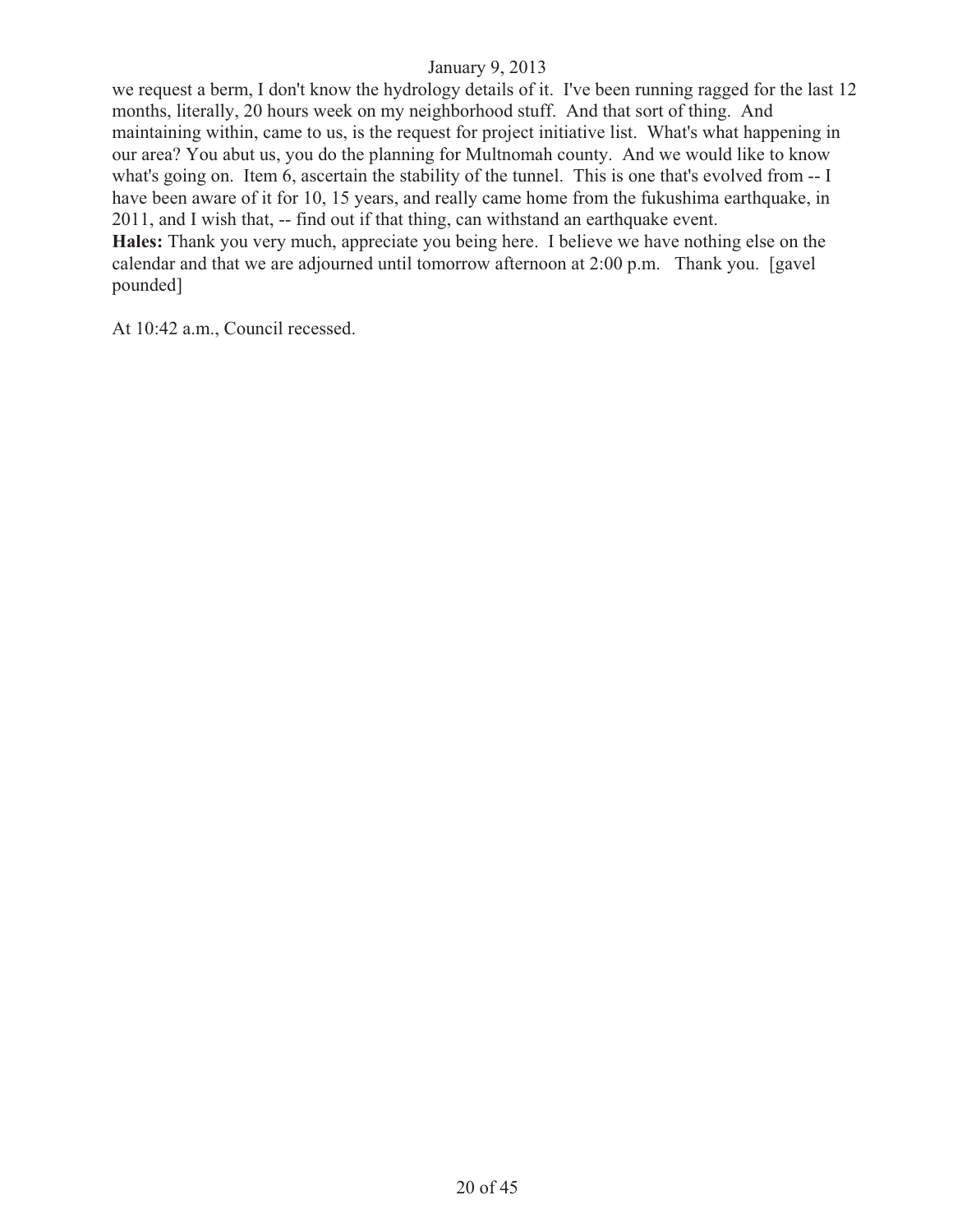# January 10, 2013 **Closed Caption File of Portland City Council Meeting**

This file was produced through the closed captioning process for the televised City Council broadcast and should not be considered a verbatim transcript. Key: **\*\*\*\*\*** means unidentified speaker.

# **JANUARY 10, 2013 2:00 PM**

# [ roll call ]

**Hales:** We have a single time certain item on this afternoon, and sue, if you would read that item. **Item 31.**

**Hales:** So we're going to hear some presentations from the bureau on this subject, but I think before we do that I think commissioner Fritz in particular who's done some work on this issue has some comments.

**Fritz:** Thank you all for being here today, and thank you mayor hales. Delayed from december of last year. The council shares some of the community concerns about apartments being built with no parking, and over the summer the council and I directed the bureau of planning and sustainability under mayor adams to ask the planning commission, the planning sustainability commission to hold a forum to review the issue. So they did that on november 16th, and we asked them to bring a report back to us by the end of the year, which planning and sustainability was ready to do. However, the council had a lot of things on the agenda, so we put it to this session, welcoming my two new colleagues on the council, and the purpose of this hearing is to review the report and what happened at the planning commission, and then my expectation is that we will be asking the planning and sustainability commission in partnership with the bureau of planning and sustainability and the community to do some more work, hold a hearing, and come back to us in short order. So that's the framework of what we're discussing today, and mayor hales, I appreciate your support bringing this issue forward.

**Hales:** Any other council comments before we get started? If not, joe.

**Joe Zehnder, Bureau of Planning and Sustainability:** Good afternoon, mayor and commissioners, i'm joe zehnder, i'm going to give you a brief overview of the study that we've done related to the issue of new apartments and the parking requirement. You have full copies of all of the different research provided already. So the issue that we're focused on is the recent sort of spike in development of apartment buildings where no parking is being provided with the new apartments. It's triggered issues in the neighborhood that you'll hear about today. Issues of concerns about neighborhood impact. But the impacts go beyond parking. What we've heard from a lot of the discussions we've had, it's about sort of neighborhood leverage over projects like this, but also the design of the buildings. Comprehensive plan issues that we're dealing with as part of the comprehensive plan update. Secondly I just wanted to point out that the policies that We're going to be talking about today date from the '80s. Their origins are in the current comprehensive plan, which was focused on promoting transit oriented development and reducing what people were worried about with the proliferation of surface lots and dead space in neighborhoods. So it was a different world then, where the idea that you would build apartment with no parking wasn't what the banks were doing and we weren't seeing. So the comprehensive plan had a vision to try to get out of the way. And that's been followed up with the climate action plan, the Portland plan and the transportation system plan that have all led us in a direction of trying to reduce the oversupply of parking. So specifically the provisions that are in the code related to this, there's one set, this set dates from the '80s, this is in the current zoning code, which is that in commercial zones, the ones highlighted here in red, a lot of these are your neighborhood commercial zones. There's no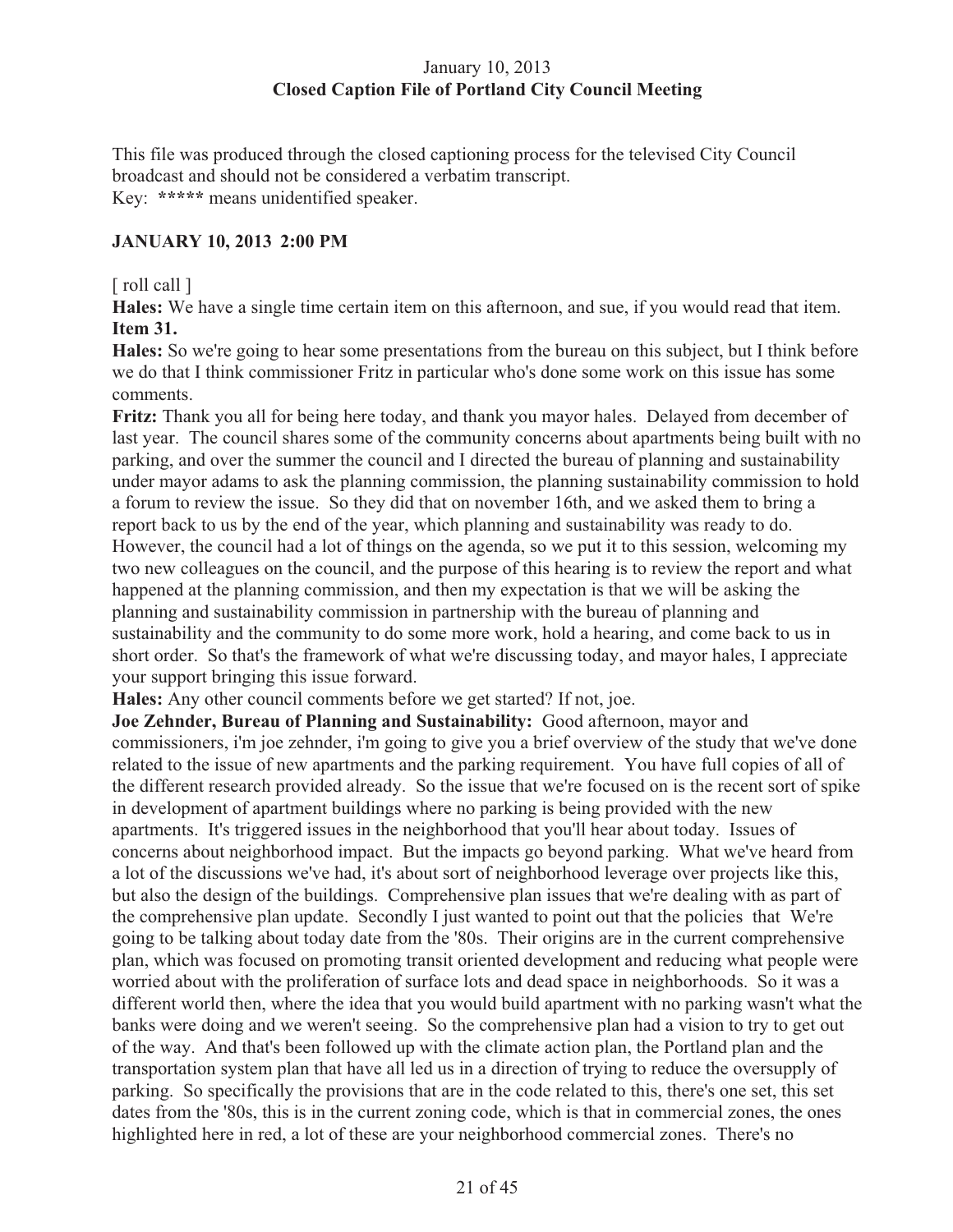minimum parking requirement. The thinking in the '80s was the market will take care of this because we weren't able to talk banks and developers into developing that much of this kind of housing. The second provision came in the '90s, which was much more targeted towards advancing this idea of transit oriented development, where you have frequent transit, we wanted to get more residential units, we wanted to lessen dependency on the automobile, promote the strength of those local commercial districts, and create the alternative out there for more of these units without parking. So within 500 feet of a frequent transit service line, also the minimum requirement for parking apartment unit was eliminated. So there's two provisions that are at play here. You can see in this the red highlighted areas are your commercial zones, so this applies to residential and other zones as well. Just to get a sense of the order of magnitude. There's 199,000 parcels in the city, so this zoning applies to about 38% of the parcels. So it's a large number of lots that are affected by this. That's all I was trying to show with this. So the changes that we would do would be far reaching like that if we do changes. To get a handle sort of an objective basis to respond to the community concerns, we conducted some research with david evans and associates on the issue. One part of this was looking at the last six years of permit data. What we found out by that is that over the last six years, most of the apartments, apartments have been built with parking and without parking, but the predominance of both building and units have included parking, and they've included the ones that have included park having included almost one space Per unit. But at the same time there have been buildings built without parking and the average size of those tended to be on the 20-unit size, though they range. When you look at the number of -- the size of buildings, which is one of the things the planning and sustainability commission was trying to trigger on, is there a size, a threshold where not requiring parking has more neighborhood impact. Over half of the units without parking were in these 40 units and above buildings. A second piece of data is that there's an argument out there, and I think it's sound, that in the past as I said, most -- you saw buildings with parking and without but you can recall with the mortgage prices and the real estate finance crisis what was getting built dramatically changed. And in that period you're looking at 2008-2011 here, you can see the total number of projects dropped dramatically, and when it starts to recover we're seeing more of these buildings without parking. The other thing that happened in this period is you have to remember that Portland over the last year has a nationally low vacancy rate. So there is a pent-up demand for increasing the supply of apartments, there's a market niche now that argues that we need to also keep in mind, is this a bubble or is this the new normal where you're seeing more buildings without parking or with? And typically you see both types Being built. And when you look at the total supply, it's even including all the buildings with parking and without, you're still overall providing a parking supply that's one for every two units. On average across the city. Second part of the research de, in addition to looking at permits, was to specifically look at eight new buildings with and without parking that are typical of representative of the kind of buildings that people are having concerns about. What we did is we looked at the utilization of onstreet parking, we did surveys of the tenants to see what their behaviors were, vis-a-vis owning automobiles and travel, and the like. In the report you're going to see the conclusions are that we found that in this sample, buildings, some buildings had parking, most did not, but 72% of the respondents, of the occupants of these buildings owned cashes. That's less than you see citywide, so these buildings are performing, you know, lower in terms of vehicle ownership than your typical household unit in the city, but it's still -- they do own vehicles, they outperform the rest of the city in terms of choosing to commute by transit, not by driving. It goes a good deal to the location of these buildings, 64% use the car to commute. But still when you look at the noncommute trips, especially -- you're seeing a lot of automobile uses. So the conclusion from this is that even though we are achieving some sort of transit benefit from the location of these buildings, it's not answering all the needs for trips and people still feel the need to own a vehicle.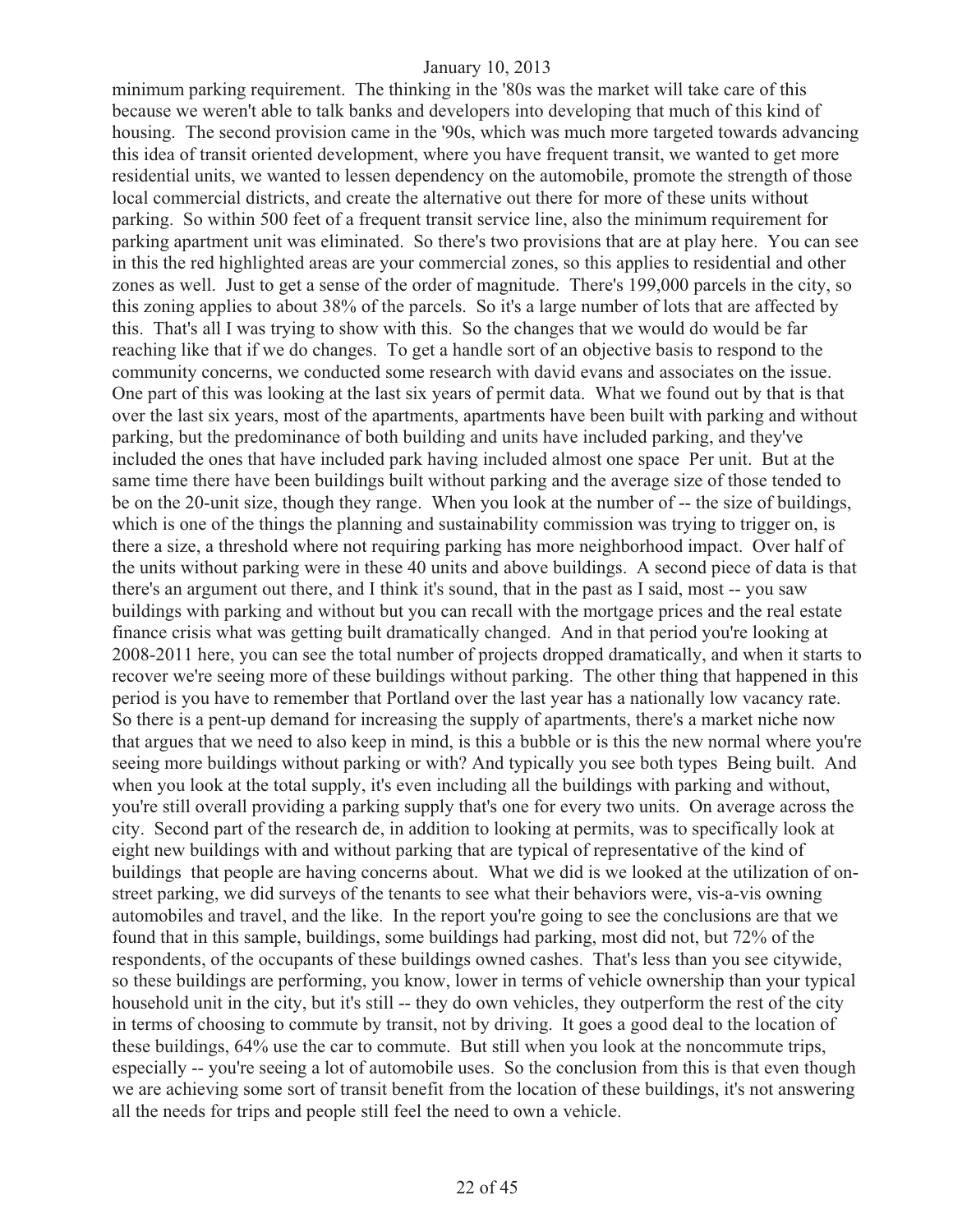Fish: On the question of commute trips, do you happen to know what percentage of the respondents were actively employed and commuting?

**Zehnder:** We do not know that. This is -- we asked how do you commute. And do you commute by transit or commute by using your car. So the respondents we got back that would say they commute we assumed were employed, but we don't know the full demographic profile of all of the buildings. In terms of parking supply, i'm going to show you some graphics. We look the at onstreet parking around these buildings, and that we found that there is indeed congestion on some of the block faces and actually this is an interesting part in the study to look at more closely in your copy. But we also found that there were always within a few block radius available parking, and that is sure to give you a sense of the magnitude. 71% of the residents find that the confined parking -- they can find parking within two minutes of their apartment and 80% took less than five minutes to find parking. While there is congestion and that can have a very significant local impact if you take a bigger look there seems to be the use of the public parking seems to have some capacity. The way we did this was looked at each individual buildings of our eight samples. And I wanted to show you a few to illustrate the way this works. This one is irvington garden, at 15th and hancock. This is 50 units, no parking. You can see -- and this is a very active -- this is 15th and broadway, very active commercial area. The veterans day where during our sample period which is a weekend evening, 80% of the street is occupied, and that's considered by the standard to be occupied. But you can see it grades off into yellow and green when you get a few blocks away so that there is available parking supply, it's just farther from the unit. This was the most congested of the samples we did. An interesting case in this too is that, I don't know if I can highlight this, but there's a major church parking lot that is kitty corner from the apartment building. One of the options we can explore is can you use those surface lots for commercial parking as well. There's lots of issues with that, but that's what was illustrated by this. Here's a project on division. You can see there's some congested park spaces, this is 23 units with no parking within a few block radius there is a supply of on-street parking. This is not in the really heavily redeveloping part of division, I don't want to misrepresent the condition here. Here's another example that was illustrative because this is a busy intersection in a commercial area. This is at hawthorne by ladd's addition. This is 51 units but they provide 34 spaces and again, you can see the pattern of congestion that - especially on the commercial frontages there's congestion on the neighborhood streets there's available parking. The last one I wanted to show is the hopworks -- the ecoflats project at williams and shaver. Interesting because this is 16 units, no parking, so it's a nice -- 18 units, no parking and it also has a parking lot that it uses for its commercial uses and includes a couple of car share spaces with the whole intent of providing an alternative for its residents to use. The last piece of our research was to try to take a look at the cost impacts of providing parking. We looked at your typical kind of quarter acre lot in the city, which is where a lot of these buildings are being built. And we looked at what it would take in terms of the cost of providing the parking and those costs are shown on this slide. And then we also took a look at when you provide parking, you're getting fewer units, because they're -- you've got to use up the space for parking. What does that do to the overall rate of return on the unit, and what's the rent premium that one might expect? What we discovered is that for this tuck-under parking where You're providing, you know, maybe one per every four units, .25 kind of ratio, the rent premium was about 6%. So you provide the parking and if you -- the rent could go up by 6%. Podium parking, the first floor, you can get more parking, fewer units. You have this issue where you might get dead space on the street, but put that aside, rent premium was around 16%. For the more mechanical, the underground, the bigger cost parking, the rent premium got up to over 30%. On november 13th, we had the planning and sustainability commission had a public forum where we presented the results of this. And at that forum the planning commission and sustainability commission instructed us to follow up on these steps. It said it wants to take a look at this threshold idea. It wants to -- to us come back with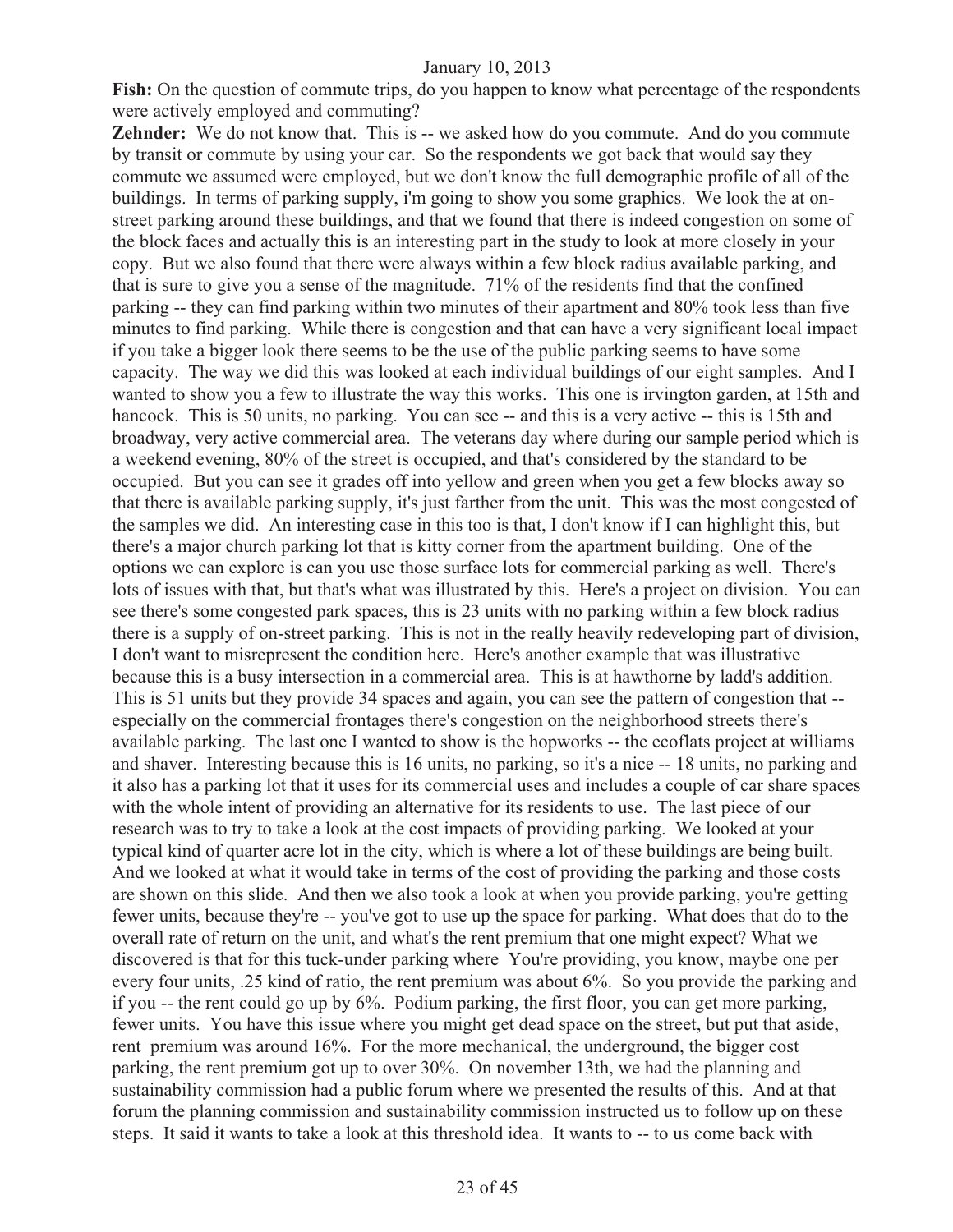options to improve disabled accessibility when you don't have parking, the ability to provide parking for people with disabilities is limited, so what do we do with that. They wanted us to make sure that our regulations were working so that the frequent transit routes in the code are really the frequent transit routes. And then in a longer term kind of way, they asked us to explore what if our parking requirements were linked to things that we know more directly have the chance to lower vehicle dependency, and what if you reduced your parking ratios if you did some of those things? For instance, subsidized bus passes. Provide for car share. That kind of thing that they call transportation demand management, what if those provisions -- it takes more to figure that out, it's a longer range solution but we were asked to explore that as well. And that concludes my comments.

#### **Hales:** Thank you.

**Fish:** Joe, I think -- i've been curious, you talked about the rent premium. Which assumes that if you get beyond -- if you get the parking on site, that the cost of that gets passed through per unit. So it begs the question, some of the new development that doesn't have parking, are the units priced at a discount to the market to reflect the fact that you don't have parking? Or are we seeing as some people suggested to me, that the market is now reached a point where people who don't have parking are being priced, the units are priced at roughly the same cost to the consumer as units that do have parking?

**Zehnder:** That's a good point, commissioner. We don't know. We didn't get that information. At -- I don't know what it is today, but in the three to 4% vacancy rate, the rent premium that you get from just having that low vacancy rate probably looks like the cost of parking is passed -- the savings are not being passed on. I would not be surprised if when people are telling you is the result today. When the market is back more in balance with supply, and some of the market forecasts suggest this is a year away, it's 1200, 2,000 units added to the supply, you got to compete. So the principles of the past that are sort of the market fundamentals would say, if you got parking, and that's an amenity, you're going to be able to charge more for it, or some people are actually separating the cost of the parking from the unit. You rent the space separately, which is not a bad thing. So with the market more in balance, I would expect the rent premium not to be passed on. Right now the vacancy rate is so high I wouldn't be surprised if you're not seeing the differential. **Hales:** Other questions for joe? So before we -- thank you, joe. Before we proceed, it's my intention, obviously we've got people signed up to comment on the work that's been done so far. We want to try to get a sense of the council for going forward as commissioner Fritz suggested, one of the options is to direct the bureau to fairly swiftly move forward with potential code changes. The options are do nothing, wait for the comp plan, or do something now, I guess. Maybe there are other options. And then if that's the case, that will circle back to us via the planning and sustainability Commission. That is what we do direct today. The commission held a fairly extensive forum on the same subject matter as was mentioned not long ago. I don't know if he's signed up to testify, but I see we have the chair here, mr. Baugh. I don't know if you signed up, but if you'd like to comment, we'll extend you the courtesy or you can sit in and listen once again. **\*\*\*\*\*:** [inaudible]

**Hales:** Ok. So with that, thank you, joe, and let's take the public testimony that we have and we'll go from there.

**Parsons:** We have 21 testifiers.

**Hales:** Thank you all for coming. You know the procedures, it's a three-minute limit and if you're representing an organization, state your name, and please let us know what organization that is. Thank you very much.

**Hales:** Let's just hang on a minute. Hopefully it was someone pushing the button in their office that didn't know it was there. Which happened in my office this week.

**Fish:** That's what happened as we were all rushing to come to your defense?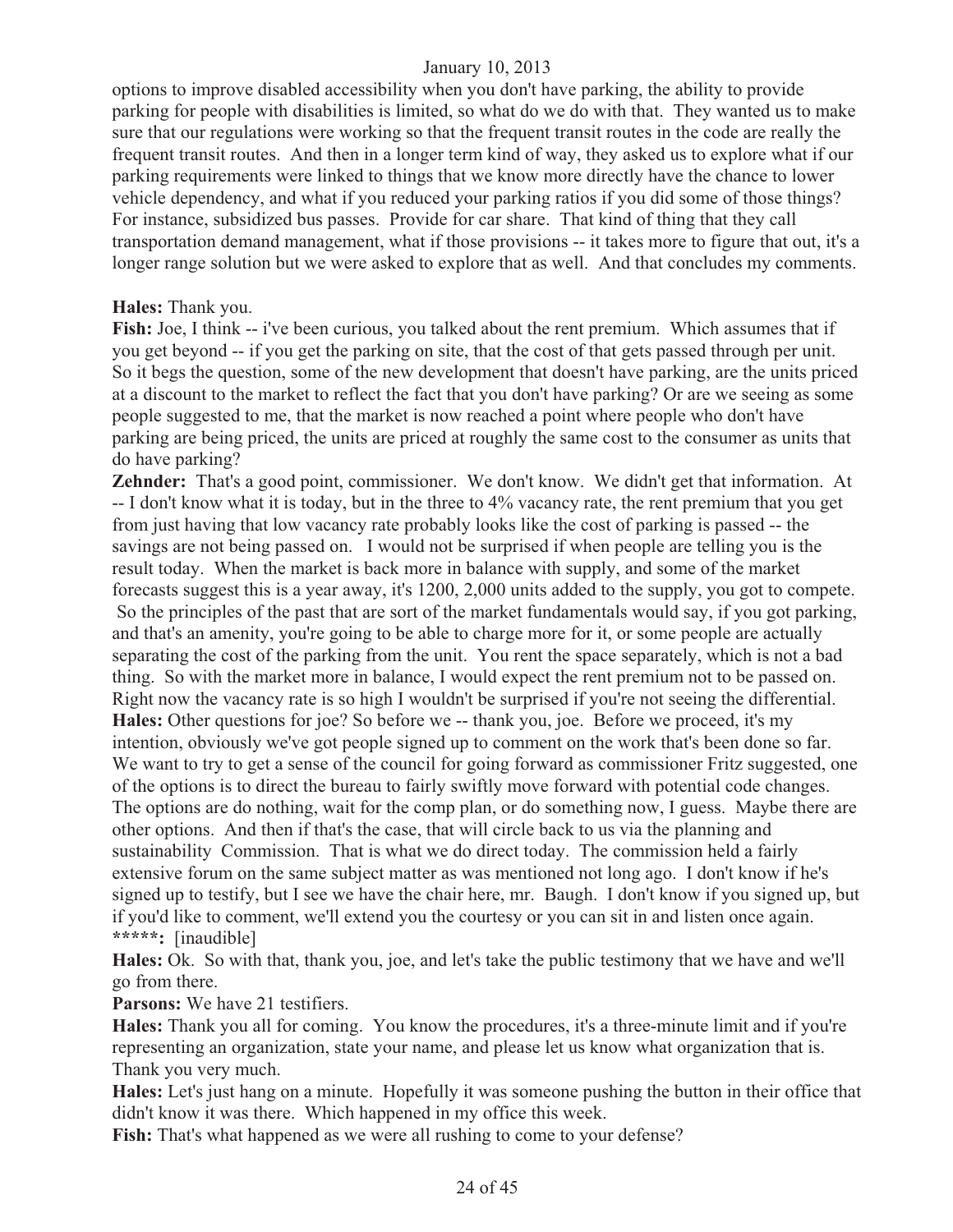**Hales:** We thought it was something to do with the air conditioning. Ok, I think we're probably fine.

**Gary Davenport:** Thank you. My name is gary davenport, I represent overlook neighborhood, neighbors, neighbors for responsible growth, and I appreciate the opportunity to testify today. The parking exception and type two design combo will soon cause irreparable harm to our neighborhoods. It ignores the uniqueness of our neighborhoods and uses an administrative checklist to remove guesswork from the permitting process. According to the parking essential potentially affects over 70,000 of our city's lots. Developers of these 30 to 50,000-square-foot structures avoid a design review because after footnote in a table that lets them opt out if any residential units are planned. The contact with neighborhood requirement is a disaster. Immediately following a presentation by the developer, residents often hearing this for the first time are expected to immediately set aside their shock and rage to come up with meaningful requests that the developer can legally ignore. Developers unwilling or afraid to face residents frequently sue their architects for the presentations instead. It's no surprise that a few unscrupulous developers have jumped in to erect cheap, no-parking apartments for the sole purpose of maximizing profit all in the name of urban renewal. In preparation for our meeting with the architect on november 1st, we set aside our anger and frustration and drafted a Positive vision of a no-parking apartment that might integrate into our neighborhood. We hope the document might serve as a blueprint to help the city and other neighbors explore new solutions. We sent it to our developers, the city council, bps and bds as we feared our developer responded with minor adjustments none of which addressed our concerns. In november bps released its parking study. It confirmed three-quarters of the tenants would own cars. Bps proposed no solutions and failed to address the impact on homeowners and businesses. The study spoke of how far a tenant might have to walk to get to their cars, but made no attempt to quantify the impact these building and extra cars have had on our safety, traffic, character and livability. Despite testimony in opposition to the study, the meeting closed with the planning commission saying that a moratorium was off the table and assurances that no significant changes would be made. "the Oregonian" got it right the next day responding to the commission with their lead editorial damaging Portland's livability. Meanwhile, our clock is ticking. Our developer summited permit applications on december 2nd, and is pushing ahead for approval. Neighbors continue to push forward. Richmond and kerns have pressed luba lawsuits, luba is reviewing both cases. Beaumont and overlook have each Met with a land use attorney and are willing to see a permits will be granted -- waiting to see if permits will be granted. Overloom has requested site visits from each of you, and has been conducting site visits and interviews with the press. All said we remain hopeful the new city council will work with us and move into the solution space. We ask you to immediately stop issuing permits to projects seeking the parking exception and work with us to find a responsible interim solution. Thank you. **Hales:** Thank you. [applause]

**Terry Parker:** Terry parker, northeast Portland. I'm speaking for myself today, but I was also part of the citywide land use parking -- apartments without parking task force. I was on the citywide land use task force, studying this issue. The results of that will be -- and the recommendations will be presented by somebody else. I support those recommendations. It -- i'm going to deviate a little bit from what i'm handing out. It's fundamentally wrong for a developer to make a profit on multiunit apartment complexes with no off-street parking which in turn creates a neighborhood impact whereby existing household and businesses in the same neighborhood are required to pay on-street parking permit Fee. The family car represents the true meaning of freedom and mobility. History demonstrates higher rates of personal mobility significantly contribute to greater economic productivity which in turn generates higher income jobs. Metro's latest study revealed 80 plus percent of trips in Portland are made by car, clearly signifying automobiles are the preferred mode of transit by the citizens of Portland. The metro survey also found that children are a major travel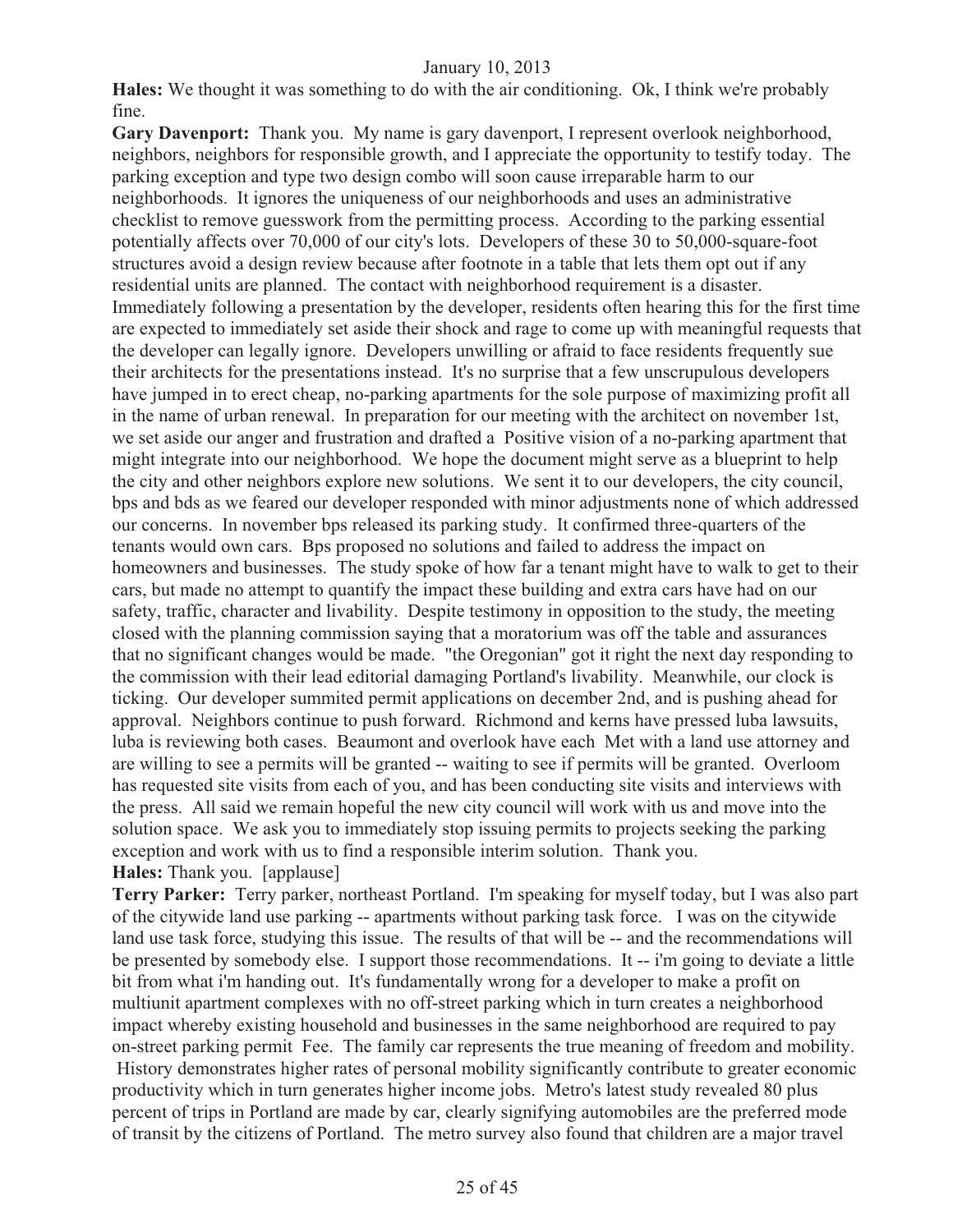generator. While a two-person household makes about twice as many trips as one-person household, a household with two children makes more than three times as many trips as a twoperson household with no children. And I -- anticar -- which also can include longer commutes. Correspondingly the city's own study found residents of apartment was no off-street parking are not less likely to own a car. Among the residents that responded, the survey found 72% owned cars and two-thirds parked on the street. Moreover the survey found 36% use the car for daily commute which means that many of the other cars are stored on the street all day in front of nearby businesses and homes and neighborhoods that previously had adequate parking. The result is a decrease in the value of these properties there by creating a transfer of wealth from existing taxpayers to the developer. Add a fee-based parking permit system, are inform are for existing residents and the developer wins while existing businesses and residents lose. The streets should not be the primary parking place for a car when not in use. Existing residents and businesses should be grandfathered in and not required to pay on-street -- should not be required to park on neighborhood streets when available basically what i'm saying, i'm sorry I screwed up here. They shouldn't have to pay to park in front of their house when the deficiency is created due to the construction of a new multiunit complex with no off-street parking. The issue is where the car is stored. Even though the property level in Portland -- the poverty level in Portland is close to 20%, only about 18% of households are without a car. For some people, owning a car is a choice, but for others it is often related to the lack of income. The implication here is that owning a car is an important priority including for renters and households of low-income. Minimal off-street parking enough to handle all tenant owned vehicles needs to be required for all new multiunit apartment developments, even on frequent so-called transit service routes. The parking mess -- the parking -- Socially engineering created in northwest Portland must not be duplicated elsewhere in Portland. Thank you. [applause]

**Hales:** Thank you very much. Folks, let's raise your hand if you like what you hear, but let's try to keep it calm. Please proceed. Three minutes. State your name for the record. **Kathy Lambert:** Kathy lambert. Thank you mr. Mayor and city council members and bps members for allowing me to speak today. I am the owner of division hardware located at 37th and division street just across the street from where the proposed 82-unit apartment complex is being built. With no provision for off-street parking. We have been in this location since 1987 and have established a large local clientele that enjoy coming to our store for their projects rather than going to the big boxes. Because they know they can get the help they need and usually find product they can use to complete the project. We have people coming in for pipe, conduit, bumper, concrete, potting soil, paint, things that aren't practical to transport by tri-met, bicycle,, or being carried walking. Our customers need a place to park and it is already getting difficult for them to find parking as it is with all the contractors taking up all the parking spaces around our store and the building isn't even completed yet. Once the residents of the 82-unit apartment building move in there, there will be absolutely no place to park within a reasonable distance of trying to purchase for my customers or my employees. I am in the process of trying to purchase a vacant lot next door to our store on the east side in order to put parking there. I had seen the owner of that lot actually tie a rope to the wall of the house that was used -- that used to be there and pull it down. This was several years ago. He passed away in 2010, and his wife just passed away this past may in 2012. Their son is interest -- has an interest in real estate in los angeles, and I have sent him an email and just today I have also negotiated -- i'm in contact with cushman and wakefield to make a proposal on purchasing that lot. When we first moved to this location, we were required to have off-street parking which we did. We had a parking garage, however, we could only have like four or five parking units, spots in that location. Then the city changed the ruling so we closed up the garage and it is currently our cash register area, our paint department, and our lawn and garden department, so we are able to expand the selection for our customers. I am all for growth in the city of Portland,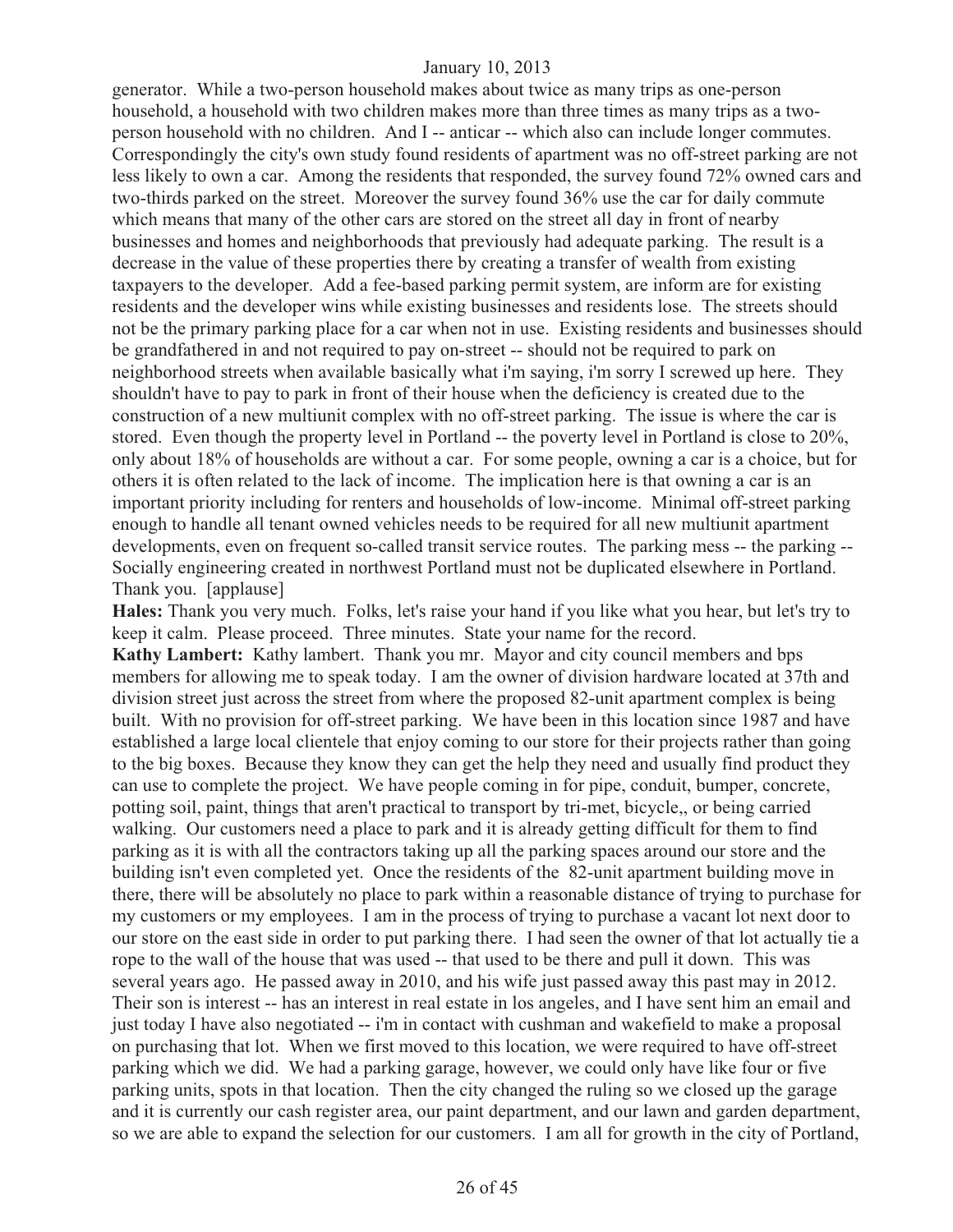but it must be responsible growth and so far the city has not been responsible to the neighbors in our neighborhoods. Thank you. [applause]

**Sandy Polishuk:** I'm sandy, here as an individual. I live two blocks from that first building that was shown today, irvington garden. I find it interesting that the report didn't include the fact that 19% of the -- those surveyed said only 19% said that it was never hard to find parking. Obviously means 80%, 81% did have a hard time finding parking. He acknowledged that our parking is congested now. And this is from one building. I find it really interesting that the study only looked at areas where one building had been added to the area. Yes, maybe you can absorb that, you have more congested. What happens when the second building is built? Or the third? Or more? I think you're going hear from some people, for instance, in the division area, where that has happened, and they didn't choose to study one of those areas. They chose one that only had one building. So I don't think my area can absorb another building, and we're zoned apartments obviously, so i'm just holding my breath, waiting for that day to come when i'm not going to be able to park. There are always unanticipated and unintended consequence was these moves. None of us have the perfect crystal ball. We all know what china's one child policy did. Those certainly were not intended anticipated consequences. I worry that those things are going to show up too late, the buildings will be there and then it will be really expensive to fix it. There's acknowledgment that we have a shortage of rentals right now, and that's what's driven up prices. It's scarcity, and old buildings that can't blame it on current building costs, their rents are up too. So I think if you're really concerned about high rents, the city needs to look at rent control. I'll just close by saying I don't think wishful thinking makes it. So I understand the city would like to change our car culture. I don't think it's by impacting our livability in a negative manner. It would be much more helpful if you would see that tri-met's budget was restored so that we would have more frequent and later running buses and trains. I think that would be a much more fruitful path. Thank you very much for listening. **Hales:** Thank you. [applause]

**Hales:** Welcome. Alan, I think you're first.

**Allen Field:** Good afternoon mayor hales, commissioners. My name is alan field, I live in the richmond neighborhood. I live three blocks of division which is the eye of the storm, and I say storm because it's been referred to as a perfect storm. We have a lot of intense development. On division and elsewhere, where you have developers taking advantage of a code which was not intended or envisioned to lead to this result. You all see what's going on on division, but quickly, there are nine new buildings going in on a seven-block stretch. Six of those are going in after this parking study. Three buildings alone are going in at 33rd and division. By my count, there are about 32 -- 320 new units going in on a seven-block stretch. According to the .9 average parking ratio, that's about 290 cars. Almost 300 cars. Then you add in the impact that each of these buildings will have one to three destination restaurant or bar. The study doesn't go into that. They're going to have likes of pok pok, salt and straw, there's going to be up to nine to 30 new destination places. I actually like that. Division was voted the hottest restaurant district in the city at this point. I like that aspect. But I really feel for the residents who live within two blocks whose driveways are being blocked. All of this is foreshadowing even bigger changes. 75% of the property between 19th and 50th is zoned to allow for four-story building was no parking. I think we all agree we need to do a better job to balance livability with the need to accommodate density. I'm in the neighborhood peg center, for the comp plan, the policy expert group. At the last meeting we focused on parking and there was a consensus that the current policy and implementation of offstreet parking for these buildings need to be modified. The neighborhood association presented one idea of a minimum parking requirement and I passed that around. But I understand that may not translate to citywide application. So I came up with my own personal alternative plan, which is now in front of you to have developers first do a parking demand study. Let's not wait every 10 years to do a study like the city did. Every building assess what parking demand is, and second,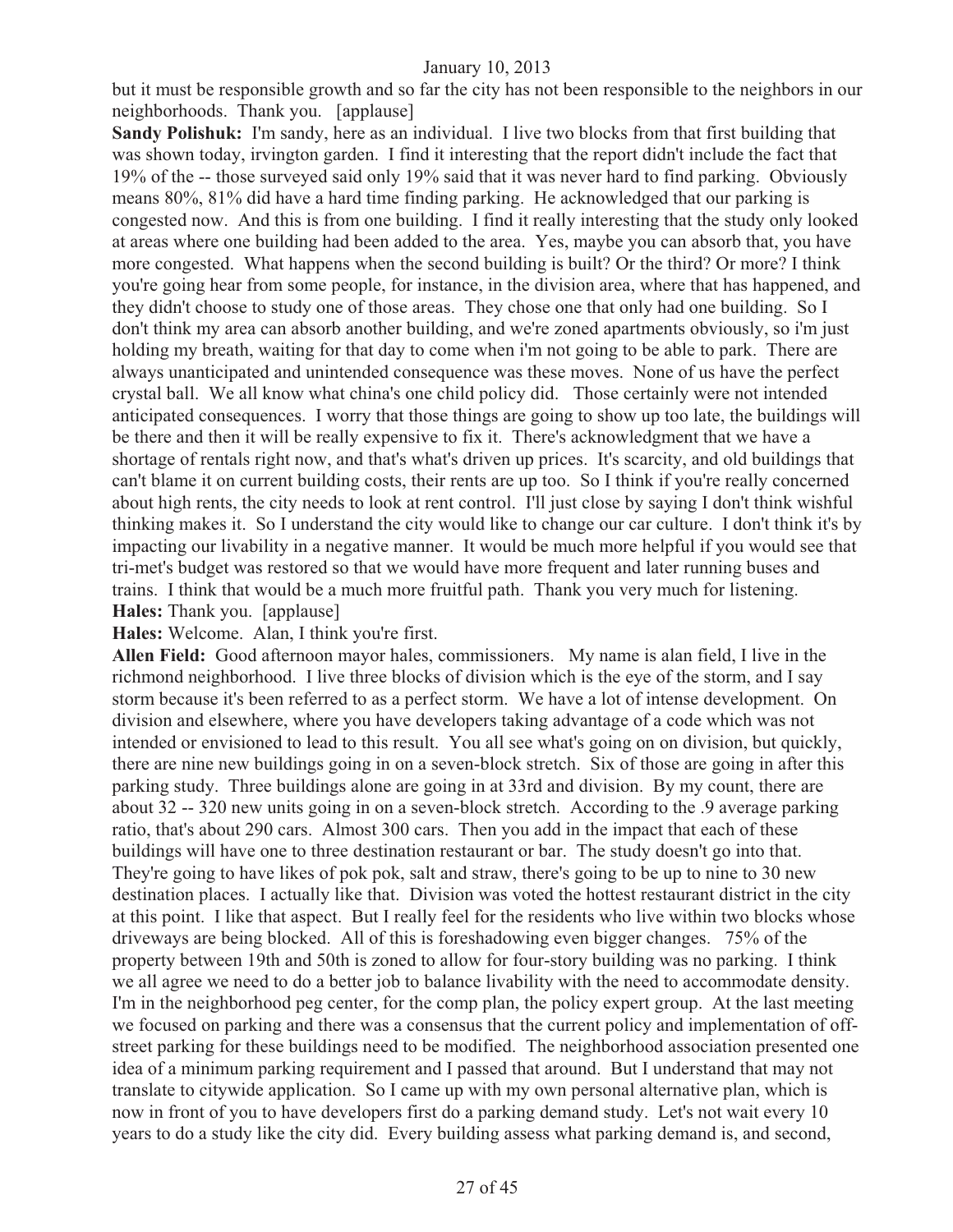have perhaps a low minimum parking requirement for buildings 40 and over, but let's look at the cumulative effect. If there's already three buildings, there are already so units, let's up the minimum requirement of units. Also, other there could be a waiver option. Developers could be allowed to do away with the requirement if they put in so much money to really attract car-free tenants. It's not good enough for developers to put in a few bike hooks and bike lockers and have A picture of a bicycle on their advertising and that's the end of it. They need to be incentivized with rent rebates, creative ways to really attract car-free people with car share membership. Thank you. **Hales:** Thanks, alan. Linda?

**Linda Nettekoven:** Good afternoon mayor hales and city councilors. My name is linda, I live in the hosford abernethy neighborhood and our neighborhood has had many respectful discussions on this topic. However today i'm speaking for myself. Other folks are raising a lot of the issues and concerns that I have, and i'm going to hit three ideas quickly. One I want to reemphasize this notion of the cumulative impacts and the need to create a system in whatever strategies we use going forward that assures those cumulative impacts are understood and studied regularly. We're still struggling with the zoning approach that we used in the '80s where we rezoned everything r1 on the -- that has never been fully rectified, and it's 2012 -- 13. So we need to find ways to be looking at the cumulative changes that happen in neighborhoods over time. One size won't fit all, the kind and sequence of change that will be happening in different neighborhoods will vary, and the code needs to consider both the cultural history and the caring capacity of neighborhoods as we Think about cumulative impacts. What built infrastructure can absorb and what makes a place special and creates its identity that we don't want to strip away as we try to accommodate more growth. In terms of infrastructure in particular, besides the usual streets and sidewalks and sewers, what's happening with parks, open space, community gardens, where are those 300 folks living in those new units going to go in the division street area when we are already park deficient and are consistently told there's no money for land acquisition for property on the east side because it's too expensive? If we do wonder where the sdcs are going as these buildings are being cranked out but we need to figure out how to accommodate those needs. It doesn't sound like the right approach to creating vibrant neighborhood centers or an elder friendly city if we don't find a way to build in open space and parks. And the final thing is, one other follow-up issue that joe has mentioned, the comprehensive parking assessment and loading zone assessment I would say, asking the city to play its role as convener and bring together the developers, neighbors, property owners, tenants, business owners, to look at available parking and loading zone needs in a given area, whether it's to create a parking demand management committee over time, or at least make the meetings happen. So we look at how we optimize whether it's surface parking Lots or the use of private driveways in neighborhoods at times they're not being used by the owners. Thank you for your time. **William Gregg:** My name is william gregg, representing the buckman neighborhood. I live in an area greatly affected by these relaxed building regulations. I'm also a small housing developer. Whenever I develop a property i'm faced with a myriad set of zoning and building codes. Codes on setback, height, green spaces, etc. And yes, parking. All are very strict codes I have to follow. Yet i'm now seeing when it comes to these larger apartment projects, the parking requirements are being thrown out the window. 70-unit buildings being built on small lots with no parking. Yet up to 72% of these tenants like joe said, still possess cars. Creating an overly dense parking property on accompanying streets. Often times these cars are using the street to store their cars, maybe using them once or twice a week sometimes hardly at all. Streets build for x number of cars are being asked to carry twice or three times that number. We also face parking from patrons of nearby businesses which compounds the problem. Higher density has already been achieved through the rental of individual rooms and houses, to target southeast Portland for the thousands of people who will Be coming to the city will cause a huge blow to our standard of living if the city continues to allow this exemption. I do not want our neighborhoods turned into new york city. My own house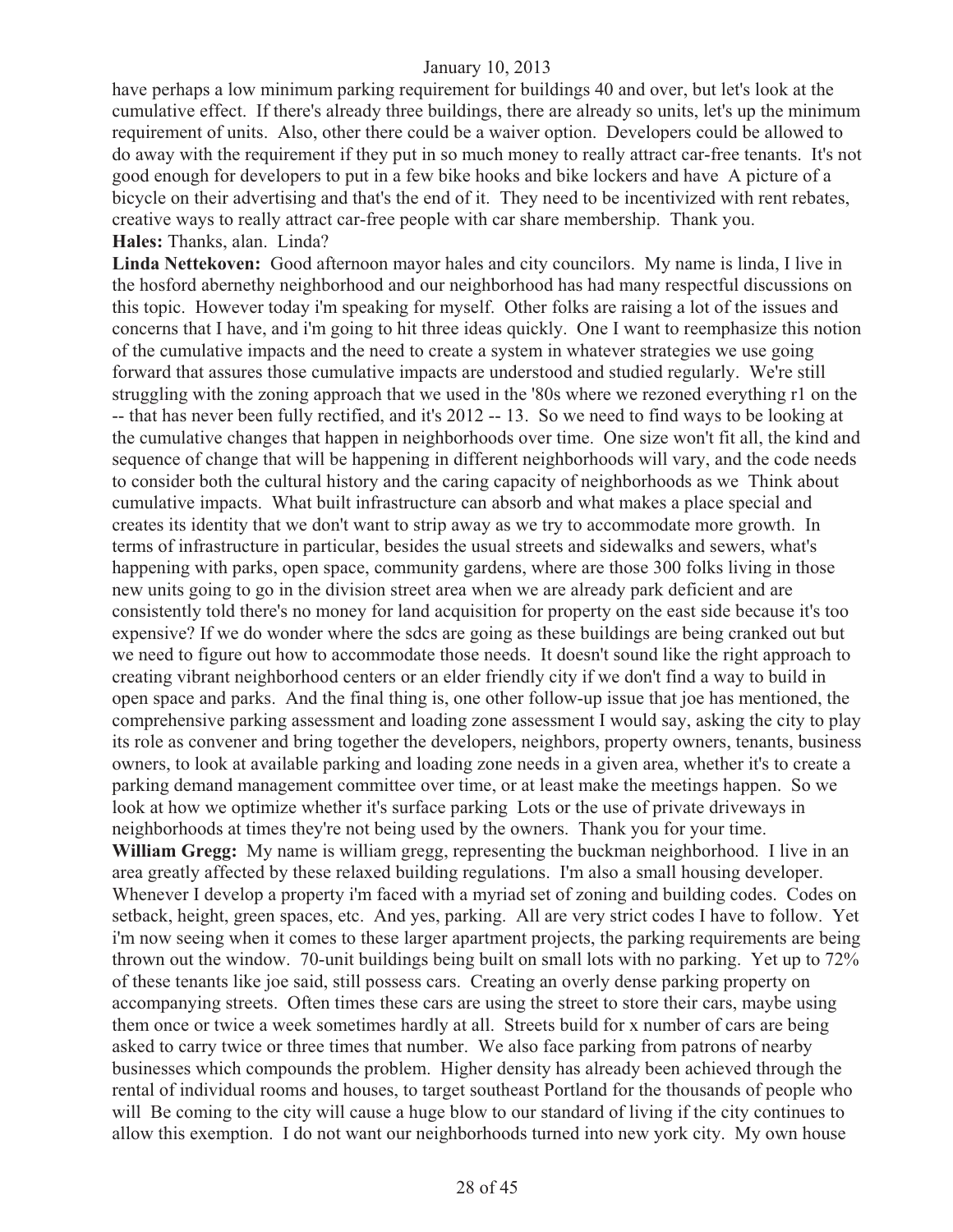was built with a carriage garage unsuitable for the cars of today so we park on the street or try to in the spaces in front of the house. Now competing with an apartment house that has zero off-street parking and only six on-street spaces. Ask yourself if you would want to park two or three blocks away from your house, lugging groceries back to your home, not to woman a woman late at night doing the same. By parking blocks away i'm taking the spots in front of somebody else's house, which is unfair to them. For those of you who live in the suburbs, you can only imagine this lack of parking problem, but trust me, it is real. I urge you to require an adequate amount of bundled parking for these building projects. I once not they're going to get this parking exemption, they should only be allowed to rent to people without cars. I guess that's not legal, but I still think this would be a viable requirement, especially since these -- this whole exemption has been brought on by being posted -- close to mass transit anyway. Or we be allowed to set up parking zones and exclude the people with cars who frequent these buildings. And as far as comment to joe, i'd like him to stay in my Neighborhood for a couple days and tell us what he thinks then. Thank you. **Jeff Sakamoto:** My name is jeff, I hadn't plan order speaking so forgive me if i'm not as articulate as these folks. I wanted to bring a different perspective. I'll admit when I first heard of a development without parking I thought it was ludicrous. Over the last several years as a lender, as an investor, as a consultant, and now as a property owner, i've researched this over the last few years and actually visited other cities, other metropolitans where this is actually quite frequent. And my opinions have changed. Especially looking at a city like seattle. I'm from seattle, we've funded a lot of developments in seattle, and the similarities to Portland are much more close than what you'd find in new york or l.a. Or what have you. What we found is, in these developments in these densely populated areas that have provided parking, many times they're not used. In fact, in some of these car ownership is below 30%. And so what has happened, these developers have started to provide no parking, and what's happened, those residents have made choices with their pocketbook. They've chosen to pay for storage on the outskirts of the city to store their cars, they've chosen to sell their cars in many cases. Where it hits close to home is our daughter who is attending the university of Washington, And owned a car, and chose to sell her car shortly upon arriving because the cost of storage and parking in seattle was too high. So in my opinion, the problem can best be solved not by mandating requirements for parking on -- by developers and passing on those rent increases, which you can do all the studies you want, to but the reality is the rents increase because parking is one of the largest costs in development. Opportunity cost and direct costs. Those are passed on. But in reality, in my opinion the best way to solve this problem, and I know it might not be pop, is to -- popular s. To raise the cost of parking on street, whether permits, metered systems, that have been proven to reduce car ownership. And again, the way to change behavior is through folks' pocketbooks. And the reality is, we're going through some growing pains and I understand the frustration these folks have, but it's -- two of the buzz words every city and the issues they phrase sustainability and affordable housing. And in my opinion, these projects without parking are the most sustainable ways to prepare this city for the future, and a way to provide affordable housing for these gen y folks, these folks from different areas across the country. **Hales:** Thank you very much. Thank you all.

**Hales:** Good afternoon.

**Joe Meyer:** good afternoon. Nice to meet you, mayor. I'm joe meyer, from my perspective, the combination of city policy from the '80s regarding apartments without parking, and the demand, market demand for such housing is like a pile of gold in the street. This council has something to say about that. Something to say about how it will be hauled away. The first someone might have is to see a pile of gold, how much gold did you say? It's hard to know citywide, but from throwing some rough numbers together, from 32nd to 39th on division, over 300 units are planned. According to the bps, requiring parking, it takes \$700 to rent, \$1200 rent. We know where that \$500 is going. Roughly that's \$200,000 every month. Every month that the goose keeps laying. To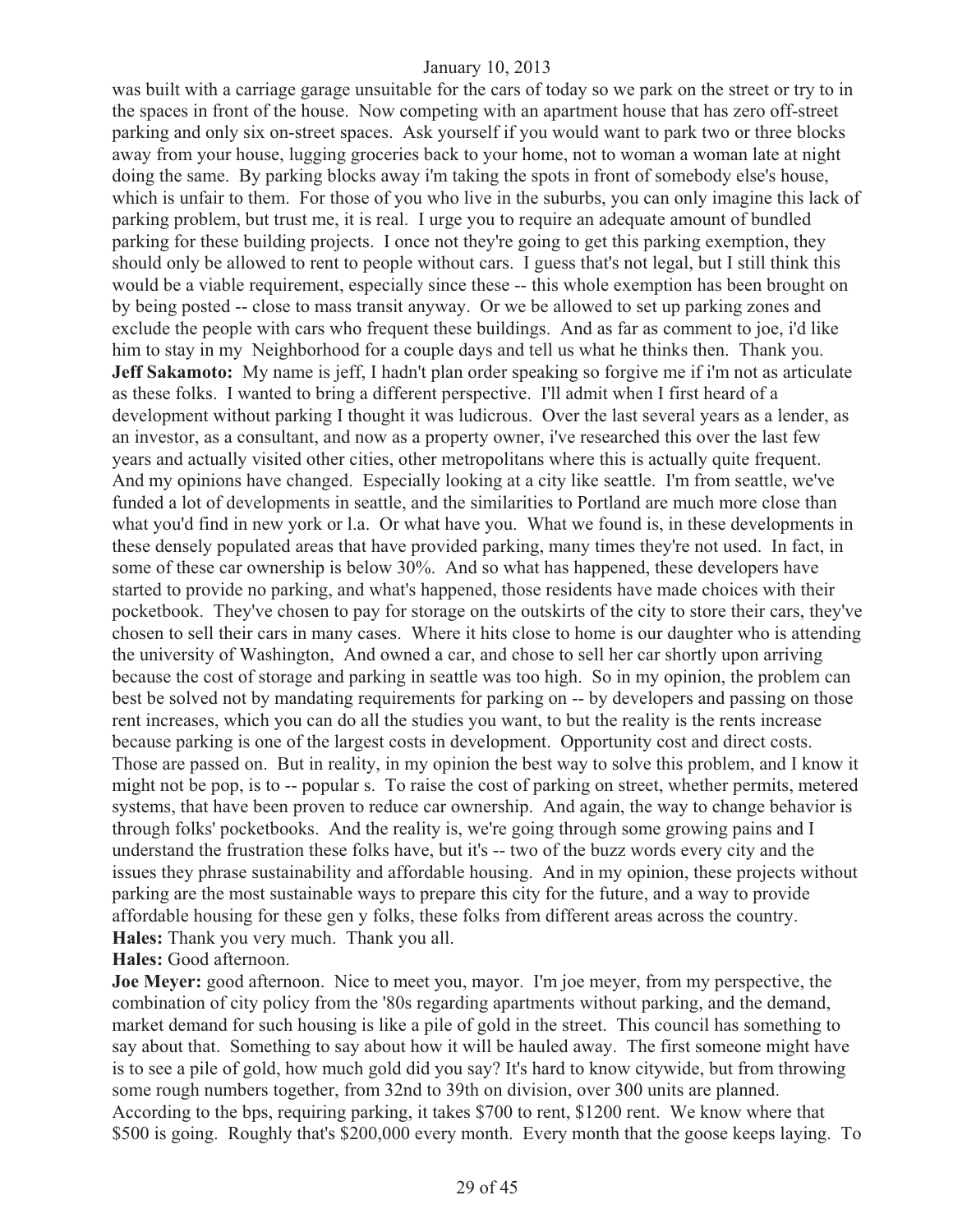put that in perspective, overnight parking pass is \$5 a month. We have to think of how much gold is in the street, what's at stake here. That's enough to have a well qualified teaching assistant for every teacher at my elementary school. There's a lot on the table. The second question is about about the pile of gold is how did it get there? And in the first approximation you might think it's the small business owners and the neighbors of these very areas of the city being affected. Because they're so desirable. As mr. Zender pointed out, the city policies of the '80s allowed these developments without parking and with really nothing for the surrounding neighbors, I guess i'm calling on the city to readdress that. In light of the demand, in light of the -- let's reassess that, piles of gold can drive men mad, as we know. I believe this council that is jurisdiction in responsibility to see everyone's interest is maintained, so i'm asking you to consider a moratorium on this kind of development until we can assess needs. There's old people affected, there's lots of money to do it with, lots of things to do. Let's take a time-out with so much gold in the street, i'm sure Portland can find an equitable solution. Thanks for listening to me.

Gerri Sue Lent: My name is gerri sue lent, i'm not here to speak to the city, but my neighborhood. I live in the sellwood moreland area. This is a very pleasant place to live. And i've been troubled because after 35 years of occupancy in my residence, suddenly large apartment buildings with no on-site parking are going in. This is very interesting. About 30 years ago I was involved in discussions of infill as we called it. And the concept of infill is a very rational one, and one that I really appreciated. But that's not what's happening here. I know there are many buses that run on division, and in that Part of town, but in my part of town, there are no buses. I live in what I call a transit desert. And yet i'm being asked to accept building on 17th and tacoma, of 46 units, which there is no transit there. And the whole concept is there will be transit. That's why there's no onsite parking required. Another building is going in at 23rd and tacoma, which will have 68 units. I asked the builder how could he put this in when there wasn't any transit? He said there's transit. I said what transit are you speaking of? And he said, the tacoma light rail station is going in. I said, but that's not near your building. And he said, it is in a straight line. A straight line across mclaughlin, and up tacoma, and down to the station. I just couldn't even take that seriously. There is no reason to sacrifice the quality of life in my neighborhood so that some people can have housing. It's really important that we have housing. People shouldn't have to live on the street. But preceding that is transit. We must have bus service. Now, i'm going to tell you, my other car is a bicycle. And my real car is a bicycle. And I resent not having a bus to ride from downtown Portland to my house. If I ride my bicycle it takes 20 minutes. If I take the bus it takes 45 minutes. What i'm asking you to do is look at the issues of livability. When joe talks about the supply of onstreet parking, and the effect on the cost of apartment units by having on-street, on-site parking, where is the discussion of congestion? Where is the discussion of safety? We're very concerned about the building on 17th and tacoma because there's no place for fire trucks, police trucks, ambulances, there's nothing there. So please, when you are looking at the code, look at - incorporate issues of humanity. Please.

#### **Hales:** Thank you.

**Michael Hayes:** Thank you, i'm michael hayes. I'm surprised to see gerri here, she's a neighbor. As long as we're not ganging up on anybody, we've been motivated by the circumstances. And I would like to share one -- a few comments that relate in the way to part of what gerri has said. I strongly support well-designed and appropriately sited multifamily housing, it's a good long-term investment for its owners and a place each of us would be proud to call home. I don't think we're really consistently getting to that objective under current policy. And I have great hopes for the comprehensive plan review. I'm involved in that process. But there's something that I would like you to consider, perhaps as an interim measure. I think it probably is a good Long-term measure as well. I recommend that the design review process be applied to multifamily projects more broadly. Set a threshold, say 10 units, and make it mandatory. Because under current optional guidelines,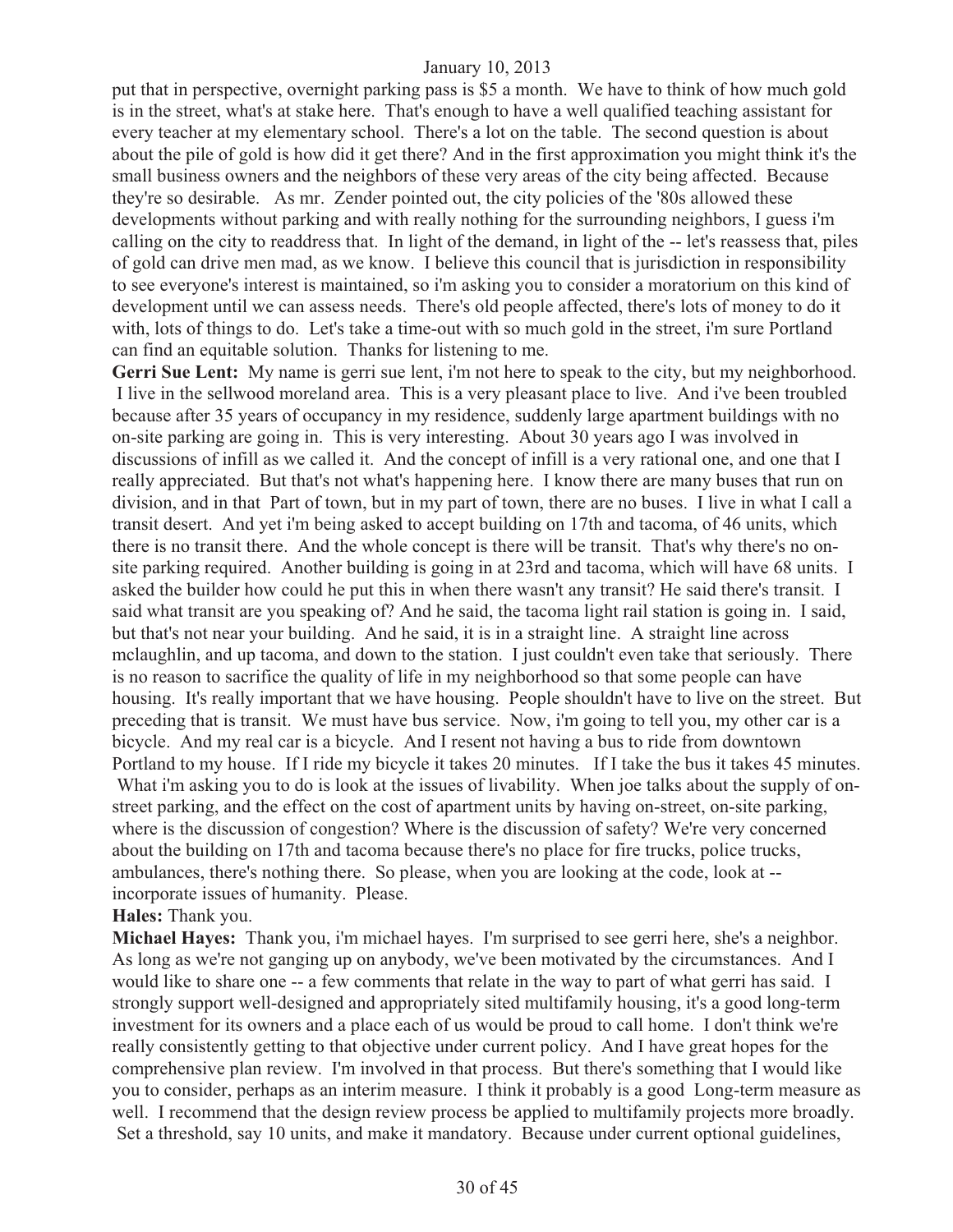well, under design review, there's at least the hope enough for an opportunity to address design failures. Which won't be addressed by code compliance checks. And let me cite one project that gerry already cited as an example, the one at 17th and tacoma. Westbound traffic on tacoma at that location is funneled into a narrow corridor. There's a traffic lane that runs along the curb, and there's a left turn lane. There's absolutely no on-street parking. We have in the approval process perhaps it's already been approved, a 46-unit property, which is going to be built to the front property line. There is no space for pull-off out of traffic to let out a passenger, to park your u-haul trailer to unload your furniture. It doesn't exist. There is no service bay, there's no on-site parking, it's 100% -- zero parking on the property. I don't necessarily oppose to zero parking. I used to underwrite projects for hud, I was -- i'm retired now, but I was the director of the multifamily housing program there. And I approved 100-year -- hopefully, 100-unit project in the pearl with zero parking. I got a lot of raised eyebrows from my associates but I thought it made sense. And we entertained other proposals. I'm rather skeptical that lenders and underwriters for mortgage insurance on an ongoing basis will look very kindly at projects that don't provide basic amenities for their tenants, and I think those projects may if they're poorly sited be poor long-term investment and they could potentially be blights on the neighborhood. This one at tacoma and 17th, when we asked the architect representative or the owner, how do you expect to attract tenants? He said, well, I think people with bicycles are going to live here. They won't be bothered with no parking. Well, this bicycle oriented four-story building doesn't have an elevator, the storage for bicycles in each individual unit, so you carry your bicycle up to the second floor, the third floor, and the fourth floor. I think that is -- that's not going to work. I think I better wrap it up now. I left some comments with the clerk and you might want to look at those. Thank you.

#### **Hales:** Thank you very much.

**Richard Melo:** My name is richard melo, I want to thank you for allowing us to come and present today. I'm a member of the richmond neighbors who are -- for responsible growth. I live pretty near the site, I Live one block from the site of 37th and division which is going to include 81 units. And I just wanted to point out when joe was making his presentation about the parking study, he was showing buildings that have 50 units. This one has 81. This is going to just change the complexion of where I live. I live along a short dead-end street. All day and all night long people zip up and down the street thinking it's a through street. The one block over, they don't have -- one block over there's another dead-end street, same thing, cars go up and down all day looking for - fully they're looking for an outlet. We're going to combine that with people looking for parking now. I have in front of my house, on a corner, there are six parking spaces along the street. Often I can't find a park and that building isn't even built yet. This is a serious concern of mine. In addition there's the traffic consideration. I use -- I run, I use my bicycle all the time. Clinton street and lincoln streets, which are designated bike lanes are now filled with cars because division, which has 11 new buildings going in and seven without parking, division street is so congested now, as is hawthorne, and powell, for that matter. There's so much congested cars Are using clinton and lincoln more than ever. And making it very difficult to use those for bicycle commuting and running. And walking dogs, and all that matter. As far as our group is very pro growth. We don't want vacant lots, we don't want the old egyptian room building, i'm glad it's gone, i'm glad something is going on at 37th and division, but we just want responsible growth. We want the type of buildings that will have design features that invite the community in and provide some level of parking, or small enough number of units that were able to -- people are able to find parking along the street. So just to clarify exactly what we're asking for, we'd like some kind of change that would say no apartment buildings over a certain size, or any new building over a certain size should include some kind of parking. I'm not sure what the ratio is, other people have probably studied that more than I have. Something that's reasonable. If you're having 81 units, you can be so irresponsible to provide zero on-site parking. Second, we'd like a building -- any new building over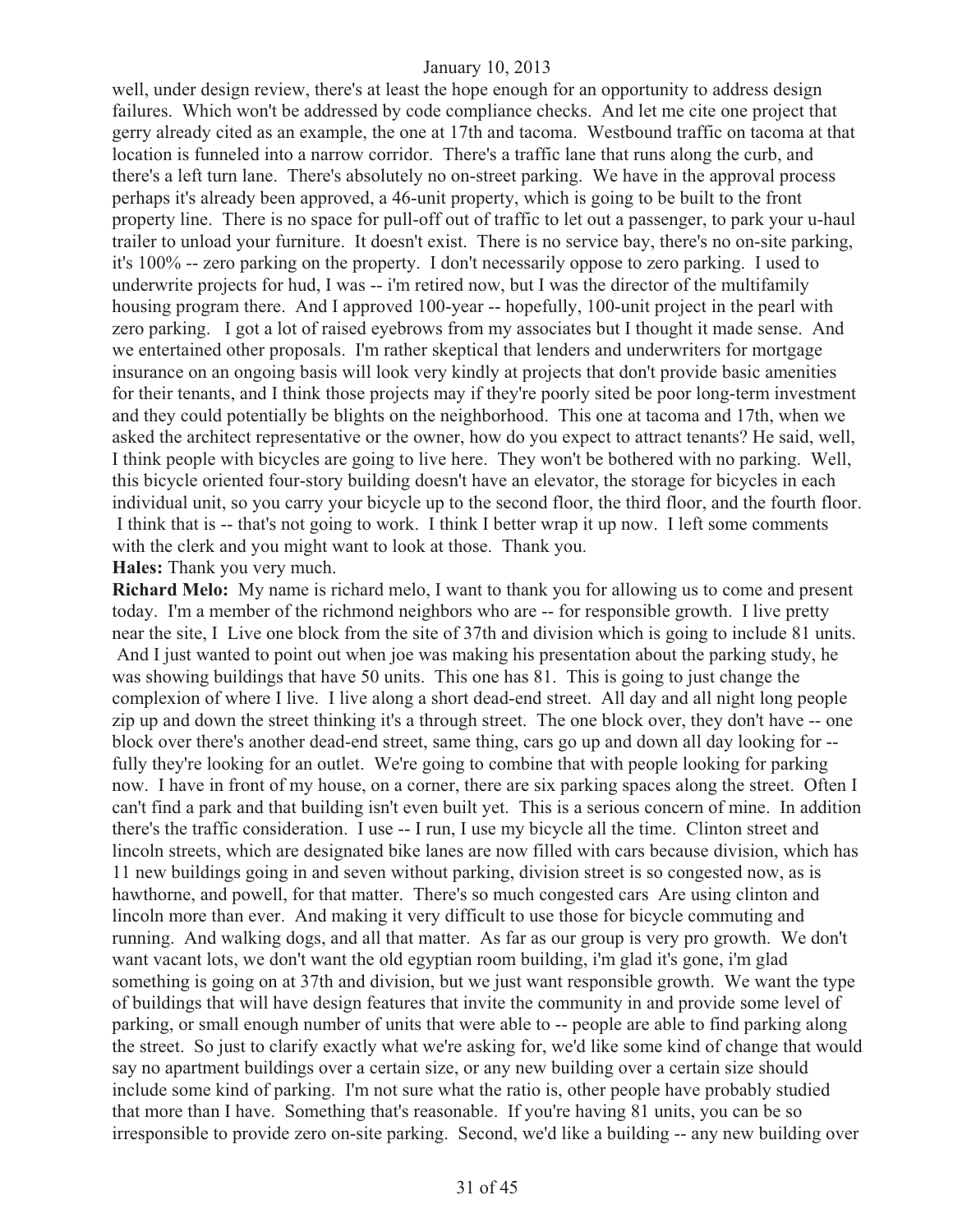a certain size to automatically have some kind of public hearing where citizens in the neighborhood are able to give input on the design of the building. I think this is not asking too much, I think this is something that will help increase livability of our city. Thank you.

**Hales:** Thank you all. Thanks very much.

**Hales:** Good afternoon. I think some handouts there for us. Sue will get those to us. Was mary ann the first? I don't remember.

**Mary Ann Schwab:** Good afternoon mayor and commissioners. My name is mary ann schwab, I live in the inner southeast sunnyside neighborhood, i've been a resident for well over 40 years. 1978 I did speak in opposition to this very issue. I'm here again. I can't guarantee i'll be here in 2035. To challenge it again. Ultimately infill, and this is a buzz word, condo sites within 500 feet frequently operating transit service were exempt from providing on-street parking. These no on-site parking zone designations associated parking exemptions were applied in the early 1990s, they've been reviewed again in the 2000s, here we are 2013 reviewing again. Lots of paper in between. Currently are generally applied to streets with access to daily services with high walkability. Please note I have given you copies attached the frequently asked questions for new apartments and parking attached. Number six is relevant to this. As a senior citizen who may be downsizing I see broader issues. Such as immediate impacts on classroom sizes, inner southeast neighborhood lack of public parks, a need for a safe crosswalks for pedestrians young And old. We must address tenants' needs for reserved on-street parking for tri-met lift bus services, postal deliveries, meals on wheels, drop-off for children for music lessons, scouting program, fedex, grocery deliveries, etc., in hopefully multigenerational condos. I for one do not want to live in assisted living. I'm not growing old. I'm going to fight every day of it. I remain hopeful developers first -- kurt schultz - blueprints for 73 condos on hawthorne. He calls the style streetcar apartments based on the apartments built in the early part of the century along the old trolley line. We have one on belmont, the number 15, mount tabor. Did I fail to mention this developer first met with the neighbors to review footprint, report add number of on-street spaces nature to space for on-street lockable bike storage, workshop for bike repairs as well as activity room to schedule after-school activities. As for the next step returning facing us, there's no -- this no parking issue will be reviewed by the commissioners, trust me, i'll be in attendance. Late spring it goes back to city council for review, trying to be put into the comp plan. Prior to voting I trust the new city council will continue to ask who really benefits the investors or the tenants? I am requesting broader Consideration where and how extensions to minimum parking requirements are applied and remain hopeful the planning staff be up front these issues for tenants that choose not to own a car. That's my testimony. I've been in - - this is almost comical when somebody close to the bridge says, oh, we have mass transit, a good mile away. Somebody is not doing their job. Somebody is saying, hey, I don't want to tip the boat. I don't know who the developers are, I don't -- there's a lot of time we've had bumpy roads in city council here, with new faces here, and the guide by trust, I certainly am pleased with amanda Fritz, that I am positive we're going to move forward. Thank you. **Hales:** Thanks very much.

**Doug Klotz:** Doug klotz, I cofounded the willamette pedestrian coalition 20 years ago, it's now america walks. I've been on the pedestrian advisory committee that time also. And I am in agreement with the letters that you received from those two groups, from the Portland neighbors for sustainable development, and from the aia asla group. Well, yesterday we learned 2012 was the warmest year on record in the united states. And I think most Portlanders realize that the plan set warming and human actions are the cause. Just to set the stage here. Building a compact city with higher density corridors and Centers where activity is concentrate second degree known to reduce energy use and carbon emissions. And economic forces have now aligned to produce a bloom of apartments in these corridors. We need these apartments along transit streets. We need them to meet state and local regulations, the transportation planning rule, climate action plan, we need high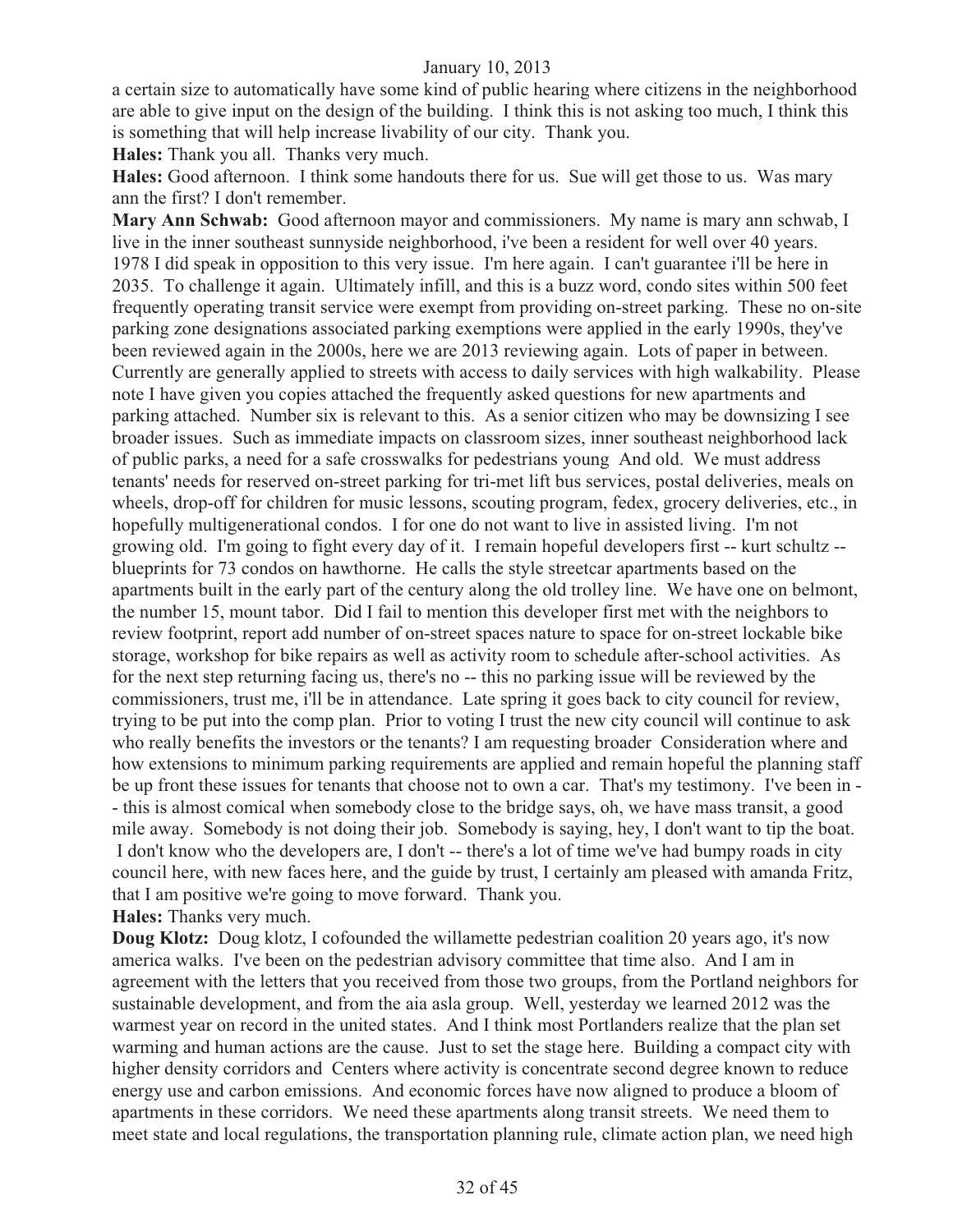density and transit streets to reduce auto travel and to save everybody money. Save the city money, the residents, and tri-met. You get more people there to use the bus, you get more people there to shop at the buildings and you get lower rents. And now right now in this economy, which is not a good economy, with these regulations banks are lending and developers are building. Because they don't have to build parking these buildings pencil out so they're getting built. Folks living here drive west to the nearby homeowners. They commute in single family -- single vehicle, only 36% of them do that versus 53% for the inner city neighborhoods or 57% citywide. So even with parking or not, these buildings are having an effect on lowering auto use and -- in the inner city, which where most of them are being built. At the same time, many of these residents own cars. And park them on the street. And there's a lot of concern about that. Donald shoop had an op ed in "the Oregonian" on saturday that Laid out a parking permit system that could be implemented block by block, could work on just the blocks where this is really necessary and the residents are in favor of it, and would go a long way toward making this work. Getting to the heart of the matter, though, while additional cars at the curb are an inconvenience, and in front my house too, it does seem like a very small price to pay for slowing global warming. I can't stress enough that's really what this policy is about. It's about reducing auto travel to save the planet. And it's disconcerting that Portlanders who are renowned for their environmental awareness some of them don't seem to be making that connection. It's simple, to slow global warming you have to put up with cars in front of your house. Or maybe buy a permit. That's what it comes down to. On some other issues, especially this issue amanda Fritz has been working on this, advocates for -- advocates for the disabled are worried about access for that group, and it seems reasonable to designate some spots on street and perhaps off street for those uses, but keeping in mind the more spots you require on the site, the more it raises the price of the building, rents, and the opportunity to -- the lost opportunity to have more density on the transit street. Thank you.

**Hales:** I think you're next.

**John Urbanowski:** All right. My name is john urbanowski, i'm a member of the kerns neighbors for rational growth. On january 24th, land use board of appeals will be hearing petitions from the richmond and from the kerns neighborhood regarding this issue. This circumstance represents a failure. A failure of either policy, in--

**Hales:** I just want to get you a possible. I have a nervous looking city attorney over there. Just need to not argue the substance of the luba case, but you can certainly refer to it.

**Urbanowski:** Ok. That's the only discussion i'm having.

**Kathryn Beaumont, Chief Deputy City Attorney:** None of us are sophisticated when it comes to luba.

**Hales:** That's why I rely on her. I'm sorry. We haven't used your time for that.

**Urbanowski:** So why is this happening? Why are these neighborhoods seeking redress elsewhere? And that's really what I want to talk to a little bit. And it seems to me, i've been involved in this, I live one block from a 50-unit development going up at 30th and burnside. And it seems to me the city is being put in a defensive mode, and they're defending a policy despite a great amount of neighborhood resistance. They're kind of stuck in this mode of defensiveness, and it's this defensiveness that I sort of approached a small critique of the study that was recently done, because I think its weakness comes from trying to create a sales pitch rather than To create a conversation. So I praise the city for doing this study, but there are three problems with the study. One is the lack of objectivity. It seems like the language of the study, it's only a two-minute walk, you know, statements are made to kind of confirm the city's initial position on these policies and ideas. The consultant did the study is highly dependent on the city for many other consultant services. And it's hard not to try to please your customer. It's only natural. There's an overinterpretation of small database. Very -- fairly small response to the survey, the study areas which I have a slide that i'd like to bring up, is oversized, and the characterization of the literature is really exaggerated. And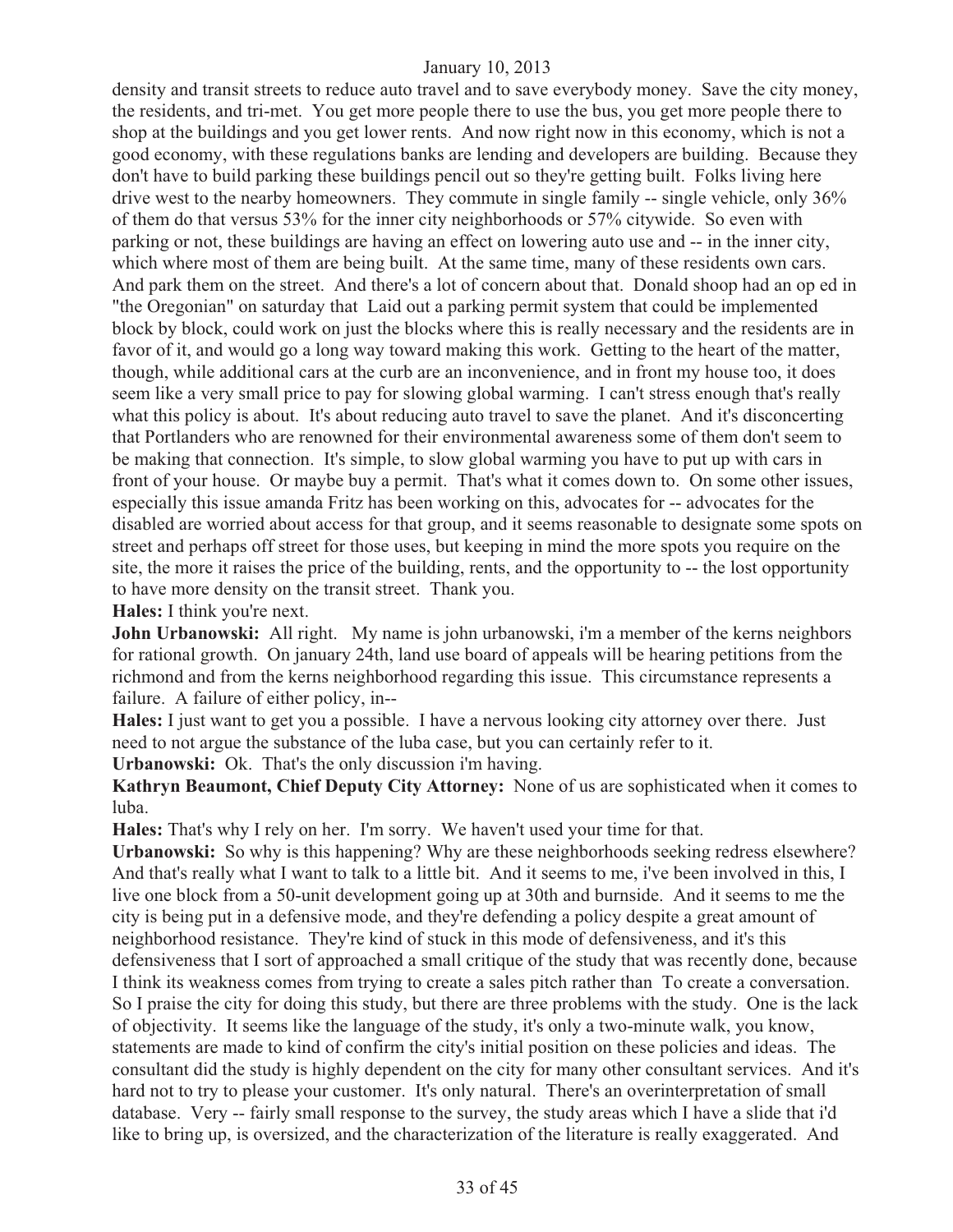then there's a -- the study has an inference to the stakeholder input. There's very little input actually none at all from neighborhood households. What they call stakeholder input is basically developers. So the study claims that the unbundling of parking and rent lowers rental costs, and I think there's already been a discussion about that. And it's not necessarily so. As a matter of fact the study, if you were to look at it and see the rents in the various building, you'd seat ones without parking cost as much or more than the ones without. Density reduces personal motorized vehicle ownership. If you look at the literature, cause or effect is undetermined. If I live in new york city, certainly i'm going to have a smaller degree of car ownership. I've got a great subway system. If I live in suburbs, there's going to be more cars. Which is the cause which is the effect? In this study, we really see that the car ownership is pretty close to the same, even though more dense. The methodology is a little bit skewed. If you can see that slide up there, you'll see that in this one irvington gardens, this two-block radius turns into half a mile. Almost a half mile. It's 2200 feet. So you're looking at a pretty fair 10-minute walk, maybe to get to your house. So it's merely underestimating the problem.

**Hales:** I want you to wrap up soon. You've used your allocation of time, but complete your thought, please.

**Urbanowski:** I guess the other point is, why aren't the stakeholders, the neighboring property owners and families asked about their reaction to these buildings? So in conclusion, this is what i'd like to see. This conversation among all the parties involved in this.

**Hales:** Thank you very much.

**Chris Smith:** Mayor, members of council, chris smith, member of the planning and sustainability commission. This is my first opportunity to testify in front of the new council. It's a great to see old friends in new places. I want to provide some feedback from our hearing on this. The tenor of the testimony is a little different, the split was about 50/50 between the folks eloquently arguing the neighborhood livability issues and the other folks arguing our climate and energy and active transportation goals. So the split is a little different than it is here today. I have great empathy for the folks being impacted by this. The change has happened very suddenly. It's interesting to reflect on that, as the mayor knows when the current version of this policy was enacted this was intended to be a signal to the market that you don't have to build one-to-one. But the lenders kept insisting on one-to-one right up until the recession, and then a little ways afterwards. Suddenly the lenders have had mind shift. The economy has forced a mind shift on them and we're seeing a big change very quickly. And that is obviously unsettling. And the policy that was intended as kind of a signal flare to the market is a blunt instrument. And we need to refine it. The commission has recognize that, we gave direction to staff to come back and look at some issues, we didn't ignore it as "the Oregonian" said. We did say, it does not appear to us that the current situation meets the state law requirements for a moratorium, so we did not endorse a moratorium, we don't believe it's legal, but there is work to be done here. I think some people have observed that this is a bit of a windfall for the developers and I think there are a couple of developers who have figured out that if I build these units in neighborhoods that have relatively available on-street parking, I can externalize my parking costs. And we should not allow that. We should exact other things from the developer in exchange for that ability, commissioner Fritz has mentioned to me the idea of requiring first floor retail, so we have actually the services of the use of the people can walk to as opposed to having to drive toc help reduce the impact. We can consider requiring a greater diversity of units so we get some of those three and four-family apartments, three or four-bedroom family sized apartments rather than studios and one bedrooms as we're seeing. This is -- now that the market has caught on, this is an opportunity to do a lot of policy and we need look at that in the comp plan, some perhaps more quickly. But I do want to reflect on what livability means. This is not just about parking. We heard about height, and density, and design guidelines that go hand in hand with this parking is certainly a part of it, but if the idea is that livability is free in abundant parking and we're going to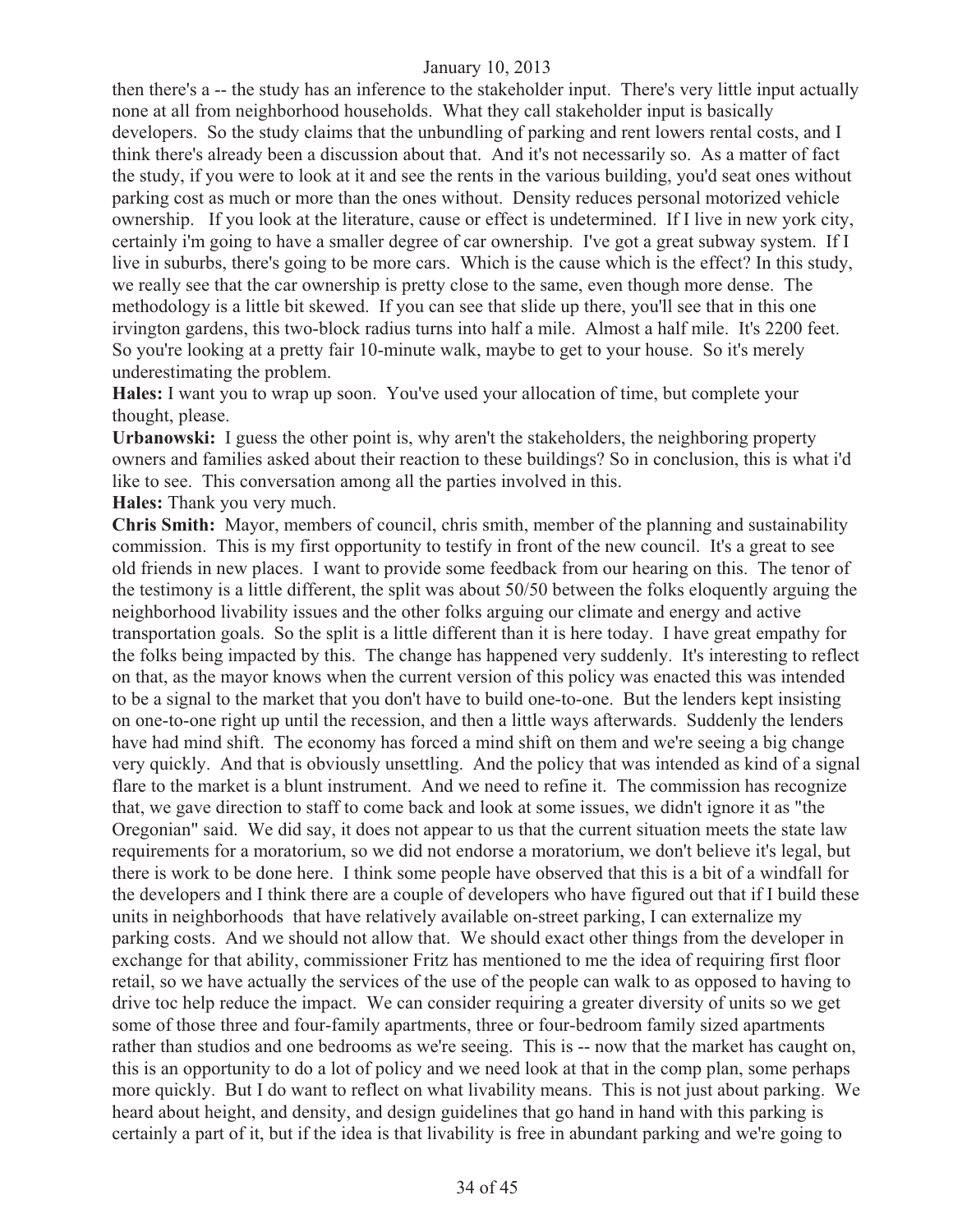require people to build to provide that, that's not going to happen. We can't afford that as a society, and we wouldn't like what our city looked like if we did that. So I think we need to change the idea that livability means parking is available, it may be made available by either regulation or pricing, but free and abundant is not going to happen. I live where the model is free and saturated. That is not livable. I think ultimately i'm sympathetic to the idea that local conditions need to be taken to account. I believe that the right way to do that is transportation management associations. That is, the reason after 10 years of walking away from the northwest parking wars, I put my name back in the hat for the tma because I think we need to show how that can be done successfully. So while I do hope you will endorse our request to staff that we do look at these issues, I also would ask that you not be prescriptive about what we should do and let us work through the process in figuring out how to best if it the policies to match what we're seeing on the ground now. Thank you. **Hales:** I just want to thank you and the other volunteers who put in all those countless hours on this commission and others. So thank you for that.

**Smith:** Thank you.

**Dena Marshall:** Good afternoon. My name is deena marshall, i'm sitting in for my husband judah, who is a member of the richmond Neighbors for responsible growth. I'd like to say as a total -- i'm a consultant with solid ground consulting. We do have a contract with bps, i'm a facilitator, they're doing a great job on the comp plan and I have done work for the city in the past. I any first and foremost our -- -- particularly appreciative of all of the work that all of you as individuals have done to respond as quickly as you have to the questions, the issues that this group and other groups in the city are bringing up around these issues. What i'd like to do is to very quickly run down some of what i've heard so far. Yes, just like joe said, this is about neighborhood leverage, design, and parking. Leverage number one, and this is what is getting traction here. Some of the options I think the mayor brought up are one, you could either do nothing, you could wait for the comp plan process, or you could do something now. I think rnrg would appreciate and encouraging you to take door number three, do something now. I think there are ways you could do that that would not be insignificant. Gary davenport mentioned the luba appeal. Yes, that has been coming up but I want to highlight the point the luba appeals that are right now on the table are about the zoning issue, not about the parking issue in particular. One interesting note is that they all have to do with one Particular developer. And we very much appreciate that you have been very responsive to engaging, trying to engage with this one particular developer. Neighbors in the neighborhood have been very disappointed with their inia to engage, that's where the neighborhood leverage comes in. Cathy lambert, I think cathy is the face of exactly what linda was talking about. Division hard ware, that's cathy's store. That is the anchor for our division neighborhood. That's is what makes our neighborhood so special and so independent. I can tell you my own family we live about spitting distance from division hardware w ehad to buy a wheelbarrow one day in order to bring home a rain barrel. That's how close we r we see them every day. If division hardware were to no longer be there, we would lose much of who we are as a neighborhood. Yes, I think you as the city are perfectly situate and positioned to play this role. Especially in relation to bringing in diverse interests and bringing people to the table. You've done that in the past, you can do that again, you're doing it very well and we appreciate it. Jeff mentioned something about on-street parking permits. I think that is a good idea that came up in "the Oregonian." doug mentioned it and it's certainly a possibility. That is something that can happen now. Richard suggested the citizen design review committee that. Is something that can happen, and would be nice to see. I think that goes to our neighborhood leverage and also the design. Finally, the emphasis on the dea report from contracted by bps, it's a good report, it's a good read, it's a good report, but I don't think it's all inclusive. I very much encourage you to look beyond the four corners of that report to bring in more information. And finally chris smith suggested having buildings dedicated to first floor retail. Idles like to see second floor office spaces especially in inner southeast. We don't have as much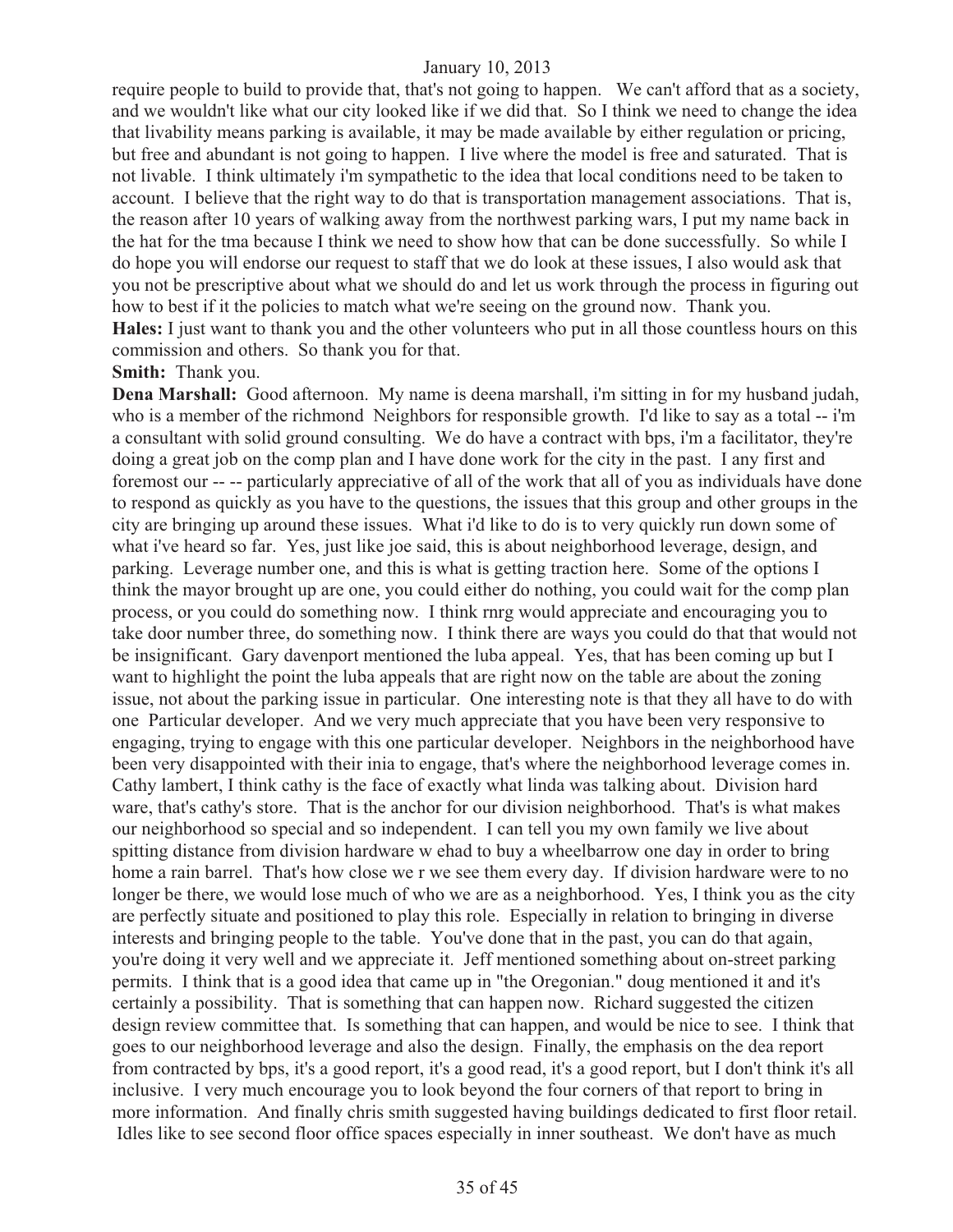office space as we could use. We know one big building is being dedicated to office and retail, we'd like to see more. And also to have multiple bedrooms. It would be great to have more families in the neighborhood. We don't want to see just dormitories, i'd hate to see delta delta on the first floor and tk on the third floor that. Would be difficult for us with families. So those are all of the comments I have. Thanks very much.

#### **Hales:** Thank you.

**Tamara DeRidder:** My name is tamara deridder, I am the chairperson for the apartment parking task force. And that group was created out of the citywide land use group who actually represent a number of people, including land use and transportation chair people, And other interested citizens. As a response to this issue, we ended up being formed and asking the various groups that were fighting apartments with no parking what the issues were. And from that, we created a neighborhood parking study with that over a 12-year -- a 12-day period, we received 1188 respondents. And with -- and that material is now available to everyone including the city staff as resource material so they can understand how folks gauged those issues. Whether they agreed, disagreed, and how much. There's also three sections that have commentary. So there's a wealth of 200 pages of commentary from the community on this topic. So I am not going to go through that. That's for you to research. It's in this memo i've given to you. What i'd like to do is cap the top issues and then talk about the systemic issues. One is -- well, the majority of the respondents clearly support earlier and more inclusive public involvement. System development charges directed to promote alternative modes of travel, 24-hour transit service, commercial uses in the commercial zones, I think office is also -- offices also, and architectural standards that minimize architectural mapping of these units where they -- where they abut lower density properties. The aptf applauds the planning And sustainability commission direction to bring forward interim code revisions to address most egregious problems being raised. But care needs to be taken the shortterm fixes do not -- does not -- which do not always address the systemic issues that are apparent, one is equity, and I think we've talked about that with affordable housing to some extent as well as mobility, and access, but there's also services. How can people get to these services? In a timely way? For disabled and aging population? Many wish to age in place. Off-street and on-street parking, coordination. The city is not taking the lead in that, and they need to. And that will -- that affects families and those that are health challenged who depend on vehicles. As well as those who are skilled laborers that need their vehicles to get to and from jobs. Transit maintained service as well as increased 24-hour hours. Facilities for the promotion and single occupancy vehicle alternatives. So there needs to be not only larger storage space for hoveround and cargo bikes, but also promotion of these and things like get around service and parking spaces on the street. So shared parking can be promoted. And there needs active promotion by the city as well as owners and Developers and owners. Right now none of that is being done, and I wish the city would get in front of this issue instead of having to react to it at this point. Thank you.

**Hales:** Thank you. I think commissioner Fish had a question for you.

**Fish:** I should say to the former parks commissioner that tamara is the first recipient of the leslie paul gaspard award for her work around community gardens. Congratulations. I have -- we have your memo and you raise two issues. I want to give you a chance to go over it a little bit just to clarify.

# **DeRidder:** Ok.

**Fish:** The first is equity. We've heard from other folks who said, have a preference for larger units that are family friendly. The concern I have is the housing commissioner is we can't get the market to produce affordable family friendly housing. It has to be heavily subsidized. We know how to do it the affordable side, but that's by using public investment, tax exemptions, other tools. The issue we're looking at mostly is market rate housing. And yet people have said they want to see family friendly units. I wonder how do you see that equity issue cutting when we're talking about market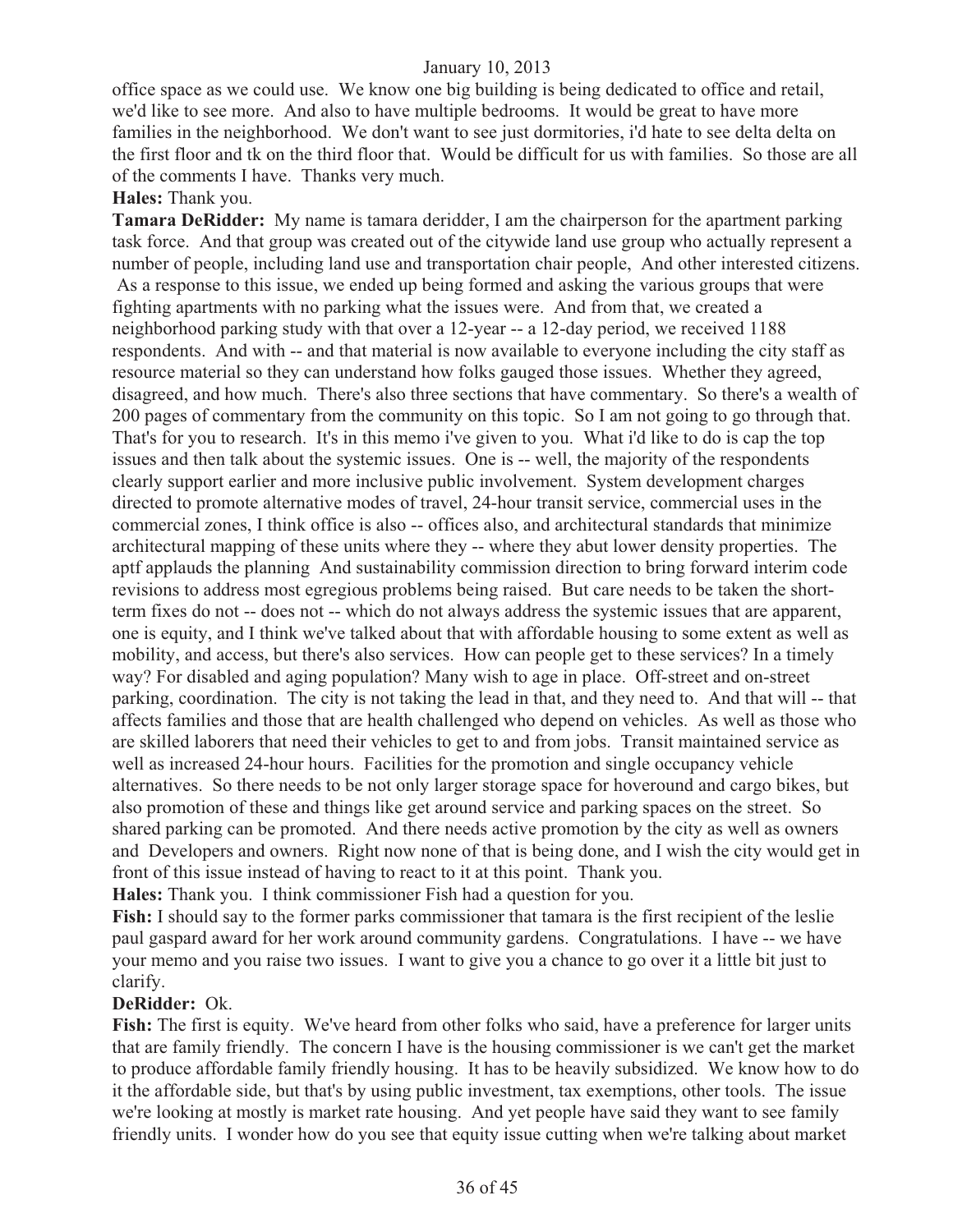rate housing? I'd like nothing more than there to be family friendly housing That's affordable. But my fear is that if you mandate larger units, you're just going to price those -- those will be priced accordingly and you're not getting at the equity -- food for thought. I would welcome your comments. The other thing you raised that I think is actually profound, and maybe I should know the answer to this, but under your transit point, you challenge us to coordinate with tri-met and other agencies to make sure we have service. And we heard from other people testifying that in their neighborhoods transit oriented development is not actually linked to available transit. **DeRidder:** Right.

**Fish:** And I hadn't actually thought about that before, but we go to great lengths to identify areas eligible for the tod program, for example, the tax abatement program. We've identified major transit corridors, but i'm not aware we've doubled back to make sure there's available transit on the areas we think are transit corridors. And so there may be a coordination issue there that you're raising where we've identified it as a high traffic -- high transit corridor area, but tri-met decides in its judgment with budget cuts that they're not going to run a bus through it anymore.

**DeRidder:** Actually fremont was cut. One of the 22 units complexes is not located on a frequent transit street.

**Fish:** I appreciate that Point, because I think we have to keep an eye on both sides of the ledger. **Hales:** I think fremont used to have weekend service, now it doesn't at all.

**DeRidder:** And those that work at night, there's no shifts -- actually run to the industrial parks either.

**Fish:** The premise of either the subsidy that we're approving, or the abatement, or whatever, is that we're encouraging people to be places where they can take the max, or some point light rail, or a bus.

**DeRidder:** And they assume they can get --

**Fish:** That there's that service. I appreciate that comment.

**Fritz:** And I believe that's one of the short-term fixes the bureau of planning and sustainability is proposing to look into to make sure the language prevails so that when tri-met changes their service level, even if it's on the map as a frequent service route, that it can be done. The other thing I believe the bureau has been looking into in terms of families and other issues is the issue of incentives. So you could perhaps if there were minimum parking requirement, you might be able to buy back or buy down some of that requirement by offering to do two and three-bedroom units which is currently in the zoning code a menu for places where there is required parking, there are a number of different options that developers can choose that are in line with our goals as a sustainability community.

Fish: If I may, when you say when you refer that incentive system, is there a mechanism to get family friendly units that are affordable? Or are we just talking about family friendly at the market?

**Fritz:** As you remember, that was the premise that I initially raised a question when you and I worked on the big look and the tax abatements. For the most part these are not affordable units. But to the extent that they are desirable units in desirable locations such as division, fremont, sellwood and other places, at least there should be the option in my opinion for families to live in those apartments as well as single folks and couples, which then gets to opportunity for all and choices for all.

**Fish:** And I would agree, except again, we have to look at this as if the developer is not seeking tax abatement.

**Fritz:** Correct.

**Fish:** Tax abatement would get us 20% of the units that could be accessible, but that's the trade-off if it's surely driven by the market, we don't have the same incentive tool.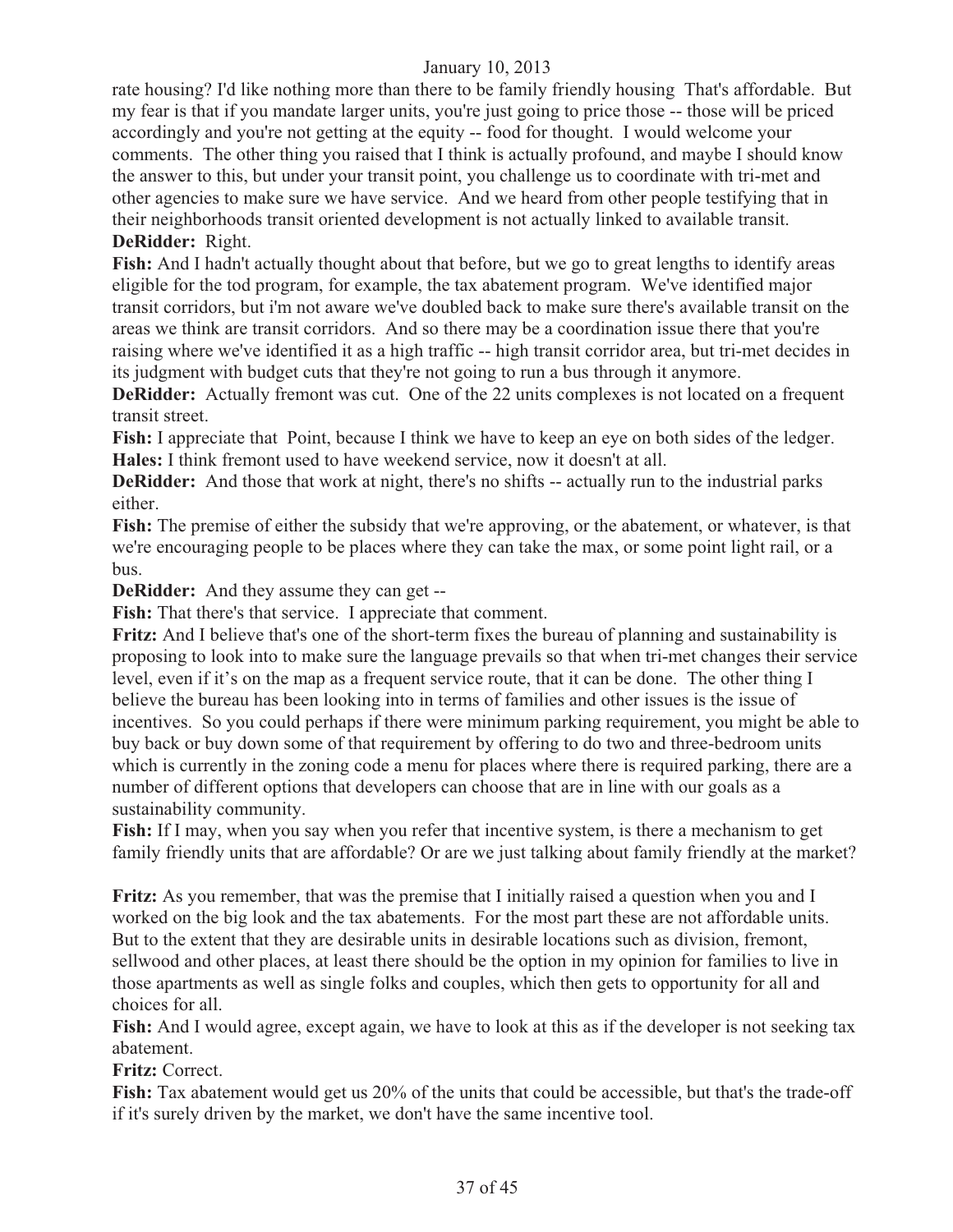**DeRidder:** Just to answer your first question, nick, one way that you can get inclusionary type housing --

**Fish:** I --

**DeRidder:** It's a bad word, I know.

**Fish:** We're preempted.

**DeRidder:** You're not if you give people a break on parking.

**Fish:** If it's voluntary.

**DeRidder:** In the hollywood district the one right next to the hollywood theater, that one has units in It that are being allowed because they have reduced parking.

**Fish:** As long as it's a voluntary program with a discretionary thing -- where someone can choose to participate rather than mandate --

**DeRidder:** Right, but if they're not forced to have parking you lose that chip.

**Fish:** Thank you for your thoughtful testimony.

**Richard Lishner:** My name is Richard lishner. I live at se  $37<sup>th</sup>$  ave. Congratulations on your elections, your re-elections and your continuing public service. Thank you for allowing me to speak today. Enough of the chit-chat. I'm really angry. I'm an architect and a photographer and I have happily lived by version of the American dream with my wife and our son for the past 19 years in a 102 year old bungalow, halfway between division and Clinton in se Portland on  $37<sup>th</sup>$  ave. I'm here to argue, shot, plead and even beg you to do something about this development. The time for listening, studying, planning and ignoring the parking issue is over. You must act to protect neighborhoods. There are no more excuses. You can't keep walking into rick's and loudly proclaiming you are shocked, shocked that developers are taking advantage of our city in which something could be done. Disabuse yourselves of the notion there are two sides to this argument. Plus or minus short range hardships vs long range goals, blah, blah, blah. This is not complex. I live half a block from a ticking time bomb. A new apartment building with 81 units and no parking.

 There is no one on this panel, in this room, in this city who would allow this to happen without compromise, respect, justice, at lease sanity on this issue. Most observers rightfully remark that this situation is so stupid, it defies belief it is even possible. Much less the result of your refusal to stop this in its tracks. What do you want us to do? Be greedy, irresponsible, and they helpful to meet with the neighborhood. I testified before the planning commission who said that they were powerless to comment, and you had 8 units, is probably bit much, and we should look at this in the future, and blah-blah-blah, and isn't it nice about the restaurants? Etc., etc. Two of the commissioners had the nerve to make sure that none of these developments were planned near their homes in northwest, thank god. My neighbors know development is coming. The change is coming, and we are going to have many neighbors and departments on the quicks. I believe the compromise i'm seeking is right there. Your own planning commission, 25%, here's the answer. No, no -- no, it's just rent, it's the answer. The answer is a moratorium on all parking, on all the construction without achieving 25% parking ratio. Most of the projects could be finished before the new plan is in place. Developers are laughing at us and at you. Whose side are you on? We cannot stop them. Why not? You are our leaders. You have the lawyers. Just stop them. Put something in place. Delay, delay, delay. Until they are willing to talk with us. Come up with, with new proposal. Oh, we're considering this. And any building with less than 25% parking ratio, will be hit with so many spaces of development. We'll put in the plan, and no parking along that. We have two stickers the \$50 year, no sticker to any resident in building with less than 25% parking ratio. That will get their attention. This developer is laughing at you. He's taking advantage of your refusal to play hardball to protect the livability of our neighborhood. My friends wonder why I bother coming. I tell them, while it was difficult to change your mind, I have seen that sometimes you are searching for public support to get some backbone to do what you know is right. This is your first test of the new year. You know that i'm right. This my compromise is reasonable, that I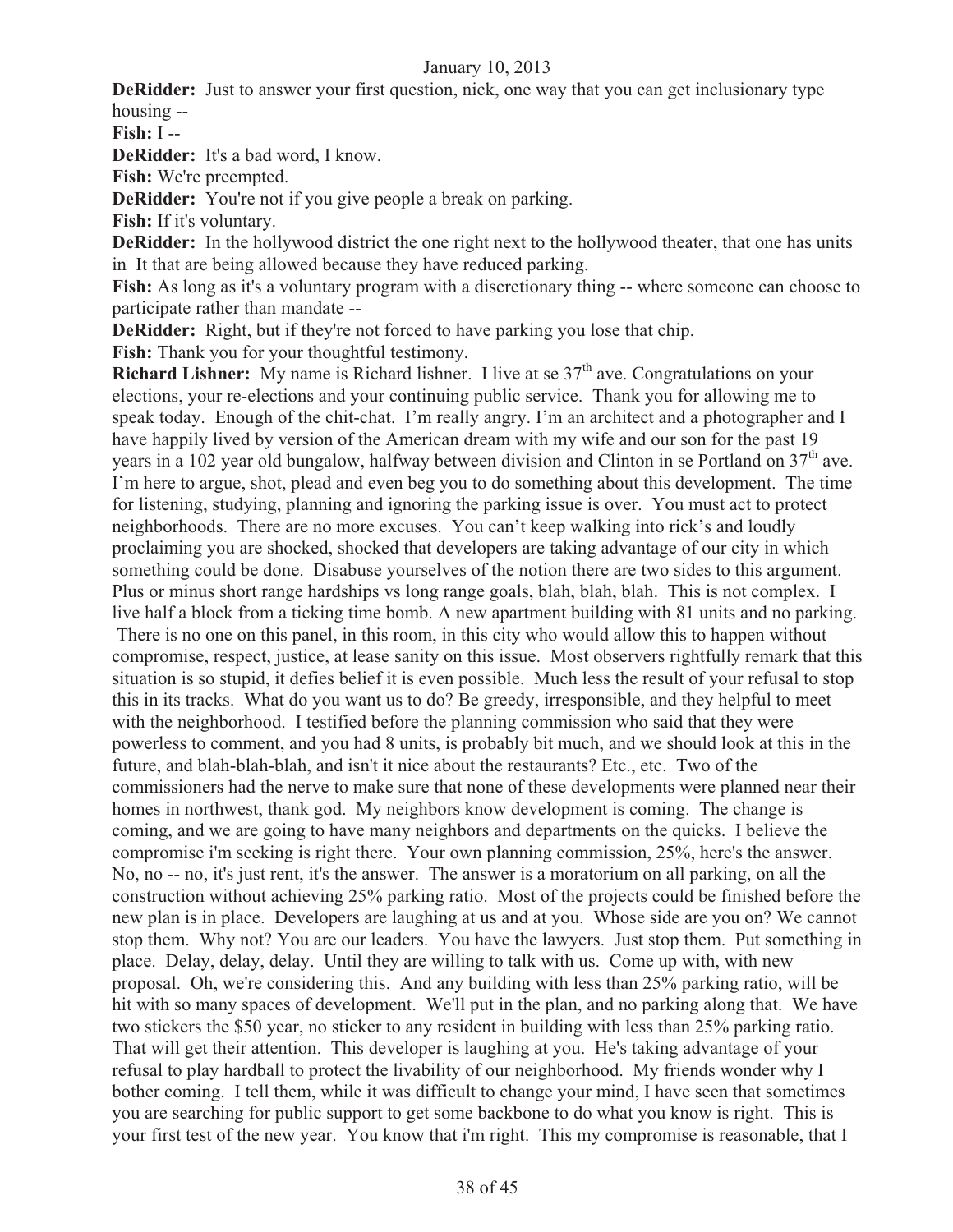fight for equity, is just. You know that my neighborhood is being raped. What are you going to do about it?

**Hales:** Time is up. [applause]

**Mike Schwarzenberger:** I live from the richmond area three blocks off division where the three apartment condos are going to go in. We converted our garage to living space, and I am required right now, with the commission to provide a parking spot in my garage, which unless I buy a smart car, is not going to fit in my garage prior or, I mean, it was built in 1941, so I don't know, soy need to go through the zoning commission to spend 1800 non refundable, no guarantee, that I will not be allowed to have that parking spot in my garage. To switch it to my driveway, which will fit my truck, car, I have no problem. But I have to spend another 1800 to get that rezoned. My parking spot because it's nine feet, 17 feet, ten inches. The requirement is nine feet by 18 feet. So, I have now spent 3,600 non refundable, no guarantee, and I am just wondering, does the developer have to put in any spots with -- we have 300 units going in within three blocks of my house. I live on the corner. I have seven parking spots in front of my house, I can make it eight, if you want to do smart cars I can put 12 on the front of my house. I need to pay the money and go down, we have one income for my 11-month-old child. Why is anybody doing studies for me, and I still have to spend 3,600, and I am wondering when the developer has to deal with that. He does not live in my neighborhood or deal with the cars. We don't even drive, so basically, reply car is parked on the street unless I go to the mountain or unless we do something way out of town with our dogs. We have a cargo light for our ten-month-old, he's in front of there, we have a trailer for the bike and we ride everywhere from, from all the way to vancouver, all the way down -- we'll ride to salem. We have done 100 miles with him in a day, I don't see this developer, or this development focusing on, on making our neighborhood more livable, where I have to provide parking spot. Why do they not have to? My answer was, that they are on transit line. We all know they are not all going to take the bus. We can do study and pay somebody thousands of dollars to do the study to figure out how many people are going to take the bus or just ask them. Not every one of those people take the bus. I would like task force that they do. Maybe in the future but I don't understand is why does the zoning commission penalized me 3,600. We have one income. And i'm trying to feed our kid off of it. And this developer, I guarantee you, could pay for an underground parking spot. An underground parking structure or building where there is shared parking for all the structures going up. We got thwarted through this whole thing, and it really wasn't bugging me until I had to go down to the zoning commission and sit there with the zoning people to tell me that I need to pay 1800 for this, 1800 for a permit and 1800, you know, at the end of the day I am paying 7200 to the city of Portland and I have no guarantee.

**Fish:** Can I follow up on that?

**Hales:** Please.

**Fish:** Last year we waived the waiver, and I take it, what you are doing, am I right, that what you are building in your, above your, your garage is an accessory dwelling unit?

**Schwarzenberger:** No, we have -- it's not subterranean but it's in our garage. We turned it into clinic, we do acupuncture, and we have bicycle-parking.

**Fish:** So it's business?

#### **Schwarzenberger:** It is now, yes.

**Fish:** The reason I am asking is, because, as you were describing that, I was thinking about an accessory dwelling unit, with parking issue, that we have not addressed so much the parking piece, but we waved all the fees. Sdc fees to encourage people to, to create, to convert to accessory dwelling units without the regulatory burden. And I think your situation is different. If it's a commercial space but I think that it's something that we ought to look at brought we're not -- if we are waiving fees I want to make sure we're not making up the fees on a zoning issue that is related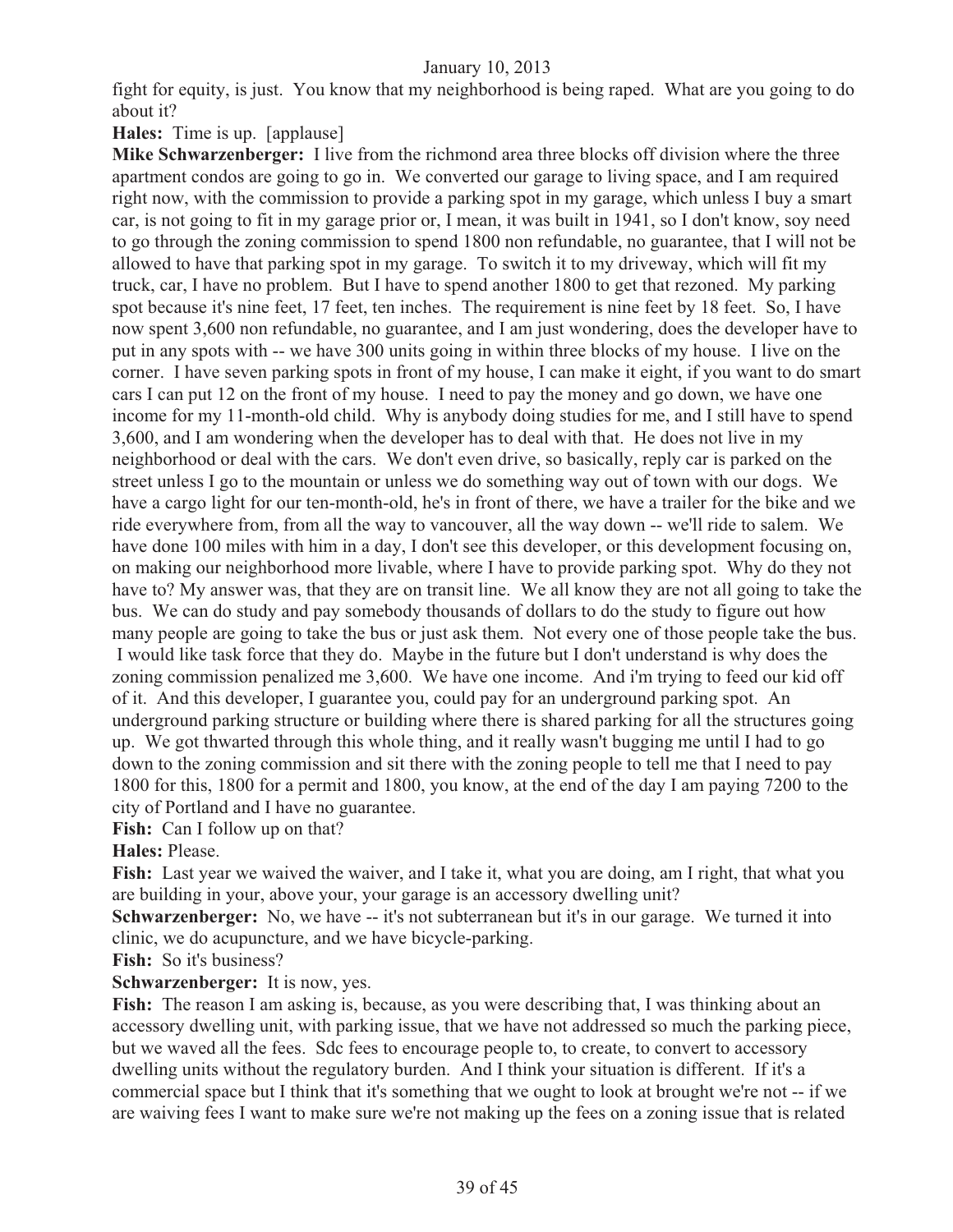to, to what we're trying to encourage with the adu. So, perhaps we could take a look at that and learn more about the facts.

**Schwarzenberger:** And can I give you my name and number?

**Fish:** Give your information to Joe. He's at the top of the food chain.

**Hales:** That does not mean he's a predator, however. Thank you very much.

#### **Schwarzenberger:** Thank you.

**Jeff Deiss:** I'm jeff, and i'm resident of the, of the hawthorne area, 2600 southeast clay street just one block south of hawthorn. And thank you for your efforts to relocate successfully the montgomery house. It's being affected by the development of a 7 unit apartment with 22 units of space as a parking three blocks away, and another 50 units going in with no parking whatsoever. So, thinking about the finding that, that what came out of the study, all the facts, to me, the key one is the one that is truly meaningful is that 70% plus of the renters in these no parking apartments do own cars, and instead, they park out on the streets. That is the fact that I think should drive our thinking approximate all of this. So, this is not really about reducing car ownership, or about global warming. In fact, renters are the least likely people that I can think of who are going to make decision about owning car based on what pollard's apartment parking zoning requirements are. They are going to own car or not own car, regardless of the zoning rules relating to these inner apartments. And it's not so much about what's happening right now. There are number of these projects, obviously, way out of scale, and they are going to have terrible immediate impacts on those locations that they are at. We should be thinking about what's going to be happening over time. Our streetcar neighborhoods are going to be degraded by these congested streets, and initial, yes, the neighborhoods are robust. They can absorb some of these cars for while, but this is not a sustainable approach to development, and that's what we, in Portland, are supposed to be all about. It's not about a communication process. It would be nice, if there was more communication, everybody likes that, processes are great, but, ultimately, those meetings and processes are not going to trump the economic forces that are very logical to drive developers to maximize their returns. And I don't believe that this is an issue about affordable housing, eliminating a basic amenity like parking. Yes, it will create cheaper housing, less attractive housing that it remains to be seen. The market will accept over the long-term. But, it is, ultimately, going to deny the tenants a basic service that's part of the bundle of, of housing for low income tenants. And it's not about small apartments. I don't think anyone can sender about 10 or 15-unit apartments going in without parking. That's the way the streetcar neighborhoods were developed in the 1920s and 1930s. Those are as we attractive, exciting models for the density we have in the communities. The neighborhood is handle that. This is not about neighbors saying we don't want these things in our neighborhood. Streetcar neighborhoods tend to be there because they like the density, the energy, the excitement it's created by this. We love these neighbors and all the activity that's there. It's not about good planning. Good planning we take pride in. We have heard that, that, from the author of this, of these rules, this was never intended, wasn't even part of the good planning, so, it's an unforeseen consequence that we need to solve. It's not about creating an abundant parking. Anybody knows that certainly it's not abundant and it's quickly not becoming free. And it's not a crisis. It is a crisis in a few neighborhoods in their immediate areas, but, it's not a crisis immediately, but this is going to become worse and worse as time goes on. And, and a simple solution is possible by requiring parking at certain ratios, and I would really urge a short-term, something like, issue, it's a nuclear option, moratorium but it can be fixed, and if a moratorium is off the table, why not take this on a fastrack outside the comprehensive plan revision and get this fixed now before more and more of our neighborhoods start getting lost. Thank you for your time.

**Hales:** Thank you very much. I want to just thank everyone for excellent testimony. I appreciate the thoughtful views that have been brought here. We're going to take a five-minute mercy break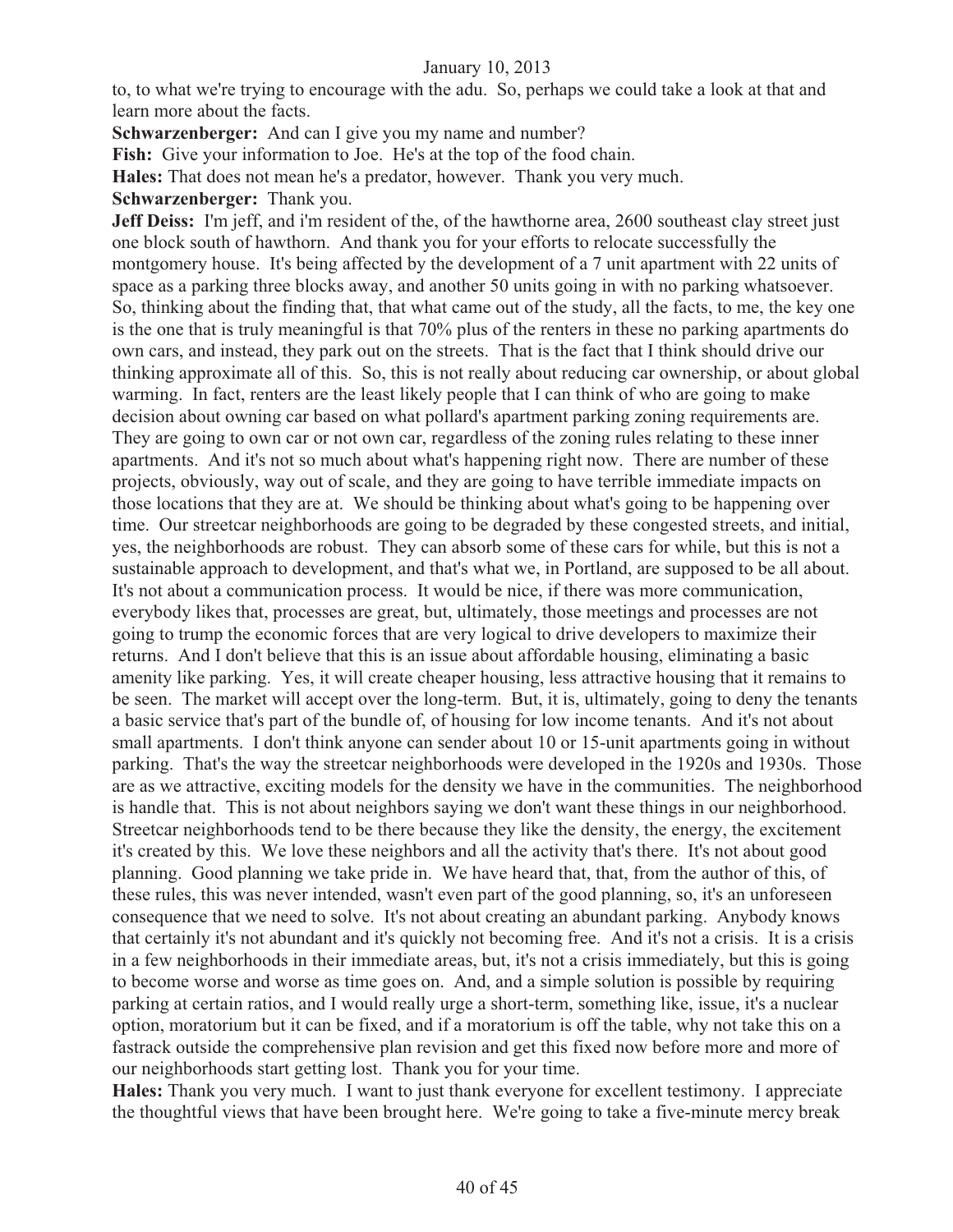on the council, and then return for some discussion about next steps, so bear with us and we'll resume -- recess for five minutes.

[Meeting recessed at 3:43 p.m. and reconvened at 3:48 p.m.]

**Hales:** Let's have the council come back to order. And joe, we might bring you up here for this phase of this afternoon's work. The formal action before the council today is just to accept this report. But, I think the most important thing we can do is, is give some direction about where we would like this to go next. As I said, at the outset it, seems to me on the, on the code and, and plans side of things, there might be three options, do nothing, wait for the comp plan or do something now. Obviously, we could do something now and in the comp plan. There are also, it got mentioned, and commissioner, I don't know if you were interested in talking about this, there are also non code or at least non zoning code options that, that could be stirred into the mix, as well. One of which was in the editorial this, that you noted. So, we got to talk about, I think, all those subjects here while we're together.

**Novick:** And yeah, and just elaborate on that, I think mr klotz reference the donald shupp op ed on parking management concepts where we could possibly create overnight permit districts in these neighborhoods. And what he suggested is that it's possible to do that, and give permits to existing homeowners, and not give permits to people coming in these new buildings. And I thought that was at least an interesting option to explore, to ask people's opinion on, partly because my understanding is, and I know just enough to be dangerous, that I don't think that that would raise the same kind of legal concerns that folks have raised like chris smith did about doing a moratorium or, in effect, trying to change the requirements on the developers, particularly if you are building has already been permitted. I think it's conceivable that we could do these little parking permit districts quickly, and that they were not subject to the same legal concerns. I'm interested for the people here who testified on this issue what their feedback is on that concept.

**Hales:** Ok. Other comments? Other thoughts? Nick?

Fish: Yeah. I think it's settled, but joe, we had some testimony from people that seemed to imply that we could take some action that impacts permitted projects. Projects that have already gone through the permitting process and are moving forward. Could you just, once again, draw the distinction between projects at the front end and those which are, which are in mid stream and our authority?

**Zehnder:** And i'm going to depend on kathyn to keep me straight, but, once the project is, is in a permit, and the permit has been accepted for the project, the rules, according to the entitlements that we have, the code. So, our ability to go in there and undo that, or to, to -- once it's, it's vested its entitlements in that way, it's not something that's allowed. A couple of these are going to luba. They are appealing it. That's the course of appeal that the public has, so we'll wait for that to play out as they said it's on the zoning matter. Not necessarily the parking matter. Parking permits, tmnas, all that thing that's not entitle 33, the zoning code, yes, we can sort of go back and do that. It is complicated and there is administration costs, and they prove to be controversial but that does not, have from my understanding, and i'm not a lawyer, that barrier, but once the permit is in the process, we cannot change the rules.

Fish: The other thing is that linda, and one or two other people, at least, mentioned sdcs and how we allocate the system development charge moneys, and I guess, the sense was, that, that this was part of a mitigation plan. As long as we're going to get density and these negative impacts, let's make sure we spend some of the money in these areas, and I just want to observe that, that as linda knows, because her, her organization recently requested and obtained a briefing from the sdc coordinator on how the program works and the rules are. To the extent that people are interested in that issue, parks is currently in mid stream, and in an sdc review process, which we are required to do by law on periodic basis. If people have questions or concerns about sdc, that's not strictly part what we're talking about today, but there are opportunities for people to weigh in about how we set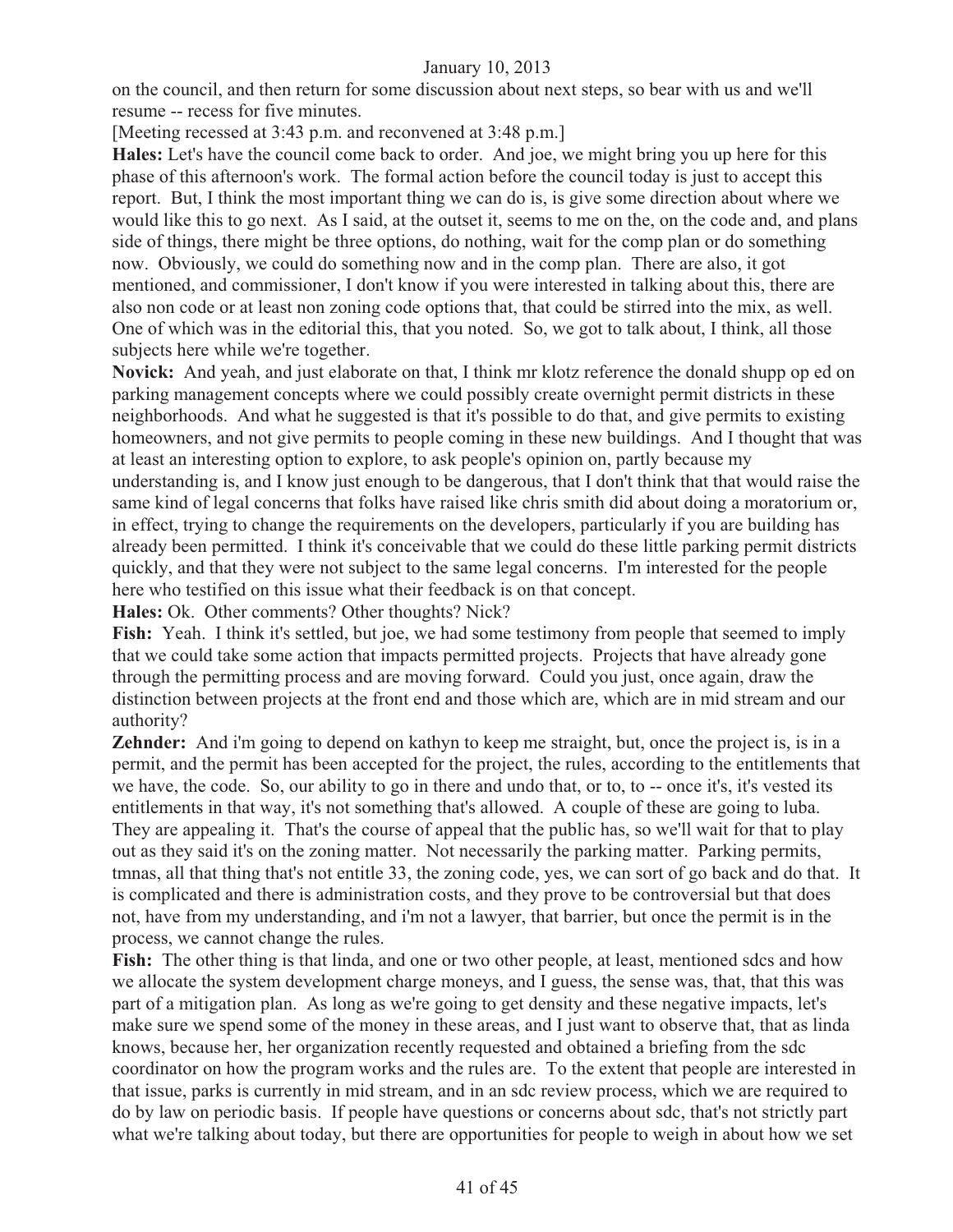the rates. How we allocate the moneys. Where we invest. And that's fair game for people to comment on. And I appreciate linda raising it. It's not directly related to the parking point, but there are ways for people to be heard on that issue, too, mayor.

**Fritz:** I have question for joe, and that's the issue was raised about design review. And I seem to remember that state regulations preclude us from allowing or requiring design review in all but a certain area. Could you remind me about that?

**Zehnder:** Commissioner, under state law, when people talk about the design review, there is an assumption that it goes to the design commission or to the staff, and you have discretionary design review. Under Oregon law, you can have design review outside of the central city in the central city, and I believe in gateway, you can have the non discretionary design review. But everywhere else you need to provide a two-track system. Which means that you define the standards, and if the developer can meet those, they don't have to go through design review. And so, that's sort of the system that's out there, and there is a lot of dissatisfaction now with the standards, and that's something that we're working on in the comp plan. The second big issue with design review in terms of expanding its application, is just the cost of administration. Because you are on fee recovery or cost recovery kind of fee basis. So, so fees related to design review, once we broaden the, and the staffing of the bureau of development services, related to that, has always been a hurdle that has kept us pretty conservative in our use of the design review.

**Fritz:** There is already two-track system so that on division, if a developer doesn't want to use the standards, they could ask for design review.

**Zehnder:** Currently there is not design review required, but if there was, it would be a two-track system.

**Fritz:** There isn't?

**Zehnder:** No.

Fritz: Do we have the required design review?

**Hales:** There is standards.

**Fritz:** Would that require a state law change to have any kind of design standards?

**Zehnder:** I believe that you could apply design review under a two-track system on division, but - there is -- the barriers have been -- the adequacy of the standards track, the extra cost and time to development, the ability of the city to administer this because division is not the only division in the city, and you are going to want to see this. There's a concern about proliferation and treating everyone equally. It's a tool that potentially could be effective. It's a tool that we, in our more recent discussions with bds, don't really feel like we have the fiscal means to successfully administer.

**Fritz:** That would be a long-term discussion about are there particular places that are on the comprehensive map when we do the plan update, we may want to strategically budget for design standards, and review elsewhere?

**Zehnder:** Absolutely. One of the projects that we know that we need to do and want to do as a follow-up to the comprehensive plan is to update those design standards for two purposes. One is where we do, do that design review, they will be more effective. The second is when we update them, we could find things in the standards that we could just put into the base code. So, then you need the design review to get better results, but it's just band width, making a, making it a priority and getting it done. But that's a track we are interested in.

**Fritz:** I know you've been thinking about doing some interim changes that we could do until the comprehensive plan comes back to council in a couple of years or so. And those are not quite final. Could you describe some of the points that you are thinking about that you could get done and how quickly could this go to the planning commission and come back to council?

**Zehnder:** Sure. I say that the, the kind of measures that are well suited for interim kind of approaches, because we can get them done quickly, and they are clear and simple, and hopefully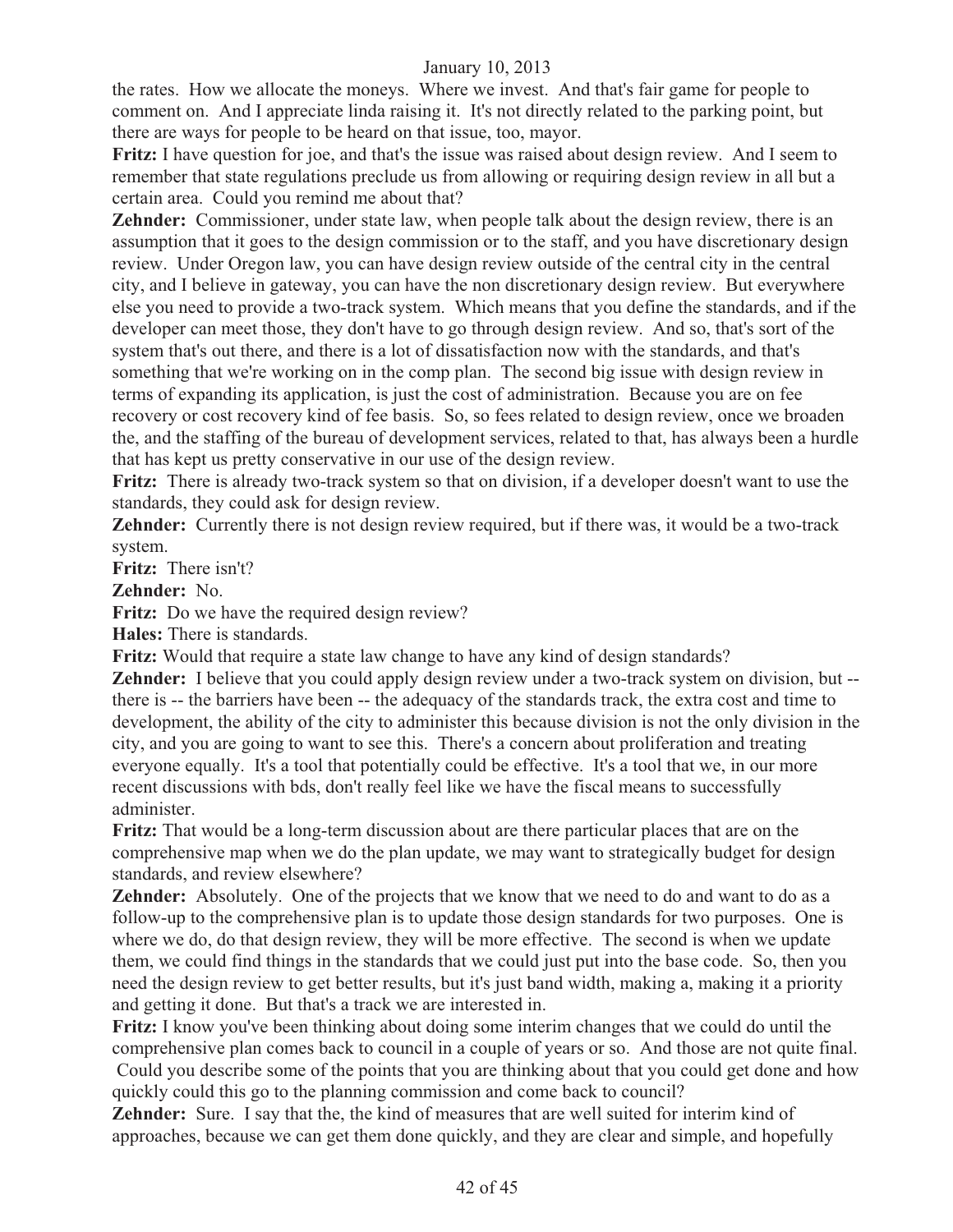address the problem. This notion of thresholds. Set of certain thresholds for number of units or size of a project, establish minimum parking requirement that seems reasonable given the tradeoffs we'll have to look at, that goes into effect while we are trying to figure out longer term solution, that's one approach. And loading this whole sort of taking a look at when loading is required and what kind of loading is required is something that I think that, that we may be able to do in a short-term thing it, may prove to be more complicated, but that --

**Saltzman:** Loading zone?

**Zehnder:** Yes, when they are required and not, that could have taken care of the tacoma issue, that you heard, on tacoma and 17th, although we are scratching our heads about it. The disability, ada accessibility providing for visibility and on-site, that's something that we would like to conceivably be part an interim effects. And alignment between, between the frequent transit service routes, and what the zoning code, is making sure that that is in sync. So the situations like tacoma and fremont where the routes change but the zoning is still there. We have got a means to keep that from happening.

**Fish:** You left out one on alan's wish list, and I am curious what's your thinking of the cumulative impact is?

**Zehnder:** We're going to -- the cumulative impact --

Fish: As I read it gets at this question. Like in division where at some point, one building may not be an enormous problem but three or four in close proximity just becomes a problem.

**Zehnder:** And you know, actually, with the, the beginning of this study, we have got to work with the bureau of transportation and the bureau of development services that's been hashing through these options, so, we have talked about that, we can push on it more, and it strikes me as probably a longer range than the interim fix because, because of the administerability of it. Like what's your radius to say, that's your parking area. Is it first come, first serve? And once you used up that capacity, whoever comes in next, can't participate? So, there is a challenge -- we did, we have things to think through about how that's workable.

**Fish:** As opposed for a standard.

**Zehnder:** Correct. And p-dot, who would administer something like that, and have to do the analysis, is thinking about it, but finds the ability to really have a workable, cumulative traffic impact, or parking impact study like that, challenging, but we have not given up. I think it's longer range.

**Fritz:** I'm very pleased with your proposals and wondering how quickly those could get to the planning commission and get back to the city council.

**Zehnder:** Well, our hope is that we can put a proposal out there for public discussion within a month. And then, you know, we'll have 30 days plus to review and comment, and conceivably, we could be in front of the planning and sustainability commission in march.

**Hales:** I assume the commission could clear its decks successfully to hear this quickly? **Zehnder:** We will squeeze it in somehow.

**Fritz:** I think, mayor, one of the things on the list is what, is hayden island so if you give them permission to do this first, it would be helpful.

**Hales:** I will. So, it sounds like there may be -- I don't want to put words in everybody's mouth, but we want you to -- it's time to move from general discussion about these issues, which we have had at both very lengthy and comprehensive forum at the commission, and also, this good discussion this afternoon to move to the specifics, we rely on the professionals in our bureaus to come with those policy proposals. So I want to ask you to do this. And to get those drafted and available for public review, and in front of the planning commission, and planning and sustainability commission in early february. And then we'll, at the same time, ask p-bot to look at some of the ideas that have been raised both, both here and in the editorial, and in the community about, about what might we do in transportation, sort of a separate track. Those proposals don't have to go to the planning and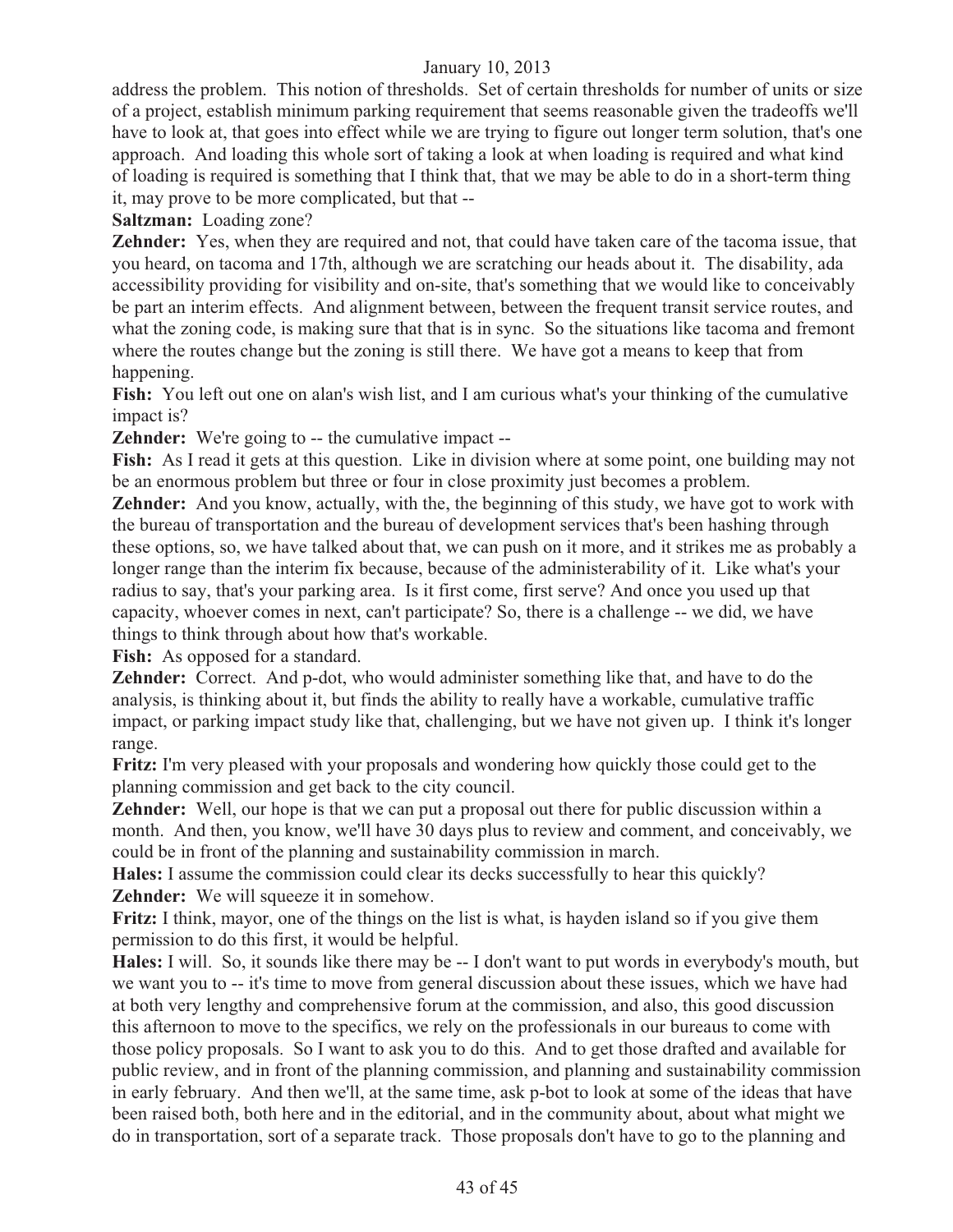sustainability commission, they can be considered here for what we might do in terms of measures that affect both the projects that have been built already, and going forward. That's, again, a separate track but there is some ideas on the table here about parking regulations and, and to look for innovative ways to manage the problem that we have, even while we're trying to do some adjustment to avoid having bigger one in the future.

**Fish:** Can I just one additional issue that perhaps either legal or p-bot or both could look at to give us a little primer? And that is on the question of access, what are the state and local and federal laws that governor the access question. We're a city of young people and older people. And we want to be an age-friendly city. And frankly, I think that we would benefit from knowing a little more about the architecture of federal law, state law, and local law. That are, that applies to accessible units for older adults. And that includes whether any of the applicable law looks at proximity to your housing in terms of available parking.

**Hales:** So whether there are any accessible spaces required because of ada anyway?

**Fish:** Correct, and what occurred to me in the course of this excellent forum today is that if the law requires that everyone be treated the same and have the same choice and access, buildings that don't provide parking and that you have to walk five, ten minutes to get to, when you park, de facto disqualify an older adult or someone with mobility issues from living there, and does that trigger - does that trigger a civil rights issue or a legal issue that we need to know about?

**Zehnder:** We have not looked at the legal issue but talked about it with p-bot. So they are already generating some ideas.

**Fish:** Just to give us over the next month, if someone could give us 2-page document identifying the law that applies.

**Hales:** A combination of your office and the city attorney's office, it sounds like -- ok.

**Zehnder:** We'll figure out how to get it done.

**Hales:** Other direction or requests? If not, I believe we need to act on adopting -- or accepting the report.

**Fritz:** So moved.

**Fish:** Second.

**Hales:**Moved and seconded, any further discussion? All those in favor, say aye. Oh, oh, we have to do that by roll call.

Fish: You can do anything by suspending the rules.

**Hales:** Let's save that for when we really need it.

**Fritz:** Thank you to everybody who took time out of their day today, and off work or with the busy schedule, thank you to the bureau of planning and sustainability staff and the planning of sustainability commission who have looked into this over the last six months or more. It brought together two of my passions, community engagement and planning and zoning. So i'm very grateful to mayor hales for holding this hearing today, and for the report. We are talking about choices, and we are not talking, in my mind, about social engineering. We're talking about ways that everybody has the choice to live in a wonderful place like division or fremont or sellwood. So that means not only people with mobility challenges, older adults. It also means families with small children whose daycare is not on the same bus line and they need to be able to get out to their car close to get the children to daycare, and in order to get to work on time. It means shift workers, such as I was at ohsu for 22 years. And it was not practical for me to take a bus home at midnight on sunday evening. It would have taken a very long time, and it would not have been safe to walk or bike. Especially by bike, since I'm not very good at it. So that's what we're talking about here. We're not -- something like, like .25 parking spaces per unit. You know. 25% of the units, have a parking space. That's not going against what we believe in, in terms of our climate action plan. And in terms of the way that we want to develop it, it's about choices. And so, i'm very excited that we can get this back in short order to have this interim fix, and at the same time, as we continue the good